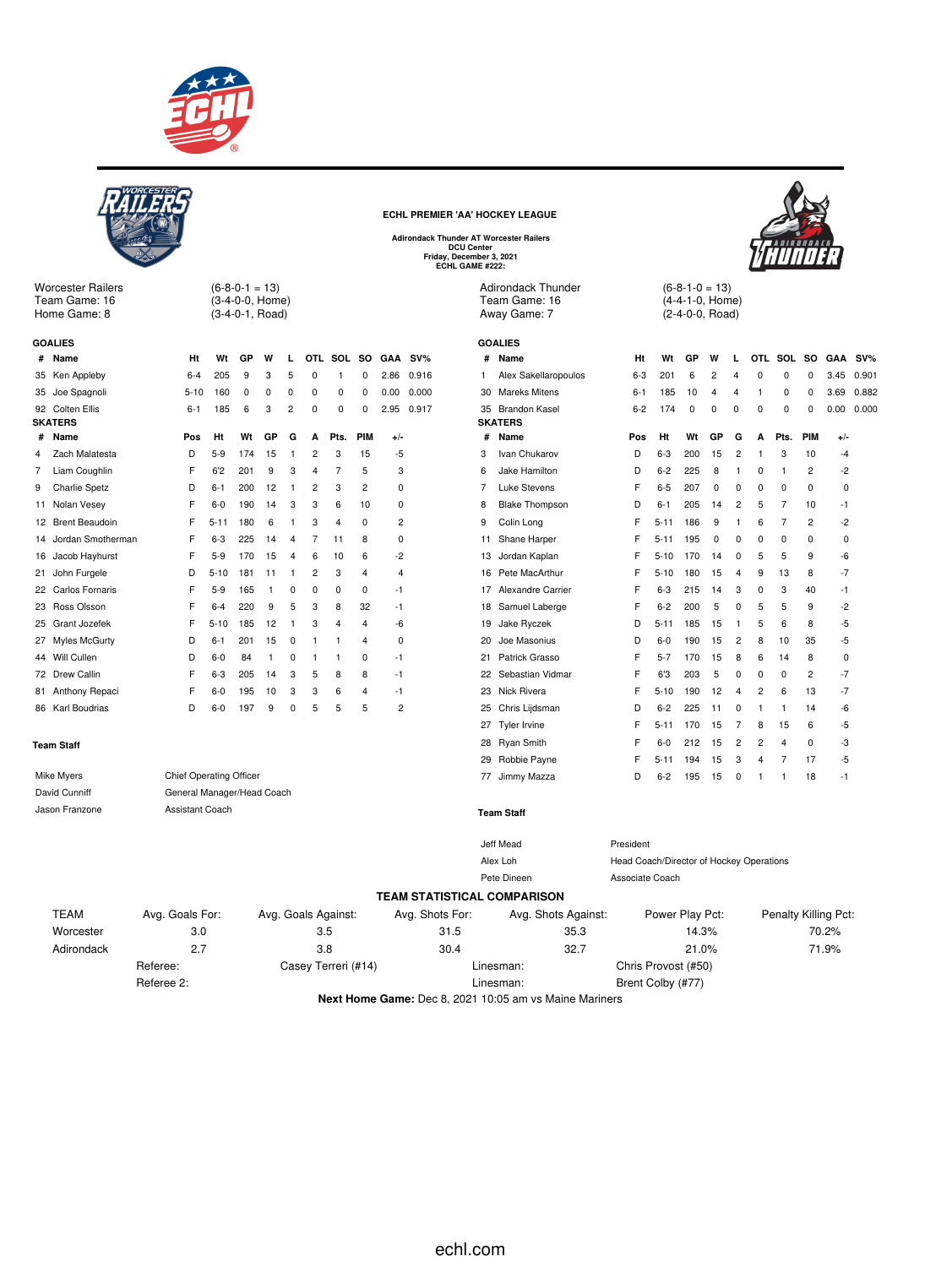#### **Standings**

| Eastern<br><b>North</b> |                                                    |           |           |                |                |                |                |                 |            |    |    |            |                |                |         |                 |                 |                 |                 |
|-------------------------|----------------------------------------------------|-----------|-----------|----------------|----------------|----------------|----------------|-----------------|------------|----|----|------------|----------------|----------------|---------|-----------------|-----------------|-----------------|-----------------|
| Rank                    | Team                                               | <b>GP</b> | GR        | W              | L.             |                | OTL SOL PTS    |                 | <b>PCT</b> | GF | GA | PIM        |                | <b>RW ROW</b>  | S/O     | Home            | Away            | P <sub>10</sub> | <b>STK</b>      |
| 1                       | Newfoundland Growlers                              | 16        | 56        | 14             | $\overline{c}$ | $\mathbf 0$    | 0              | 28              | 0.875      | 64 | 34 | 228        | 12             | 13             | $1 - 0$ | $5 - 2 - 0 - 0$ | $9 - 0 - 0 - 0$ | $9 - 1 - 0 - 0$ | $7 - 0 - 0 - 0$ |
| 2                       | Trois-Rivières Lions                               | 16        | 56        | 9              | 7              | $\mathbf 0$    | 0              | 18              | 0.563      | 57 | 51 | 206        | 6              | 8              | $1 - 0$ | $4 - 5 - 0 - 0$ | $5 - 2 - 0 - 0$ | $7 - 3 - 0 - 0$ | $5 - 0 - 0 - 0$ |
| 3                       | <b>Reading Royals</b>                              | 16        | 56        | 6              | 5              | 4              | $\mathbf{1}$   | 17              | 0.531      | 44 | 55 | 157        | 5              | 6              | $0 - 1$ | $4 - 1 - 2 - 0$ | $2 - 4 - 2 - 1$ | $3 - 4 - 3 - 0$ | $0 - 3 - 1 - 0$ |
| 4                       | <b>Maine Mariners</b>                              | 15 57     |           | 6              | 6              | 2              | -1             | 15              | 0.500      | 48 | 50 | 161        | 6              | 6              | $0 - 1$ | $4 - 3 - 1 - 0$ | $2 - 3 - 1 - 1$ | $4 - 3 - 2 - 1$ | $0 - 2 - 0 - 1$ |
| 5                       | Adirondack Thunder                                 | 15        | 57        | 6              | 8              | $\mathbf{1}$   | 0              | 13              | 0.433      | 40 | 57 | 217        | 6              | 6              | $0 - 0$ | $4 - 4 - 1 - 0$ | $2 - 4 - 0 - 0$ | $4 - 6 - 0 - 0$ | $1 - 0 - 0 - 0$ |
| 6                       | <b>Worcester Railers</b>                           | 15        | 57        | 6              | 8              | $\mathbf 0$    | $\mathbf{1}$   | 13              | 0.433      | 45 | 53 | 167        | 5              | 5              | $1 - 1$ | $3 - 4 - 0 - 0$ | $3 - 4 - 0 - 1$ | $5 - 4 - 0 - 1$ | $1 - 0 - 0 - 0$ |
| South                   |                                                    |           |           |                |                |                |                |                 |            |    |    |            |                |                |         |                 |                 |                 |                 |
| Rank                    | Team                                               | <b>GP</b> | <b>GR</b> | W              | L              |                | OTL SOL PTS    |                 | <b>PCT</b> | GF | GA | <b>PIM</b> |                | <b>RW ROW</b>  | S/O     | Home            | Away            | P10             | <b>STK</b>      |
| 1                       | Orlando Solar Bears                                | 19        | 53        | 11             | $\overline{7}$ | $\overline{1}$ | 0              | 23              | 0.605      | 57 | 57 | 209        | 8              | 10             | $1 - 0$ | $8 - 1 - 0 - 0$ | $3 - 6 - 1 - 0$ | $7 - 3 - 0 - 0$ | $1 - 0 - 0 - 0$ |
| $\overline{c}$          | Florida Everblades                                 | 18        | -54       | 8              | 5              | 2              | 3              | 21              | 0.583      | 55 | 51 | 239        | 8              | 8              | $0 - 3$ | $2 - 5 - 0 - 2$ | $6 - 0 - 2 - 1$ | $4 - 2 - 2 - 2$ | $0 - 2 - 0 - 0$ |
| 3                       | Jacksonville Icemen                                | 19        | -53       | 9              | 8              | $\mathbf{1}$   | -1             | 20              | 0.526      | 50 | 52 | 242 5      |                | $\overline{7}$ | $2 - 1$ | $6 - 4 - 0 - 0$ | $3 - 4 - 1 - 1$ | $6 - 4 - 0 - 0$ | $0 - 1 - 0 - 0$ |
| 4                       | Norfolk Admirals                                   | 17        | 55        | 9              | $\overline{7}$ | $\mathsf 0$    | $\mathbf{1}$   | 19              | 0.559      | 51 | 52 | 237        | 5              | 8              | $1 - 1$ | $5 - 0 - 0 - 0$ | $4 - 7 - 0 - 1$ | $4 - 5 - 0 - 1$ | $1 - 0 - 0 - 0$ |
| 5                       | Atlanta Gladiators                                 | 15        | 57        | $\overline{7}$ | 6              | 2              | 0              | 16              | 0.533      | 40 | 42 | 253 6      |                | $\overline{7}$ | $0 - 0$ | $6 - 3 - 1 - 0$ | $1 - 3 - 1 - 0$ | $3 - 5 - 2 - 0$ | $0 - 2 - 1 - 0$ |
| 6                       | South Carolina Stingrays                           | 14        | 58        | $\overline{7}$ | 6              | $\overline{1}$ | 0              | 15              | 0.536      | 37 | 40 | 192 5      |                | 6              | $1 - 0$ | $5 - 2 - 1 - 0$ | $2 - 4 - 0 - 0$ | $4 - 5 - 1 - 0$ | $2 - 0 - 1 - 0$ |
| $\overline{7}$          | Greenville Swamp Rabbits                           | 13        | 59        | 6              | $\overline{7}$ | $\Omega$       | $\Omega$       | 12              | 0.462      | 37 | 36 | 162 5      |                | 6              | $0-0$   | $4 - 3 - 0 - 0$ | $2 - 4 - 0 - 0$ | $5 - 5 - 0 - 0$ | $1 - 0 - 0 - 0$ |
| Western<br>Central      |                                                    |           |           |                |                |                |                |                 |            |    |    |            |                |                |         |                 |                 |                 |                 |
| Rank                    | Team                                               | GP        | GR        | W              | L.             |                | OTL SOL PTS    |                 | <b>PCT</b> | GF | GA | <b>PIM</b> |                | <b>RW ROW</b>  | S/O     | Home            | Away            | P10             | <b>STK</b>      |
| 1                       | Fort Wayne Komets                                  | 16        | 56        | 9              | 5              | $\overline{2}$ | $\mathbf 0$    | 20              | 0.625      | 47 | 42 | 222        | - 9            | 9              | $0-0$   | $5 - 1 - 1 - 0$ | $4 - 4 - 1 - 0$ | $4 - 4 - 2 - 0$ | $0 - 1 - 0 - 0$ |
| $\overline{c}$          | <b>Toledo Walleye</b>                              | 15 57     |           | 10             | 5              | $\mathbf 0$    | $\mathbf 0$    | 20              | 0.667      | 64 | 44 | 154 8      |                | 10             | $0 - 0$ | $5 - 2 - 0 - 0$ | $5 - 3 - 0 - 0$ | $6 - 4 - 0 - 0$ | $2 - 0 - 0 - 0$ |
| 3                       | Cincinnati Cyclones                                | 15        | -57       | 9              | 6              | 0              | $\mathbf 0$    | 18              | 0.600      | 50 | 41 | 275        | - 8            | 8              | $1 - 0$ | $5 - 3 - 0 - 0$ | $4 - 3 - 0 - 0$ | $6 - 4 - 0 - 0$ | $0 - 1 - 0 - 0$ |
| $\overline{4}$          | Kalamazoo Wings                                    | 13        | 59        | 8              | 5              | 0              | 0              | 16              | 0.615      | 44 | 42 | 157 7      |                | 8              | $0 - 0$ | $5 - 2 - 0 - 0$ | $3 - 3 - 0 - 0$ | $6 - 4 - 0 - 0$ | $1 - 0 - 0 - 0$ |
| 5                       | <b>Wheeling Nailers</b>                            | 14        | 58        | 8              | 6              | 0              | 0              | 16              | 0.571      | 52 | 48 | 300        | 6              | 8              | $0 - 0$ | $3 - 2 - 0 - 0$ | $5 - 4 - 0 - 0$ | $6 - 4 - 0 - 0$ | $3 - 0 - 0 - 0$ |
| 6                       | Indy Fuel                                          | 16        | 56        | 5              | 9              | -1             | $\mathbf{1}$   | 12 <sup>2</sup> | 0.375      | 47 | 57 | 247        | 5              | 5              | $0 - 1$ | $4 - 4 - 0 - 0$ | $1 - 5 - 1 - 1$ | $3 - 6 - 1 - 0$ | $1 - 0 - 0 - 0$ |
| $\overline{7}$          | Iowa Heartlanders                                  | 17 55     |           | 4              | 10             | $\overline{c}$ | $\mathbf{1}$   | 11              | 0.324      | 49 | 78 | 249        | $\overline{4}$ | $\overline{4}$ | $0 - 1$ | $3 - 4 - 2 - 1$ | $1 - 6 - 0 - 0$ | $3 - 5 - 1 - 1$ | $0 - 2 - 0 - 1$ |
| <b>Mountain</b>         |                                                    |           |           |                |                |                |                |                 |            |    |    |            |                |                |         |                 |                 |                 |                 |
| Rank                    | Team                                               | <b>GP</b> | GR        | W              | L              |                | OTL SOL PTS    |                 | <b>PCT</b> | GF | GA | PIM        |                | <b>RW ROW</b>  | S/O     | Home            | Away            | P <sub>10</sub> | <b>STK</b>      |
| 1                       | <b>Utah Grizzlies</b>                              | 16        | 56        | 10             | 5              | $\mathbf{1}$   | 0              | 21              | 0.656      | 59 | 49 | 223 8      |                | 10             | $0-0$   | $5 - 2 - 0 - 0$ | $5 - 3 - 1 - 0$ | $6 - 3 - 1 - 0$ | $3 - 0 - 1 - 0$ |
| 2                       | Wichita Thunder                                    | 16        | 56        | 10             | 5              | $\overline{1}$ | 0              | 21              | 0.656      | 52 | 39 | 239 7      |                | $\overline{7}$ | $3-0$   | $6 - 3 - 1 - 0$ | $4 - 2 - 0 - 0$ | $8 - 1 - 1 - 0$ | $8 - 0 - 1 - 0$ |
| 3                       | Idaho Steelheads                                   | 17 55     |           | 10             | $\overline{7}$ | 0              | 0              | 20              | 0.588      | 49 | 41 | 201 8      |                | 10             | $0 - 0$ | $6 - 3 - 0 - 0$ | $4 - 4 - 0 - 0$ | $7 - 3 - 0 - 0$ | $0 - 1 - 0 - 0$ |
| 4                       | <b>Tulsa Oilers</b>                                | 14        | 58        | 8              | 5              | 0              | -1             | 17              | 0.607      | 40 | 37 | 150 7      |                | 8              | $0 - 1$ | $5 - 2 - 0 - 1$ | $3 - 3 - 0 - 0$ | $5 - 4 - 0 - 1$ | $2 - 0 - 0 - 0$ |
| 5                       | Rapid City Rush                                    | 18        | 54        | $\overline{7}$ | 8              | $\mathbf{1}$   | $\overline{2}$ | 17              | 0.472      | 56 | 61 | 242 5      |                | $\overline{7}$ | $0 - 2$ | $3 - 4 - 0 - 1$ | $4 - 4 - 1 - 1$ | $4 - 4 - 0 - 2$ | $0 - 1 - 0 - 0$ |
| 6                       | Kansas City Mavericks                              | 16        | 56        | 6              | 9              | $\mathbf{1}$   | 0              | 13              | 0.406      | 48 | 55 | 340        | 6              | 6              | $0-0$   | $4 - 3 - 1 - 0$ | $2 - 6 - 0 - 0$ | $3 - 6 - 1 - 0$ | $0 - 4 - 1 - 0$ |
| 7                       | Allen Americans<br>$x =$ Clinched Playoff Position | 15 57     |           | 5              | 7              | 3              | $\mathbf 0$    | 13              | 0.433      | 48 | 66 | 265 4      |                | $\overline{4}$ | $1 - 0$ | $1 - 3 - 2 - 0$ | $4 - 4 - 1 - 0$ | $3 - 6 - 1 - 0$ | $1 - 0 - 1 - 0$ |

x = Clinched Playoff Position y = Clinched Division z = Regular Season Champion

#### **Thursday, December 2 2021**

Trois-Rivières 3 at Florida 2 Final Rapid City 2 at Tulsa 4 Final Jacksonville 1 at Orlando 4 Final

#### **Friday, December 3 2021**

Reading at Newfoundland 7:00 pm NST Adirondack at Worcester 7:05 pm EST Greenville at South Carolina 7:05 pm EST Cincinnati at Wheeling 7:10 pm EST Atlanta at Norfolk 7:30 pm EST Iowa at Fort Wayne 8:00 pm EST Idaho at Kansas City 7:05 pm CST Rapid City at Tulsa 7:05 pm CST Kalamazoo at Utah 7:10 pm MST

#### **Saturday, December 4 2021**

Reading at Newfoundland 7:00 pm NST Adirondack at Maine 6:00 pm EST Greenville at South Carolina 6:05 pm EST Trois-Rivières at Florida 7:00 pm EST Wheeling at Toledo 7:15 pm EST Atlanta at Norfolk 7:30 pm EST Iowa at Fort Wayne 7:30 pm EST Indy at Cincinnati 7:35 pm EST Idaho at Kansas City 7:05 pm CST Kalamazoo at Utah 7:10 pm MST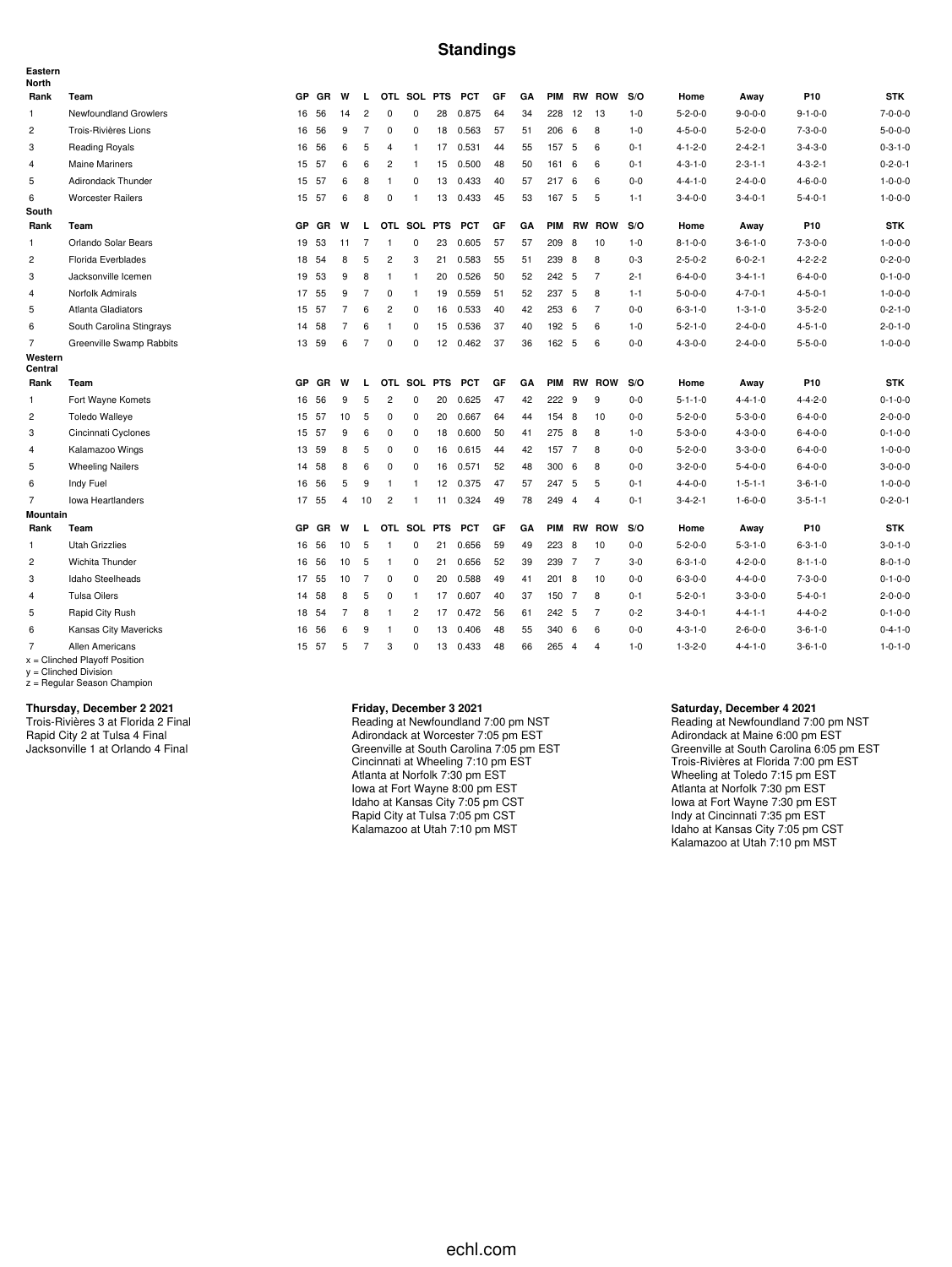# **Conference Standings**

| Eastern        |                                        |           |           |                |                |                |              |            |            |    |    |             |                |                |                 |                 |                 |                 |
|----------------|----------------------------------------|-----------|-----------|----------------|----------------|----------------|--------------|------------|------------|----|----|-------------|----------------|----------------|-----------------|-----------------|-----------------|-----------------|
| Rank           | <b>Team</b>                            | <b>GP</b> | <b>GR</b> | W              | L.             |                | OTL SOL PTS  |            | <b>PCT</b> | GF | GA | S/O RW      |                | <b>ROW</b>     | Home            | Away            | P <sub>10</sub> | <b>STK</b>      |
| $\mathbf{1}$   | <b>Newfoundland Growlers</b>           | 16        | 56        | 14             | $\overline{c}$ | 0              | $\mathbf 0$  | 28         | 0.875      | 64 | 34 | $1 - 0$     | 12             | 13             | $5 - 2 - 0 - 0$ | $9 - 0 - 0 - 0$ | $9 - 1 - 0 - 0$ | $7 - 0 - 0 - 0$ |
| $\overline{2}$ | Orlando Solar Bears                    |           | 19 53     | 11             | $\overline{7}$ | 1              | $\Omega$     | 23         | 0.605      | 57 | 57 | $1 - 0$ 8   |                | 10             | $8 - 1 - 0 - 0$ | $3 - 6 - 1 - 0$ | $7 - 3 - 0 - 0$ | $1 - 0 - 0 - 0$ |
| 3              | Florida Everblades                     |           | 18 54     | 8              | 5              | 2              | 3            | 21         | 0.583      | 55 | 51 | $0-3$ 8     |                | 8              | $2 - 5 - 0 - 2$ | $6 - 0 - 2 - 1$ | $4 - 2 - 2 - 2$ | $0 - 2 - 0 - 0$ |
| $\overline{4}$ | Jacksonville Icemen                    |           | 19 53     | 9              | 8              | 1              | $\mathbf{1}$ | 20         | 0.526      | 50 | 52 | $2 - 1$ 5   |                | $\overline{7}$ | $6 - 4 - 0 - 0$ | $3 - 4 - 1 - 1$ | $6 - 4 - 0 - 0$ | $0 - 1 - 0 - 0$ |
| 5              | Norfolk Admirals                       |           | 17 55     | 9              | $\overline{7}$ | 0              | $\mathbf{1}$ | 19         | 0.559      | 51 | 52 | $1 - 1$     | 5              | 8              | $5 - 0 - 0 - 0$ | $4 - 7 - 0 - 1$ | $4 - 5 - 0 - 1$ | $1 - 0 - 0 - 0$ |
| 6              | Trois-Rivières Lions                   | 16        | 56        | 9              | $\overline{7}$ | 0              | 0            | 18         | 0.563      | 57 | 51 | $1 - 0 = 6$ |                | 8              | $4 - 5 - 0 - 0$ | $5 - 2 - 0 - 0$ | $7 - 3 - 0 - 0$ | $5 - 0 - 0 - 0$ |
| 7              | <b>Reading Royals</b>                  |           | 16 56     | 6              | 5              | 4              | $\mathbf{1}$ | 17         | 0.531      | 44 | 55 | $0-1$ 5     |                | 6              | $4 - 1 - 2 - 0$ | $2 - 4 - 2 - 1$ | $3 - 4 - 3 - 0$ | $0 - 3 - 1 - 0$ |
| 8              | Atlanta Gladiators                     |           | 15 57     | $\overline{7}$ | 6              | $\overline{2}$ | $\Omega$     | 16         | 0.533      | 40 | 42 | $0 - 0 = 6$ |                | $\overline{7}$ | $6 - 3 - 1 - 0$ | $1 - 3 - 1 - 0$ | $3 - 5 - 2 - 0$ | $0 - 2 - 1 - 0$ |
| 9              | <b>Maine Mariners</b>                  |           | 15 57     | 6              | 6              | $\overline{2}$ | $\mathbf{1}$ | 15         | 0.500      | 48 | 50 | $0 - 1$     | 6              | 6              | $4 - 3 - 1 - 0$ | $2 - 3 - 1 - 1$ | $4 - 3 - 2 - 1$ | $0 - 2 - 0 - 1$ |
| 10             | South Carolina Stingrays               |           | 14 58     | $\overline{7}$ | 6              | 1              | $\mathbf 0$  | 15         | 0.536      | 37 | 40 | $1 - 0$ 5   |                | 6              | $5 - 2 - 1 - 0$ | $2 - 4 - 0 - 0$ | $4 - 5 - 1 - 0$ | $2 - 0 - 1 - 0$ |
| 11             | <b>Adirondack Thunder</b>              |           | 15 57     | 6              | 8              | 1              | $\mathbf 0$  | 13         | 0.433      | 40 | 57 | $0 - 0 = 6$ |                | 6              | $4 - 4 - 1 - 0$ | $2 - 4 - 0 - 0$ | $4 - 6 - 0 - 0$ | $1 - 0 - 0 - 0$ |
| 12             | <b>Worcester Railers</b>               |           | 15 57     | 6              | 8              | $\mathbf 0$    | $\mathbf{1}$ | 13         | 0.433      | 45 | 53 | $1 - 1$ 5   |                | 5              | $3 - 4 - 0 - 0$ | $3 - 4 - 0 - 1$ | $5 - 4 - 0 - 1$ | $1 - 0 - 0 - 0$ |
| 13             | Greenville Swamp Rabbits               |           | 13 59     | 6              | $\overline{7}$ | 0              | $\mathbf 0$  | 12         | 0.462      | 37 | 36 | $0 - 0 = 5$ |                | 6              | $4 - 3 - 0 - 0$ | $2 - 4 - 0 - 0$ | $5 - 5 - 0 - 0$ | $1 - 0 - 0 - 0$ |
| Western        |                                        |           |           |                |                |                |              |            |            |    |    |             |                |                |                 |                 |                 |                 |
| Rank           | Team                                   | <b>GP</b> | <b>GR</b> | W              | L              |                | OTL SOL      | <b>PTS</b> | <b>PCT</b> | GF | GA | S/O RW      |                | <b>ROW</b>     | Home            | Away            | P <sub>10</sub> | <b>STK</b>      |
| $\mathbf{1}$   | <b>Utah Grizzlies</b>                  | 16        | 56        | 10             | 5              | 1              | 0            | 21         | 0.656      | 59 | 49 | $0 - 0$ 8   |                | 10             | $5 - 2 - 0 - 0$ | $5 - 3 - 1 - 0$ | $6 - 3 - 1 - 0$ | $3 - 0 - 1 - 0$ |
| $\overline{c}$ | Wichita Thunder                        |           | 16 56     | 10             | 5              | 1              | 0            | 21         | 0.656      | 52 | 39 | $3-0$ 7     |                | 7              | $6 - 3 - 1 - 0$ | $4 - 2 - 0 - 0$ | $8 - 1 - 1 - 0$ | $8 - 0 - 1 - 0$ |
| 3              | Fort Wayne Komets                      | 16        | 56        | 9              | 5              | 2              | $\mathbf 0$  | 20         | 0.625      | 47 | 42 | $0 - 0$ 9   |                | 9              | $5 - 1 - 1 - 0$ | $4 - 4 - 1 - 0$ | $4 - 4 - 2 - 0$ | $0 - 1 - 0 - 0$ |
| 4              | <b>Toledo Walleye</b>                  |           | 15 57     | 10             | 5              | 0              | $\Omega$     | 20         | 0.667      | 64 | 44 | $0 - 0$ 8   |                | 10             | $5 - 2 - 0 - 0$ | $5 - 3 - 0 - 0$ | $6 - 4 - 0 - 0$ | $2 - 0 - 0 - 0$ |
| 5              | Idaho Steelheads                       |           | 17 55     | 10             | 7              | 0              | 0            | 20         | 0.588      | 49 | 41 | $0 - 0$ 8   |                | 10             | $6 - 3 - 0 - 0$ | $4 - 4 - 0 - 0$ | $7 - 3 - 0 - 0$ | $0 - 1 - 0 - 0$ |
| 6              | Cincinnati Cyclones                    | 15        | 57        | 9              | 6              | $\Omega$       | $\Omega$     | 18         | 0.600      | 50 | 41 | $1-0.8$     |                | 8              | $5 - 3 - 0 - 0$ | $4 - 3 - 0 - 0$ | $6 - 4 - 0 - 0$ | $0 - 1 - 0 - 0$ |
| 7              | <b>Tulsa Oilers</b>                    | 14        | 58        | 8              | 5              | 0              | 1            | 17         | 0.607      | 40 | 37 | $0-1$ 7     |                | 8              | $5 - 2 - 0 - 1$ | $3 - 3 - 0 - 0$ | $5 - 4 - 0 - 1$ | $2 - 0 - 0 - 0$ |
| 8              | Rapid City Rush                        |           | 18 54     | $\overline{7}$ | 8              | 1              | 2            | 17         | 0.472      | 56 | 61 | $0 - 2 = 5$ |                | $\overline{7}$ | $3 - 4 - 0 - 1$ | $4 - 4 - 1 - 1$ | $4 - 4 - 0 - 2$ | $0 - 1 - 0 - 0$ |
| 9              | Kalamazoo Wings                        |           | 13 59     | 8              | 5              | 0              | $\Omega$     | 16         | 0.615      | 44 | 42 | $0 - 0$ 7   |                | 8              | $5 - 2 - 0 - 0$ | $3 - 3 - 0 - 0$ | $6 - 4 - 0 - 0$ | $1 - 0 - 0 - 0$ |
| 10             | <b>Wheeling Nailers</b>                |           | 14 58     | 8              | 6              | 0              | 0            | 16         | 0.571      | 52 | 48 | $0 - 0 = 6$ |                | 8              | $3 - 2 - 0 - 0$ | $5 - 4 - 0 - 0$ | $6 - 4 - 0 - 0$ | $3 - 0 - 0 - 0$ |
| 11             | <b>Kansas City Mavericks</b>           |           | 16 56     | 6              | 9              | 1              | $\Omega$     | 13         | 0.406      | 48 | 55 | $0 - 0 = 6$ |                | 6              | $4 - 3 - 1 - 0$ | $2 - 6 - 0 - 0$ | $3 - 6 - 1 - 0$ | $0 - 4 - 1 - 0$ |
| 12             | <b>Allen Americans</b>                 |           | 15 57     | 5              | $\overline{7}$ | 3              | $\Omega$     | 13         | 0.433      | 48 | 66 | $1-0$ 4     |                | $\overline{4}$ | $1 - 3 - 2 - 0$ | $4 - 4 - 1 - 0$ | $3 - 6 - 1 - 0$ | $1 - 0 - 1 - 0$ |
|                |                                        |           |           |                |                |                |              |            |            |    |    |             |                |                |                 |                 |                 |                 |
| 13             | Indy Fuel                              | 16        | 56        | 5              | 9              | 1              | 1            | 12         | 0.375      | 47 | 57 | $0 - 1$     | 5              | 5              | $4 - 4 - 0 - 0$ | $1 - 5 - 1 - 1$ | $3 - 6 - 1 - 0$ | $1 - 0 - 0 - 0$ |
| 14             | Iowa Heartlanders<br>* Division Leader | 17        | 55        | $\overline{4}$ | 10             | 2              | 1            | 11         | 0.324      | 49 | 78 | $0 - 1$     | $\overline{4}$ | $\overline{4}$ | $3 - 4 - 2 - 1$ | $1 - 6 - 0 - 0$ | $3 - 5 - 1 - 1$ | $0 - 2 - 0 - 1$ |

x = Clinched Playoff Position

y = Clinched Division

z = Regular Season Champion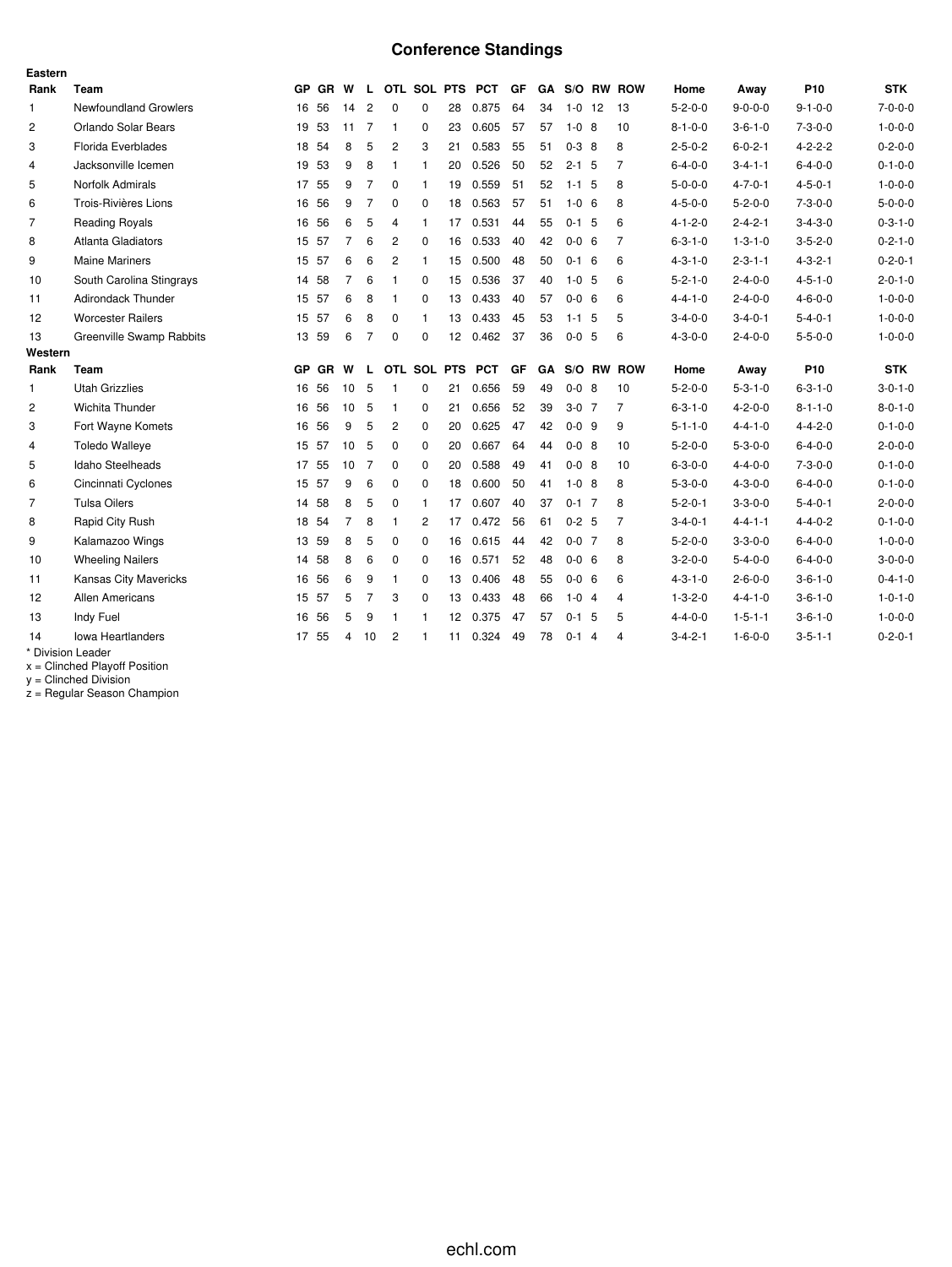### **Attendance Report**

| Team           | Yesterday | <b>Total</b> | Games          | Average |
|----------------|-----------|--------------|----------------|---------|
| Toledo         |           | 48763        | $\overline{7}$ | 6966    |
| Fort Wayne     |           | 48086        | $\overline{7}$ | 6869    |
| Jacksonville   |           | 57122        | 10             | 5712    |
| Tulsa          | 3515      | 43210        | 8              | 5401    |
| Idaho          |           | 44093        | 9              | 4899    |
| Cincinnati     |           | 38902        | 8              | 4863    |
| Orlando        | 3627      | 41546        | 9              | 4616    |
| Worcester      |           | 31103        | $\overline{7}$ | 4443    |
| Florida        | 3060      | 37047        | 9              | 4116    |
| Kalamazoo      |           | 25547        | $\overline{7}$ | 3650    |
| Utah           |           | 25169        | $\overline{7}$ | 3596    |
| Adirondack     |           | 31054        | 9              | 3450    |
| South Carolina |           | 26289        | 8              | 3286    |
| Rapid City     |           | 25978        | 8              | 3247    |
| Allen          |           | 19463        | 6              | 3244    |
| Reading        |           | 22568        | $\overline{7}$ | 3224    |
| Wichita        |           | 31986        | 10             | 3199    |
| Trois-Rivières |           | 28343        | 9              | 3149    |
| Indy           |           | 24306        | 8              | 3038    |
| Norfolk        |           | 15000        | 5              | 3000    |
| Atlanta        |           | 29692        | 10             | 2969    |
| Greenville     |           | 18792        | $\overline{7}$ | 2685    |
| Maine          |           | 21172        | 8              | 2647    |
| Kansas City    |           | 18465        | 8              | 2308    |
| lowa           |           | 18664        | 10             | 1866    |
| Wheeling       |           | 7313         | 5              | 1463    |
| Newfoundland   |           | 9244         | 7              | 1321    |
| League         | 10202     | 788917       | 213            | 3704    |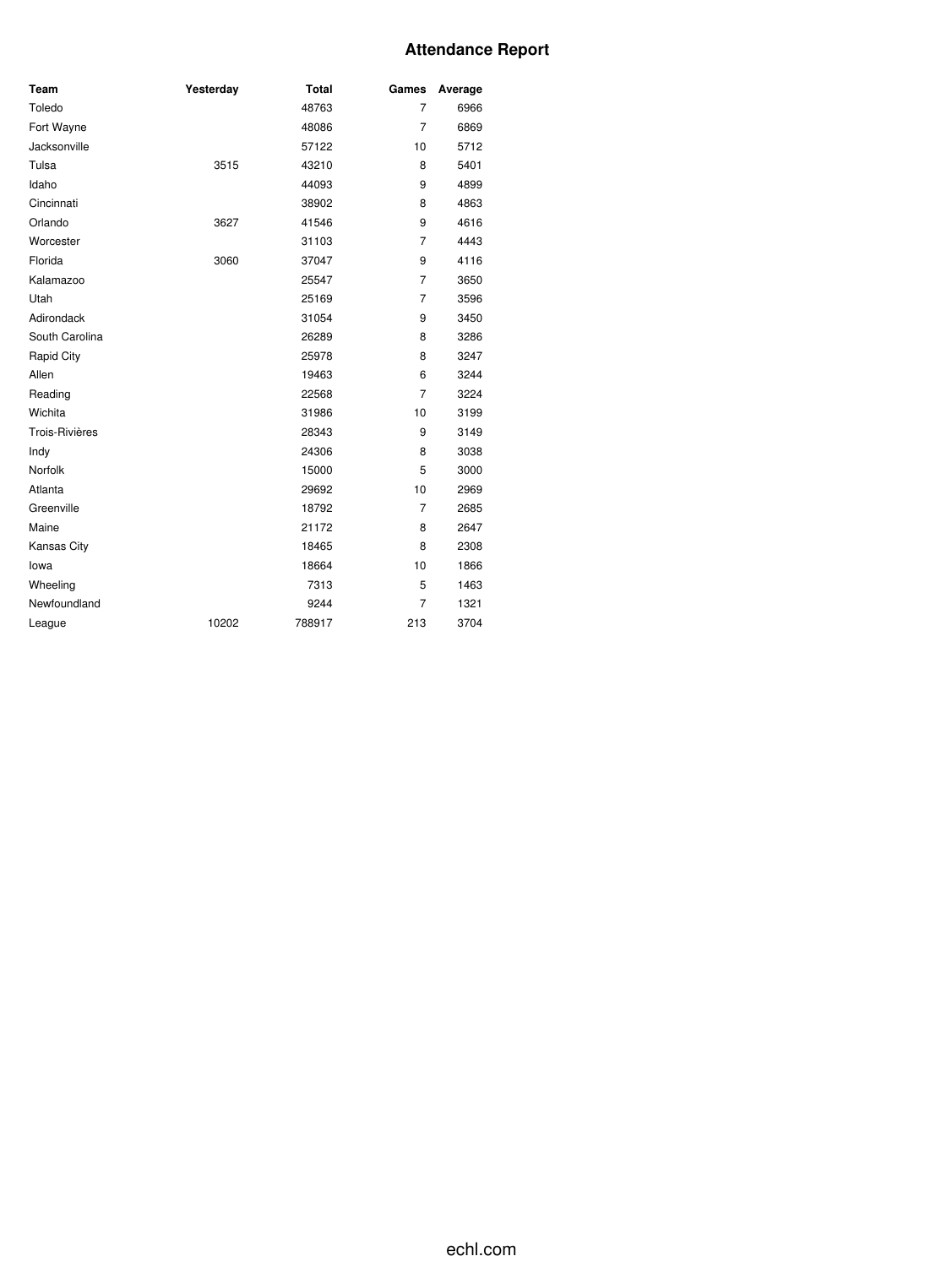# **Leaders (Overall)**

| Top 20 Scorers          |                                     |            |    |                |    |            |
|-------------------------|-------------------------------------|------------|----|----------------|----|------------|
| Rank                    | Player                              | Team       | GP | G              | A  | <b>PTS</b> |
| 1                       | <b>TJ Hensick</b>                   | <b>TOL</b> | 15 | 12             | 13 | 25         |
| $\overline{2}$          | Patrick Watling                     | <b>WHL</b> | 14 | 9              | 15 | 24         |
| 3                       | <b>Matt Berry</b>                   | <b>TOL</b> | 15 | 9              | 15 | 24         |
| 4                       | <b>Blake Winiecki</b>               | <b>FLA</b> | 18 | 12             | 10 | 22         |
| 5                       | Aaron Luchuk                        | ORL        | 16 | 9              | 13 | 22         |
| 6                       | Zach O'Brien                        | <b>NFL</b> | 16 | $\overline{7}$ | 15 | 22         |
| 7                       | <b>Kris Bennett</b>                 | IA         | 12 | 10             | 11 | 21         |
| 8                       | Josh Dickinson                      | <b>TOL</b> | 14 | 9              | 12 | 21         |
| 9                       | Logan Nelson                        | <b>RC</b>  | 18 | $\overline{7}$ | 14 | 21         |
| 10                      | Charle-Edouard D'Astous             | <b>UTA</b> | 16 | 11             | 9  | 20         |
| 11                      | Peter Abbandonato                   | <b>TR</b>  | 16 | $\overline{7}$ | 12 | 19         |
| 12                      | <b>Brandon Cutler</b>               | <b>UTA</b> | 15 | 8              | 10 | 18         |
| 13                      | Nick Hutchison                      | <b>WHL</b> | 14 | 7              | 11 | 18         |
| 14                      | Stephen Baylis                      | <b>RC</b>  | 18 | 9              | 8  | 17         |
| 15                      | Justin Brazeau                      | <b>MNE</b> | 15 | 7              | 10 | 17         |
| 16                      | John McCarron                       | <b>FLA</b> | 18 | 7              | 10 | 17         |
| 17                      | Spencer Asuchak                     | <b>ALN</b> | 15 | 6              | 11 | 17         |
| 18                      | Chad Costello                       | <b>ALN</b> | 15 | 6              | 11 | 17         |
| 19                      | Olivier Archambault                 | TR.        | 16 | 6              | 11 | 17         |
| 20                      | Jay Dickman                         | <b>WIC</b> | 16 | 5              | 12 | 17         |
| <b>Minor Penalties</b>  |                                     |            |    |                |    |            |
| Rank                    | Player                              | Team       | GP | <b>MinPen</b>  |    |            |
| $\mathbf{1}$            | <b>Andrew Nielsen</b>               | <b>UTA</b> | 16 | 18             |    |            |
| $\overline{2}$          | Marcus Crawford                     | KC         | 16 | 16             |    |            |
| 3                       | Cédric Lacroix                      | <b>IND</b> | 15 | 15             |    |            |
| $\overline{\mathbf{4}}$ | Luke Nogard                         | <b>ATL</b> | 12 | 14             |    |            |
| 5                       | Loren Ulett                         | KC         | 16 | 14             |    |            |
|                         | <b>Power Play Goals</b>             |            |    |                |    |            |
| Rank                    | Player                              | Team       | GP | PPG            |    |            |
| $\mathbf{1}$            | <b>Bryce Misley</b>                 | IA         | 17 | 5              |    |            |
| $\overline{2}$          | Several Players Tied                |            |    | 4              |    |            |
| <b>Shots</b><br>Rank    |                                     | Team       | GP | <b>Shots</b>   |    |            |
| $\mathbf{1}$            | Player<br>Logan Nelson              | <b>RC</b>  | 18 | 81             |    |            |
| $\overline{c}$          | Jacob Pritchard                     | <b>REA</b> | 16 | 79             |    |            |
| 3                       | <b>Brian Bowen</b>                  | <b>UTA</b> | 16 | 66             |    |            |
| 4                       | <b>Brandon Cutler</b>               | <b>UTA</b> | 15 | 65             |    |            |
| 5                       |                                     | <b>NOR</b> | 17 | 65             |    |            |
|                         | Chase Lang                          |            |    |                |    |            |
| Rank                    | <b>Game Winning Goals</b><br>Player | Team       | GP | <b>GWG</b>     |    |            |
| $\mathbf{1}$            | Max Zimmer                          | GRN        | 12 | 3              |    |            |
| $\overline{c}$          | Isaac Johnson                       | <b>NFL</b> | 13 | 3              |    |            |
| 3                       | Cody Sylvester                      | <b>ATL</b> | 15 | 3              |    |            |
| 4                       | Several Players Tied                |            |    | $\overline{2}$ |    |            |
|                         |                                     |            |    |                |    |            |
|                         |                                     |            |    |                |    |            |

# **Shootout Goals**

| snootout Goals |                      |              |                |               |
|----------------|----------------------|--------------|----------------|---------------|
| Rank           | <b>Plaver</b>        | Team SOG SOA |                |               |
| 1              | Jay Dickman          | <b>WIC</b>   | $\overline{2}$ | 2             |
| 2              | Derek Lodermeier     | <b>XAL.</b>  | $\mathcal{P}$  | $\mathcal{P}$ |
| 3              | Tim Söderlund        | <b>WIC</b>   | $\mathcal{P}$  | 2             |
| 4              | Peter Crinella       | <b>WIC</b>   | $\mathcal{P}$  | 3             |
| 5              | Several Players Tied |              |                |               |

| Goals                   |                            |            |                |                |                        |      |
|-------------------------|----------------------------|------------|----------------|----------------|------------------------|------|
| Rank                    | Player                     | Team       | GP             | G              |                        |      |
| $\mathbf{1}$            | <b>TJ Hensick</b>          | <b>TOL</b> | 15             | 12             |                        |      |
| $\overline{2}$          | <b>Blake Winiecki</b>      | <b>FLA</b> | 18             | 12             |                        |      |
| 3                       | Charle-Edouard D'Astous    | <b>UTA</b> | 16             | 11             |                        |      |
| 4                       | * Kris Bennett             | IA         | 12             | 10             |                        |      |
| 5                       | Several Players Tied       |            |                | 9              |                        |      |
| <b>Assists</b>          |                            |            |                |                |                        |      |
| Rank                    | Player                     | Team       | GP             | A              |                        |      |
| $\mathbf{1}$            | Patrick Watling            | WHL        | 14             | 15             |                        |      |
| 2                       | Matt Berry                 | <b>TOL</b> | 15             | 15             |                        |      |
| 3                       | Zach O'Brien               | <b>NFL</b> | 16             | 15             |                        |      |
| 4                       | Logan Nelson               | <b>RC</b>  | 18             | 14             |                        |      |
| 5                       | Several Players Tied       |            |                | 13             |                        |      |
|                         | <b>Penalty Minutes</b>     |            |                |                |                        |      |
| Rank                    | Player                     | Team       | GP             | PIM            |                        |      |
| 1                       | Sean Allen                 | <b>WIC</b> | 13             | 56             |                        |      |
| $\overline{2}$          | Shaw Boomhower             | WHL        | 8              | 53             |                        |      |
| 3                       | Mathieu Gagnon             | <b>TR</b>  | 14             | 51             |                        |      |
| 4                       | Cédric Lacroix             | <b>IND</b> | 15             | 50             |                        |      |
| 5                       | Several Players Tied       |            |                | 48             |                        |      |
| <b>Major Penalties</b>  |                            |            |                |                |                        |      |
| Rank                    | Player                     | Team       | GP             | MajPen         |                        |      |
| 1                       | Shaw Boomhower             | <b>WHL</b> | 8              | 5              |                        |      |
| $\overline{2}$          | Sean Allen                 | <b>WIC</b> | 13             | $\overline{4}$ |                        |      |
| 3                       | Kelly Bent                 | <b>ALN</b> | 13             | $\overline{4}$ |                        |      |
| 4                       | Alexandre Carrier          | <b>ADK</b> | 14             | 4              |                        |      |
| 5                       | <b>Garrett Klotz</b>       | RC         | 15             | $\overline{4}$ |                        |      |
|                         | <b>Short Handed Goals</b>  |            |                |                |                        |      |
| Rank                    | Player                     | Team       | GP             | <b>SHG</b>     |                        |      |
| 1                       | Several Players Tied       |            |                | $\overline{c}$ |                        |      |
|                         | <b>Shooting Percentage</b> |            |                |                |                        |      |
| Rank                    | Player                     | Team       | GP             |                | <b>Goals Shots PCT</b> |      |
| $\mathbf{1}$            | Justin Almeida             | <b>WHL</b> | 6              | 9              | 21                     | 42.9 |
| $\overline{2}$          | John Albert                | <b>TOL</b> | 9              | 8              | 20                     | 40.0 |
| 3                       | <b>Eduards Tralmaks</b>    | <b>MNE</b> | 2              | 4              | 10                     | 40.0 |
| 4                       | Noel Hoefenmayer           | <b>NFL</b> | 7              | 4              | 11                     | 36.4 |
| 5                       | Yuki Miura                 | IA         | $\overline{7}$ | $\overline{4}$ | 11                     | 36.4 |
| <b>Plus/Minus</b>       |                            |            |                |                |                        |      |
| Rank                    | Player                     | Team       | GP             | $+/-$          |                        |      |
| 1                       | Matt Berry                 | <b>TOL</b> | 15             | 16             |                        |      |
| $\overline{2}$          | <b>TJ Hensick</b>          | TOL        | 15             | 15             |                        |      |
| 3                       | * Matteo Pietroniro        | <b>NFL</b> | 13             | 14             |                        |      |
| $\overline{\mathbf{4}}$ | Charle-Edouard D'Astous    | <b>UTA</b> | 16             | 14             |                        |      |
|                         |                            |            |                |                |                        |      |

| Rank | Player                     | Team SOG SOA SO% |    |     |  |
|------|----------------------------|------------------|----|-----|--|
|      | <b>Shootout Percentage</b> |                  |    |     |  |
| 5    | Luke Martin                | I ITA            | 16 | 13  |  |
| 4    | Charle-Edouard D'Astous    | <b>UTA</b>       | 16 | 14  |  |
| 3    | * Matteo Pietroniro        | NFI              | 13 | 14  |  |
| - 2  | <b>IJ Hensick</b>          | IOL 15.          |    | -15 |  |

| . | $\cdots$             | $100111$ 000 000 00% |       |
|---|----------------------|----------------------|-------|
|   | Several Players Tied |                      | 100.0 |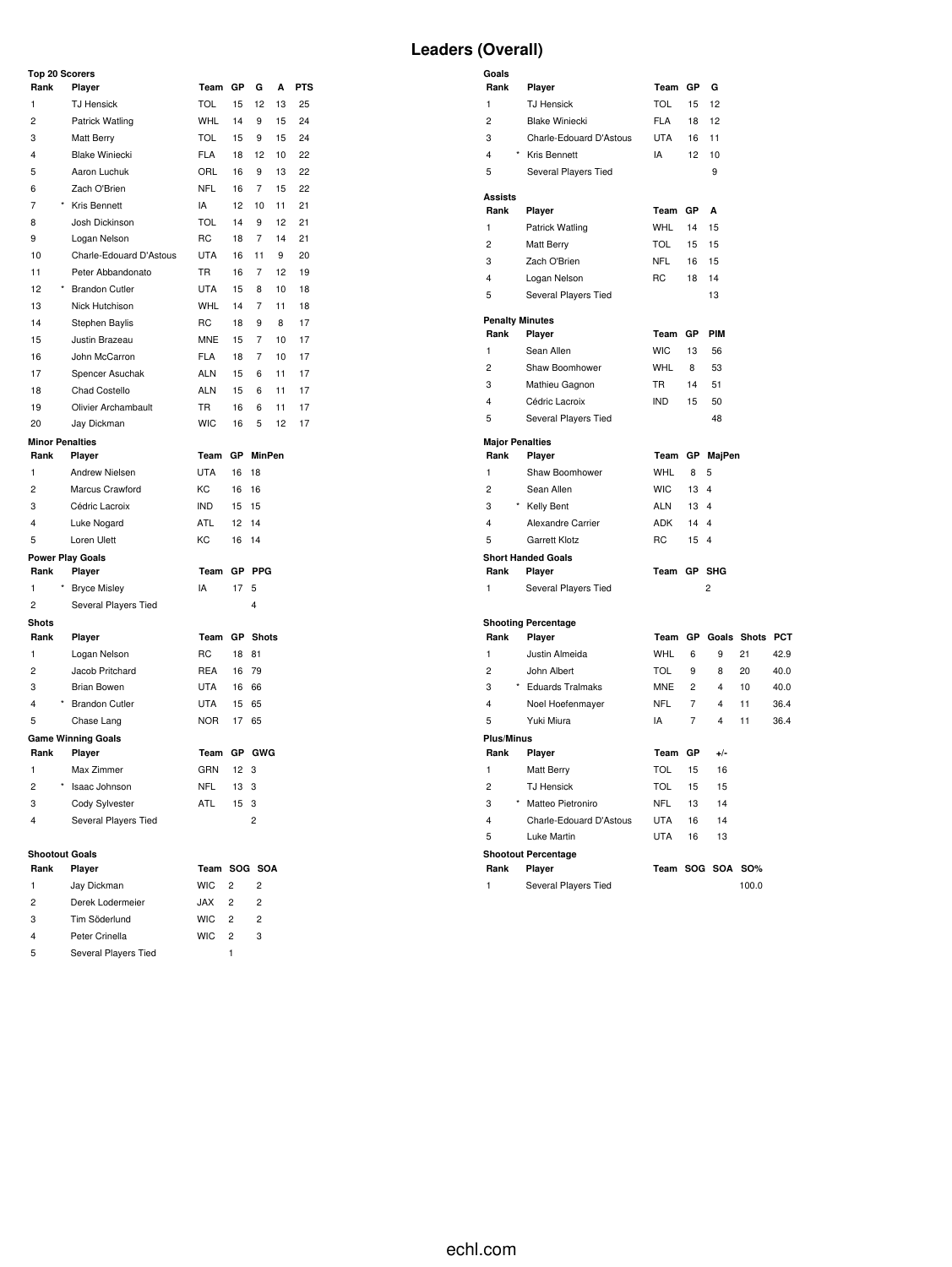# **Leading Goalies**

|                         |          | Top 15 Goalies (by GAA)    |            |                |      |                |                |            |              |              |    |                |                |                         |                        |                            |               |     |     |            |                    |            |        |
|-------------------------|----------|----------------------------|------------|----------------|------|----------------|----------------|------------|--------------|--------------|----|----------------|----------------|-------------------------|------------------------|----------------------------|---------------|-----|-----|------------|--------------------|------------|--------|
| Rank                    |          | Player                     | Team       | GP             | Mins | W              | L              | <b>OTL</b> | SOL          | so           | GΑ |                | <b>GAA SOW</b> |                         |                        | SOL SOGA SOA               | <b>SO%</b>    |     |     | SA SVS SV% |                    |            |        |
| $\mathbf{1}$            |          | Keith Petruzzelli          | <b>NFL</b> | 5              | 300  | 4              | 1              | 0          | 0            | $\mathbf{1}$ | 8  | $1.60$ 0       |                | $\mathbf 0$             | $\mathbf 0$            | 0                          | 0.000 167 159 |     |     | 0.952      |                    |            |        |
| $\overline{c}$          |          | Kaden Fulcher              | <b>TOL</b> | 6              | 339  | 3              | $\overline{c}$ | 0          | 0            | 1            | 10 | 1.770          |                | $\mathbf 0$             | $\mathbf 0$            | $\mathbf 0$                | 0.000 132 122 |     |     | 0.924      |                    |            |        |
| 3                       | *        | Samuel Harvey              | <b>FW</b>  | 6              | 366  | 5              | $\mathbf 0$    | 1          | 0            | $\mathbf{1}$ | 11 | 1.80 0         |                | 0                       | 0                      | 0                          | 0.000 206 195 |     |     | 0.947      |                    |            |        |
| 4                       |          | <b>Brad Barone</b>         | ORL        | 11             | 622  | $\overline{7}$ | 3              | 0          | 0            | 1            | 20 | $1.93 \quad 1$ |                | 0                       | $\mathbf{1}$           | 3                          | 0.667         | 380 | 360 | 0.947      |                    |            |        |
| 5                       |          | Daniel Mannella            | TUL        | 10             | 568  | 6              | $\overline{c}$ | 0          | 1            | 0            | 20 | $2.11 \quad 0$ |                | 1                       | 3                      | 6                          | 0.500 273 253 |     |     | 0.927      |                    |            |        |
| 6                       |          | <b>Beck Warm</b>           | <b>NOR</b> | 10             | 593  | 6              | 3              | 0          | $\mathbf{1}$ | 1            | 21 | $2.13 \quad 0$ |                | 1                       | $\overline{2}$         | 3                          | 0.333 312 291 |     |     | 0.933      |                    |            |        |
| 7                       |          | Matt Jurusik               | <b>IDH</b> | $\overline{7}$ | 389  | 4              | $\overline{c}$ | 0          | $\mathbf 0$  | 0            | 14 | $2.15$ 0       |                | 0                       | 0                      | 0                          | 0.000 178 164 |     |     | 0.921      |                    |            |        |
| 8                       |          | <b>Tyler Parks</b>         | ATL        | 10             | 580  | 6              | $\overline{c}$ | 2          | 0            | $\mathbf{1}$ | 21 | $2.17 \quad 0$ |                | $\mathbf 0$             | $\mathbf 0$            | 0                          | 0.000 275 254 |     |     | 0.924      |                    |            |        |
| 9                       |          | Cam Johnson                | <b>FLA</b> | 6              | 358  | 3              | $\overline{c}$ | 1          | 0            | 0            | 13 | $2.18$ 0       |                | 0                       | 0                      | 0                          | 0.000 147 134 |     |     | 0.912      |                    |            |        |
| 10                      |          | Mat Robson                 | <b>CIN</b> | 11             | 661  | $\overline{7}$ | $\overline{4}$ | 0          | $\mathbf 0$  | 1            | 24 | $2.18$ 1       |                | 0                       | $\mathbf 0$            | 3                          | 1.000 268 244 |     |     | 0.910      |                    |            |        |
| 11                      |          | * Lukas Parik              | <b>RC</b>  | 8              | 493  | 5              | 1              | 1          | $\mathbf{1}$ | 0            | 18 | $2.19$ 0       |                | 1                       | $\overline{2}$         | $\overline{2}$             | 0.000 256 238 |     |     | 0.930      |                    |            |        |
| 12                      |          | Evan Buitenhuis            | <b>WIC</b> | 16             | 913  | 9              | 5              | 1          | 0            | $\mathbf{1}$ | 35 | $2.30$ 2       |                | 0                       | $\overline{c}$         | 8                          | 0.750 506 471 |     |     | 0.931      |                    |            |        |
| 13                      |          | Evan Cormier               | <b>NFL</b> | 11             | 667  | 10             | $\mathbf{1}$   | 0          | 0            | 1            | 26 | $2.34$ 1       |                | 0                       | $\mathbf{1}$           | 4                          | 0.750 287     |     | 261 | 0.909      |                    |            |        |
| 14                      |          | Parker Gahagen             | <b>FLA</b> | 5              | 306  | 3              | $\mathbf{1}$   | 0          | $\mathbf{1}$ | $\mathbf{1}$ | 12 | $2.35$ 0       |                | $\mathbf{1}$            | $\mathbf{1}$           | 3                          | 0.667         | 106 | 94  | 0.887      |                    |            |        |
| 15                      |          | <b>Charles Williams</b>    | <b>JAX</b> | 8              | 485  | 3              | $\overline{4}$ | 0          | $\mathbf{1}$ | $\mathbf 0$  | 19 | $2.35$ 0       |                | 1                       | $\overline{2}$         | 3                          | 0.333 205 186 |     |     | 0.907      |                    |            |        |
|                         |          |                            |            |                |      |                |                |            |              |              |    |                |                |                         |                        |                            |               |     |     |            |                    |            |        |
| Wins<br>Rank            |          | Player                     | Team       | W              |      |                |                |            |              |              |    |                |                | <b>Saves</b><br>Rank    |                        | Player                     |               |     |     | Team SVS   |                    |            |        |
| $\mathbf{1}$            |          | Evan Cormier               | NFL        | 10             |      |                |                |            |              |              |    |                |                | $\mathbf{1}$            |                        | Evan Buitenhuis            |               |     |     | <b>WIC</b> | 471                |            |        |
| $\overline{c}$          |          | Evan Buitenhuis            | <b>WIC</b> | 9              |      |                |                |            |              |              |    |                |                | $\overline{c}$          |                        | <b>Brad Barone</b>         |               |     |     | ORL        | 360                |            |        |
| 3                       |          | <b>Philippe Desrosiers</b> | <b>TR</b>  | 7              |      |                |                |            |              |              |    |                |                | 3                       |                        | Hunter Jones               |               |     |     | IA         | 336                |            |        |
| $\overline{\mathbf{4}}$ |          | <b>Brad Barone</b>         | ORL        | $\overline{7}$ |      |                |                |            |              |              |    |                |                | $\overline{\mathbf{4}}$ |                        | Pat Nagle                  |               |     |     | <b>REA</b> | 329                |            |        |
| 5                       |          | Mat Robson                 | <b>CIN</b> | $\overline{7}$ |      |                |                |            |              |              |    |                |                | 5                       |                        | Jeremy Brodeur             |               |     |     | <b>MNE</b> | 307                |            |        |
|                         |          |                            |            |                |      |                |                |            |              |              |    |                |                |                         |                        |                            |               |     |     |            |                    |            |        |
| Losses                  |          |                            |            |                |      |                |                |            |              |              |    |                |                |                         | <b>Save Percentage</b> |                            |               |     |     |            |                    |            |        |
| Rank                    |          | Player                     | Team       | L              |      |                |                |            |              |              |    |                |                | Rank                    |                        | Player                     |               |     |     | Team       | GA                 | <b>SVS</b> | $SV\%$ |
| $\mathbf{1}$            |          | David Tendeck              | RC         | $\overline{7}$ |      |                |                |            |              |              |    |                |                | $\mathbf{1}$            | $\star$                | Keith Petruzzelli          |               |     |     | <b>NFL</b> | 8                  | 159        | 0.952  |
| $\overline{c}$          |          | * Hunter Jones             | IA         | 6              |      |                |                |            |              |              |    |                |                | $\overline{2}$          |                        | <b>Brad Barone</b>         |               |     |     | ORL        | 20                 | 360        | 0.947  |
| 3                       |          | Evan Buitenhuis            | <b>WIC</b> | 5              |      |                |                |            |              |              |    |                |                | 3                       |                        | Samuel Harvey              |               |     |     | <b>FW</b>  | 11                 | 195        | 0.947  |
| $\overline{\mathbf{4}}$ | $^\star$ | Cale Morris                | <b>IND</b> | 5              |      |                |                |            |              |              |    |                |                | $\overline{4}$          |                        | Beck Warm                  |               |     |     | <b>NOR</b> | 21                 | 291        | 0.933  |
| 5                       |          | Ken Appleby                | <b>WOR</b> | 5              |      |                |                |            |              |              |    |                |                | 5                       |                        | Evan Buitenhuis            |               |     |     | <b>WIC</b> | 35                 | 471        | 0.931  |
|                         |          |                            |            |                |      |                |                |            |              |              |    |                |                |                         |                        |                            |               |     |     |            |                    |            |        |
| Mins<br>Rank            |          | Player                     | Team       | Mins           |      |                |                |            |              |              |    |                |                |                         | <b>Shootout Wins</b>   |                            |               |     |     |            |                    |            |        |
| 1                       |          | Evan Buitenhuis            | <b>WIC</b> | 913            |      |                |                |            |              |              |    |                |                | Rank                    |                        | Player                     |               |     |     | Team SOW   |                    |            |        |
| $\overline{c}$          |          | <b>Cale Morris</b>         | <b>IND</b> | 687            |      |                |                |            |              |              |    |                |                | $\mathbf{1}$            |                        | Evan Buitenhuis            |               |     |     | <b>WIC</b> | $\overline{2}$     |            |        |
| 3                       |          | Evan Cormier               | <b>NFL</b> | 667            |      |                |                |            |              |              |    |                |                | $\overline{c}$          |                        | <b>Tyler Wall</b>          |               |     |     | <b>JAX</b> | $\overline{2}$     |            |        |
| 4                       |          | Mat Robson                 | <b>CIN</b> | 661            |      |                |                |            |              |              |    |                |                | 3                       |                        | Several Goaltenders Tied   |               |     |     |            | $\mathbf{1}$       |            |        |
| 5                       |          | * Hunter Jones             | IA         | 660            |      |                |                |            |              |              |    |                |                |                         |                        |                            |               |     |     |            |                    |            |        |
|                         |          |                            |            |                |      |                |                |            |              |              |    |                |                |                         |                        |                            |               |     |     |            |                    |            |        |
|                         |          |                            |            |                |      |                |                |            |              |              |    |                |                |                         |                        | <b>Shootout Percentage</b> |               |     |     |            |                    |            |        |
|                         |          |                            |            |                |      |                |                |            |              |              |    |                |                | Rank                    |                        | Player                     |               |     |     |            | Team Saves Att SO% |            |        |
| <b>Shutouts</b><br>Rank |          | Player                     | Team SO    |                |      |                |                |            |              |              |    |                |                | $\mathbf{1}$            |                        | <b>Tyler Wall</b>          |               |     |     | <b>JAX</b> | 5                  | 5          | 1.000  |
|                         |          |                            |            |                |      |                |                |            |              |              |    |                |                | $\overline{2}$          |                        | Mat Robson                 |               |     |     | CIN        | 3                  | 3          | 1.000  |

|    | * Trent Miner            | <b>UTA</b> | 2 |
|----|--------------------------|------------|---|
| ່າ | Several Goaltenders Tied |            |   |

*\* indicates rookie*

 Dylan Wells NOR 3 3 1.000 Antoine Bibeau ALN 3 3 1.000 \* Jake Theut WIC 2 2 1.000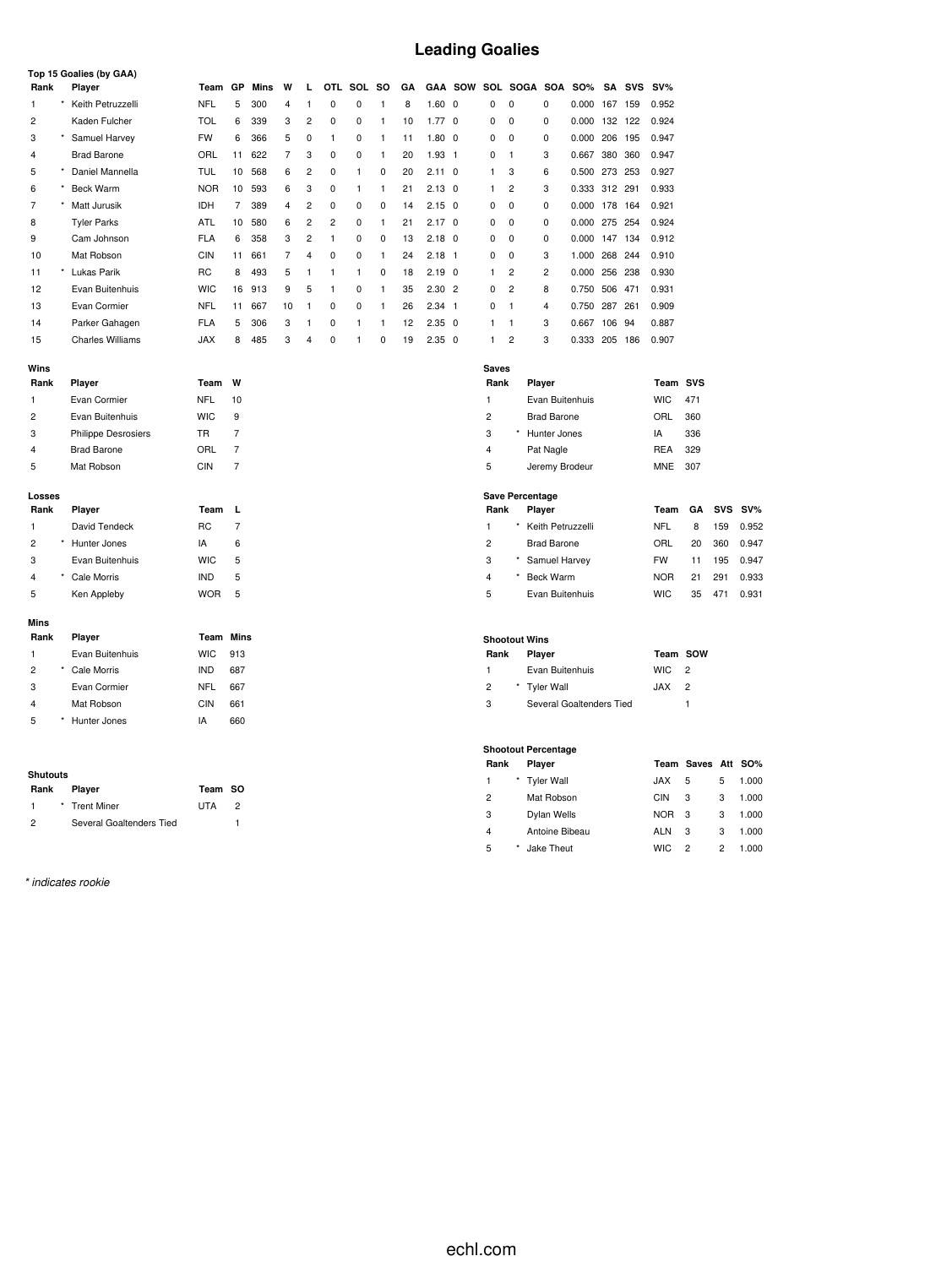#### **Top 20 Scorers**

| Rank<br>Player          |         | Team                  | GP         | G  | A  | <b>PTS</b> |    |
|-------------------------|---------|-----------------------|------------|----|----|------------|----|
| 1                       | *       | Kris Bennett          | IA         | 12 | 10 | 11         | 21 |
| 2                       | $\star$ | <b>Brandon Cutler</b> | <b>UTA</b> | 15 | 8  | 10         | 18 |
| 3                       | $\star$ | Yauheni Aksiantsiuk   | <b>IDH</b> | 13 | 8  | 7          | 15 |
| $\overline{\mathbf{4}}$ |         | Tyler Irvine          | <b>ADK</b> | 15 | 7  | 8          | 15 |
| 5                       | *       | Gavin Gould           | <b>ALN</b> | 11 | 5  | 10         | 15 |
| 6                       | *       | Noah Corson           | <b>NOR</b> | 17 | 6  | 8          | 14 |
| 7                       | $\star$ | Chad Yetman           | <b>IND</b> | 15 | 5  | 9          | 14 |
| 8                       | $\star$ | Patrick Polino        | <b>CIN</b> | 14 | 4  | 10         | 14 |
| 9                       | $\star$ | Mason Mannek          | <b>UTA</b> | 16 | 5  | 8          | 13 |
| 10                      |         | <b>Bryce Misley</b>   | IA         | 17 | 5  | 8          | 13 |
| 11                      | *       | Alex Gilmour          | TUL        | 14 | 5  | 7          | 12 |
| 12                      | *       | Carter Johnson        | <b>WIC</b> | 14 | 5  | 7          | 12 |
| 13                      | $\star$ | James Sanchez         | JAX.       | 15 | 5  | 7          | 12 |
| 14                      | $\star$ | Justin Ducharme       | <b>TR</b>  | 14 | 7  | 4          | 11 |
| 15                      | *       | Ryan Chyzowski        | <b>NFL</b> | 13 | 5  | 6          | 11 |
| 16                      | *       | Orrin Centazzo        | <b>NFL</b> | 14 | 4  | 7          | 11 |
| 17                      |         | Several Players Tied  |            |    |    |            | 10 |

# **Minor Penalties**

| Rank           |         | Player                    | Team       | <b>GP</b> | <b>MinPen</b> |
|----------------|---------|---------------------------|------------|-----------|---------------|
| 1              | *       | <b>Riley McKay</b>        | <b>IND</b> | 16        | 10            |
| 2              | $\star$ | Luke Lynch                | JAX        | 15        | 10            |
| 3              | $\star$ | Fedor Gordeev             | IA         | 17        | 10            |
| 4              |         | Several Players Tied      |            |           | 9             |
|                |         | <b>Power Play Goals</b>   |            |           |               |
| Rank           |         | Player                    | Team       | <b>GP</b> | <b>PPG</b>    |
| 1              |         | <b>Bryce Misley</b>       | IA         | 17        | 5             |
| 2              |         | * Dominic Franco          | <b>CIN</b> | 11        | 4             |
| 3              |         | * Kris Bennett            | IA         | 12        | 4             |
| 4              |         | Several Players Tied      |            |           | 3             |
| <b>Shots</b>   |         |                           |            |           |               |
|                |         |                           | Team       | <b>GP</b> | <b>Shots</b>  |
| Rank           |         | Player                    |            |           |               |
| 1              |         | * Brandon Cutler          | <b>UTA</b> | 15        | 65            |
| $\overline{c}$ |         | * Tyler Irvine            | ADK        | 15        | 60            |
| 3              | $\star$ | Noah Corson               | NOR        | 17        | 56            |
| 4              | $\star$ | Kris Bennett              | IA         | 12        | 55            |
| 5              | *       | Luc Brown                 | <b>IDH</b> | 17        | 54            |
|                |         | <b>Game Winning Goals</b> |            |           |               |
| Rank           |         | Player                    | Team       |           | GP GWG        |
| 1              | *       | Isaac Johnson             | <b>NFL</b> | 13        | 3             |
| 2              |         | Several Players Tied      |            |           | 2             |

#### **Shootout Goals**

| Rank | Player               | Team SC |  |
|------|----------------------|---------|--|
|      | Several Players Tied |         |  |

**Rank Player Team SOG SOA**

# **Leaders (Rookies)**

| Goals<br>Rank             |          | Player                               | Team                     | GP             | G                           |            |      |
|---------------------------|----------|--------------------------------------|--------------------------|----------------|-----------------------------|------------|------|
| $\mathbf{1}$              |          | Kris Bennett                         | IA                       | 12             |                             |            |      |
| $\overline{2}$            |          | <b>Brandon Cutler</b>                | <b>UTA</b>               | 15             | 10<br>8                     |            |      |
| 3                         | *        | Yauheni Aksiantsiuk                  | IDH                      | 13             | 8                           |            |      |
| 4                         | ×        | Tyler Irvine                         | ADK                      | 15             | 7                           |            |      |
|                           | $\star$  |                                      | <b>TR</b>                |                | 7                           |            |      |
| 5                         |          | Justin Ducharme                      |                          | 14             |                             |            |      |
| <b>Assists</b><br>Rank    |          | Player                               | Team                     | GP             | A                           |            |      |
| $\mathbf{1}$              |          | Kris Bennett                         | IA                       | 12             | 11                          |            |      |
| $\overline{2}$            | ×        | Gavin Gould                          | <b>ALN</b>               | 11             | 10                          |            |      |
| 3                         | $\star$  | Patrick Polino                       | CIN                      | 14             | 10                          |            |      |
| 4                         |          | <b>Brandon Cutler</b>                | <b>UTA</b>               | 15             | 10                          |            |      |
| 5                         |          |                                      |                          |                | 9                           |            |      |
|                           |          | Several Players Tied                 |                          |                |                             |            |      |
|                           |          | <b>Penalty Minutes</b>               |                          |                |                             |            |      |
| Rank                      |          | Player                               | Team                     | GP             | PIM                         |            |      |
| 1                         | $^\star$ | <b>Riley McKay</b>                   | <b>IND</b>               | 16             | 45                          |            |      |
| $\overline{c}$            | $^\star$ | Kelly Bent                           | <b>ALN</b>               | 13             | 40                          |            |      |
| 3                         | $^\star$ | Dominic Franco                       | <b>CIN</b>               | 11             | 34                          |            |      |
| 4                         |          | Jared Bethune                        | <b>ALN</b>               | 15             | 31                          |            |      |
| 5                         | $\star$  | Chris Ordoobodi                      | <b>NOR</b>               | 12             | 29                          |            |      |
|                           |          | <b>Major Penalties</b>               |                          |                |                             |            |      |
| Rank<br>1                 |          | Player                               | Team<br><b>ALN</b>       | 13             | GP MajPen<br>$\overline{4}$ |            |      |
| $\overline{2}$            |          | Kelly Bent<br>Several Players Tied   |                          |                | 3                           |            |      |
|                           |          |                                      |                          |                |                             |            |      |
| Rank                      |          | <b>Short Handed Goals</b><br>Player  | Team                     |                | GP SHG                      |            |      |
| $\mathbf{1}$              | $\star$  | <b>Todd Burgess</b>                  | <b>NFL</b>               | 3              | $\overline{2}$              |            |      |
| $\overline{2}$            |          | * Brandon Cutler                     | <b>UTA</b>               | 15             | $\overline{2}$              |            |      |
| 3                         |          | Several Players Tied                 |                          |                | $\mathbf{1}$                |            |      |
|                           |          |                                      |                          |                |                             |            |      |
|                           |          | <b>Shooting Percentage</b>           |                          |                |                             |            |      |
| Rank                      |          | Player                               | Team                     | GP             | Goals                       | Shots PCT  |      |
| 1                         | $\star$  | <b>Eduards Tralmaks</b>              | <b>MNE</b>               | $\overline{c}$ | 4                           | 10         | 40.0 |
| $\overline{2}$            | $\star$  | Carter Cowlthorp                     | SC                       | 9              | 4                           | 13         | 30.8 |
| 3                         | $^\star$ | Logan Lambdin                        | KAL                      | 7              | 4                           | 14         | 28.6 |
| 4                         |          | * Max Humitz                         | KAL                      | 6              | 5                           | 18         | 27.8 |
| 5                         |          | Several Players Tied                 |                          |                |                             |            | 25.0 |
| <b>Plus/Minus</b><br>Rank |          |                                      | Team                     | GP             | $+/-$                       |            |      |
| $\mathbf{1}$              |          | Player                               |                          |                | 14                          |            |      |
| $\overline{2}$            | $^\star$ | Matteo Pietroniro                    | <b>NFL</b><br><b>NFL</b> | 13<br>14       | 10                          |            |      |
|                           |          | Orrin Centazzo                       |                          | 14             |                             |            |      |
| 3                         |          | Duggie Lagrone                       | <b>TUL</b><br><b>NFL</b> | 14             | 10                          |            |      |
| $\overline{4}$            |          | Tristan Pomerleau                    |                          |                | 10                          |            |      |
| 5                         |          | Several Players Tied                 |                          |                | 9                           |            |      |
| Rank                      |          | <b>Shootout Percentage</b><br>Player | Team SOG SOA             |                |                             | <b>SO%</b> |      |
| 1                         |          | Several Players Tied                 |                          |                |                             | 100.0      |      |
|                           |          |                                      |                          |                |                             |            |      |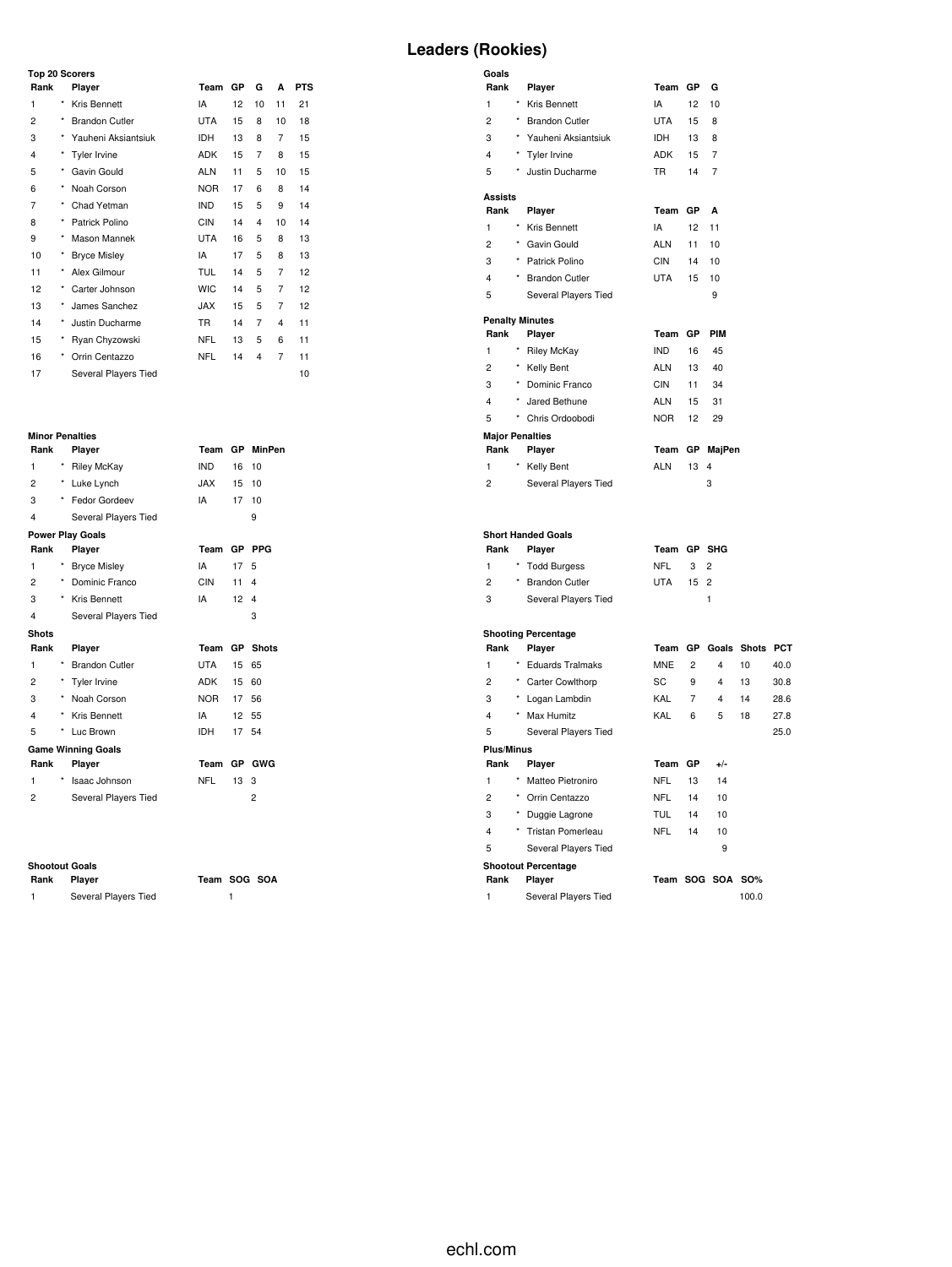#### **Top 20 Scorers**

| Rank           | Player                  | Team       | GP | G              | A              | <b>PTS</b> |
|----------------|-------------------------|------------|----|----------------|----------------|------------|
| 1              | Charle-Edouard D'Astous | UTA        | 16 | 11             | 9              | 20         |
| 2              | Michael Brodzinski      | ORL        | 19 | 4              | 11             | 15         |
| 3              | Mike Lee                | <b>IND</b> | 16 | 3              | 11             | 14         |
| $\overline{4}$ | Jake McLaughlin         | <b>FLA</b> | 18 | 1              | 13             | 14         |
| 5              | Brenden Miller          | KAL        | 11 | 5              | 8              | 13         |
| 6              | Luke Martin             | <b>UTA</b> | 16 | $\overline{4}$ | 9              | 13         |
| 7              | <b>Blake Hillman</b>    | <b>TOL</b> | 11 | 2              | 11             | 13         |
| 8              | Marcus Crawford         | КC         | 16 | 2              | 11             | 13         |
| 9              | Andrew Nielsen          | <b>UTA</b> | 16 | $\overline{4}$ | $\overline{7}$ | 11         |
| 10             | Charles-David Beaudoin  | <b>TR</b>  | 14 | 3              | 8              | 11         |
| 11             | <b>Tim Davison</b>      | <b>ATL</b> | 15 | 3              | 8              | 11         |
| 12             | Darren Brady            | IDH        | 16 | 3              | 8              | 11         |
| 13             | Daniel Brickley         | <b>NOR</b> | 16 | 3              | 8              | 11         |
| 14             | Several Players Tied    |            |    |                |                | 10         |

#### **Minor Penalties**

| Rank                    | Player                    | Team       | GP        | MinPen         |  |  |  |  |
|-------------------------|---------------------------|------------|-----------|----------------|--|--|--|--|
| 1                       | Andrew Nielsen            | <b>UTA</b> | 16        | 18             |  |  |  |  |
| 2                       | Marcus Crawford           | KC         | 16        | 16             |  |  |  |  |
| 3                       | <b>Connor Doherty</b>     | <b>MNE</b> | 15        | 12             |  |  |  |  |
| $\overline{\mathbf{4}}$ | Several Players Tied      |            |           | 11             |  |  |  |  |
| <b>Power Play Goals</b> |                           |            |           |                |  |  |  |  |
| Rank                    | Player                    | Team       | <b>GP</b> | <b>PPG</b>     |  |  |  |  |
| 1                       | Charle-Edouard D'Astous   | <b>UTA</b> | 16        | 4              |  |  |  |  |
| 2                       | Noel Hoefenmayer          | <b>NFL</b> | 7         | 3              |  |  |  |  |
| 3                       | Luke Martin               | <b>UTA</b> | 16        | 3              |  |  |  |  |
| 4                       | Several Players Tied      |            |           | $\overline{2}$ |  |  |  |  |
| <b>Shots</b>            |                           |            |           |                |  |  |  |  |
| Rank                    | Player                    | Team       | GP        | <b>Shots</b>   |  |  |  |  |
| 1                       | Charle-Edouard D'Astous   | UTA        | 16        | 54             |  |  |  |  |
| $\overline{2}$          | Michael Brodzinski        | ORL        | 19        | 51             |  |  |  |  |
| 3                       | Olivier Galipeau          | <b>TR</b>  | 16        | 50             |  |  |  |  |
| 4                       | Daniel Brickley           | NOR        | 16        | 47             |  |  |  |  |
| 5                       | Luke Martin               | <b>UTA</b> | 16        | 43             |  |  |  |  |
|                         | <b>Game Winning Goals</b> |            |           |                |  |  |  |  |
| Rank                    | Player                    | Team       | GP.       | GWG            |  |  |  |  |
| 1                       | <b>Blake Siebenaler</b>   | <b>FW</b>  | 4         | $\overline{2}$ |  |  |  |  |
| 2                       | Kris Myllari              | <b>ALN</b> | 15        | $\overline{c}$ |  |  |  |  |
| 3                       | Several Players Tied      |            |           | 1              |  |  |  |  |
|                         |                           |            |           |                |  |  |  |  |
|                         |                           |            |           |                |  |  |  |  |

# **Shootout Goals**

|                | onootout goals |              |  |
|----------------|----------------|--------------|--|
| Rank           | <b>Plaver</b>  | Team SOG SOA |  |
| 1.             | Jason Horvath  | MNE 1        |  |
| $\overline{2}$ | Eric Williams  | NOR 1        |  |

# **Leaders (Defencemen)**

| Goals                  |                           |             |     |        |
|------------------------|---------------------------|-------------|-----|--------|
| Rank                   | Player                    | Team        | GP  | G      |
| 1                      | Charle-Edouard D'Astous   | <b>UTA</b>  | 16  | 11     |
| $\overline{c}$         | Brenden Miller            | KAL         | 11  | 5      |
| 3                      | Several Players Tied      |             |     | 4      |
| Assists                |                           |             |     |        |
| Rank                   | Player                    | Team        | GP  | A      |
| 1                      | Jake McLaughlin           | <b>FLA</b>  | 18  | 13     |
| 2                      | <b>Blake Hillman</b>      | TOL         | 11  | 11     |
| 3                      | Marcus Crawford           | KC.         | 16  | 11     |
| 4                      | Mike Lee                  | IND.        | 16  | 11     |
| 5                      | Michael Brodzinski        | ORL         | 19  | 11     |
|                        | <b>Penalty Minutes</b>    |             |     |        |
| Rank                   | Player                    | Team        | GP  | PIM    |
| 1                      | Sean Allen                | <b>WIC</b>  | 13  | 56     |
| $\overline{c}$         | Mathieu Gagnon            | <b>TR</b>   | 14  | 51     |
| 3                      | <b>Andrew Nielsen</b>     | UTA         | 16  | 46     |
| 4                      | James Melindy             | <b>NFL</b>  | 14  | 42     |
| 5                      | Marcus Crawford           | KC.         | 16  | 42     |
| <b>Major Penalties</b> |                           |             |     |        |
| Rank                   | Player                    | Team        | GP. | MajPen |
| 1                      | Sean Allen                | <b>WIC</b>  | 13  | 4      |
| 2                      | Several Players Tied      |             |     | 3      |
|                        |                           |             |     |        |
| Rank                   | <b>Short Handed Goals</b> | Team GP SHG |     |        |
|                        | Player                    |             |     |        |
| 1                      | Several Players Tied      |             |     | 1      |
|                        |                           |             |     |        |

#### **Shooting Percentage**

| Rank              | Player                     | Team       | <b>GP</b> | Goals          | <b>Shots</b> | PCT  |
|-------------------|----------------------------|------------|-----------|----------------|--------------|------|
| 1                 | Noel Hoefenmayer           | <b>NFL</b> | 7         | 4              | 11           | 36.4 |
| 2                 | Philip Beaulieu            | <b>ALN</b> | 13        | 2              | 8            | 25.0 |
| 3                 | Will Reilly                | <b>WHL</b> | 3         | 2              | 8            | 25.0 |
| 4                 | Matt Murphy                | FW         | 7         | 4              | 17           | 23.5 |
| 5                 | Brenden Miller             | KAL        | 11        | 5              | 24           | 20.8 |
| <b>Plus/Minus</b> |                            |            |           |                |              |      |
| Rank              | Player                     | Team       | GP        | $+/-$          |              |      |
| $\star$<br>1      | Matteo Pietroniro          | NFL        | 13        | 14             |              |      |
| 2                 | Charle-Edouard D'Astous    | <b>UTA</b> | 16        | 14             |              |      |
| 3                 | Luke Martin                | <b>UTA</b> | 16        | 13             |              |      |
| 4                 | Mike McKee                 | TUL        | 14        | 11             |              |      |
| 5                 | Several Players Tied       |            |           | 10             |              |      |
|                   | <b>Shootout Percentage</b> |            |           |                |              |      |
| Rank              | Player                     | Team       |           | SOG SOA SO%    |              |      |
| 1                 | Jason Horvath              | <b>MNE</b> | 1         | 1              | 100.0        |      |
| $\overline{c}$    | Eric Williams              | <b>NOR</b> | 1         | $\overline{2}$ | 50.0         |      |
|                   |                            |            |           |                |              |      |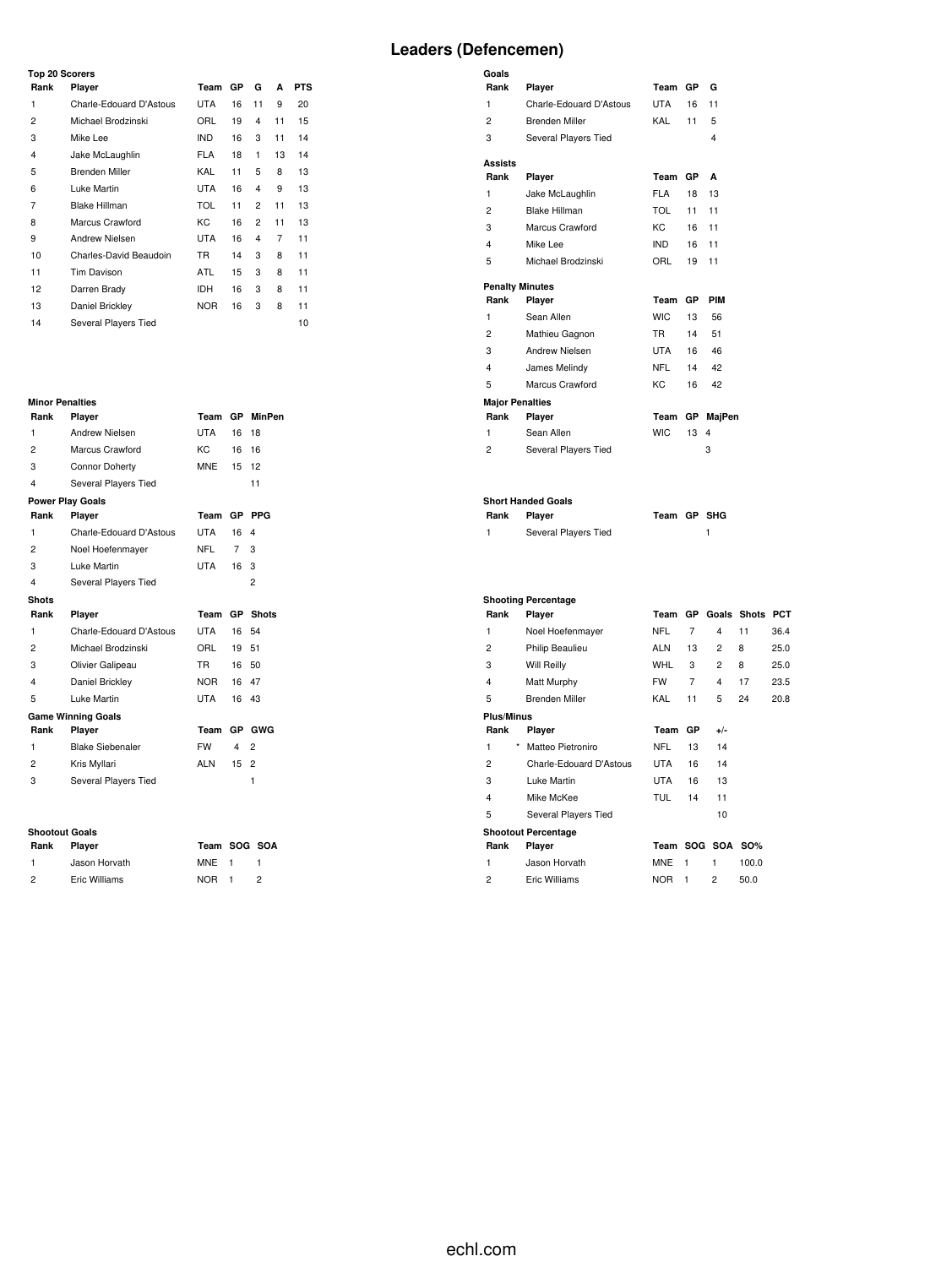# **Specialty Team Records**

|                | <b>Team Power Play</b>       |     |       |                 |                   |                 |    | <b>Team Penalty Kill</b>  |           |    |                   |                |              |
|----------------|------------------------------|-----|-------|-----------------|-------------------|-----------------|----|---------------------------|-----------|----|-------------------|----------------|--------------|
|                | Rank Team                    | GP. |       |                 |                   | ADV GF PP% SHGA |    | Rank Team                 | <b>GP</b> |    | TSH PPGA PK% SHGF |                |              |
| 1              | <b>Maine Mariners</b>        | 15  | 42    | 14              | 33.3 <sup>3</sup> |                 | 1. | Newfoundland Growlers     | 16        | 69 | 8                 | 88.4 6         |              |
| 2              | Orlando Solar Bears          |     | 19 56 | 15              | 26.8 <sub>5</sub> |                 | 2  | Cincinnati Cyclones       | 15 58     |    | 7                 | 87.9 0         |              |
| 3              | Rapid City Rush              |     | 18 62 | 15              | 24.2 2            |                 | 3  | South Carolina Stingrays  | 14        | 52 | 7                 | 86.5 2         |              |
| 4              | Trois-Rivières Lions         | 16  | 57    | 13              | $22.8$ 4          |                 | 4  | Wichita Thunder           | 16        | 66 | 9                 | 86.4 4         |              |
| 5              | Kalamazoo Wings              |     | 13 44 | 10 <sup>°</sup> | $22.7\quad0$      |                 | 5  | Idaho Steelheads          | 17        | 43 | 6                 | 86.0 1         |              |
| 6              | <b>Toledo Walleye</b>        |     | 15 53 | 12 <sup>°</sup> | 22.6 <sup>2</sup> |                 | 6  | Fort Wayne Komets         | 16 64     |    | 10                | 84.4 2         |              |
| $\overline{7}$ | Idaho Steelheads             |     | 17 70 | 15              | 21.4 <sup>3</sup> |                 | 7  | Rapid City Rush           | 18 68     |    | 11                | 83.8           | $\mathbf{1}$ |
| 8              | <b>Adirondack Thunder</b>    |     | 15 62 | 13              | 21.04             |                 | 8  | Kansas City Mavericks     | 16 74     |    | 12                | 83.8 3         |              |
| 9              | <b>Newfoundland Growlers</b> |     | 16 67 | 14              | 20.9 <sub>1</sub> |                 | 9  | <b>Maine Mariners</b>     | 15        | 48 | 8                 | 83.3 0         |              |
| 10             | <b>Wheeling Nailers</b>      |     | 14 54 | 11              | $20.4$ 2          |                 | 10 | Norfolk Admirals          | 17        | 62 | 11                | 82.3 3         |              |
| 11             | <b>Reading Royals</b>        |     | 16 55 | 11              | $20.0$ 1          |                 | 11 | <b>Toledo Walleye</b>     | 15        | 39 | $\overline{7}$    | 82.1 2         |              |
| 12             | <b>Utah Grizzlies</b>        |     | 16 57 | 11              | $19.3 \quad 0$    |                 | 12 | Florida Everblades        | 18        | 76 | 14                | 81.6           | $\mathbf{1}$ |
| 13             | Greenville Swamp Rabbits     |     | 13 68 | 13              | 19.12             |                 | 13 | Jacksonville Icemen       | 19 65     |    | 12                | 81.5 6         |              |
| 14             | Florida Everblades           |     | 18 63 | 12              | 19.02             |                 | 14 | <b>Tulsa Oilers</b>       | 14        | 59 | 11                | 81.4 1         |              |
| 15             | <b>Allen Americans</b>       |     | 15 58 |                 | 11 19.0 8         |                 | 15 | Orlando Solar Bears       | 19 58     |    | 11                | 81.0 2         |              |
| 16             | Wichita Thunder              |     | 16 59 | 11              | 18.6 2            |                 | 16 | <b>Wheeling Nailers</b>   | 14 62     |    | 12                | 80.6 3         |              |
| 17             | <b>Iowa Heartlanders</b>     |     | 17 69 | 12              | $17.4$ 1          |                 | 17 | Atlanta Gladiators        | 15 67     |    | 13                | 80.6 4         |              |
| 18             | Indy Fuel                    |     | 16 60 |                 | 10 16.7 3         |                 | 18 | Greenville Swamp Rabbits  | 13 46     |    | 9                 | 80.4 1         |              |
| 19             | South Carolina Stingrays     | 14  | 48    | 8               | 16.74             |                 | 19 | Trois-Rivières Lions      | 16 60     |    | 12                | $80.0$ 1       |              |
| 20             | Cincinnati Cyclones          |     | 15 55 | 9               | 16.4 <sup>3</sup> |                 | 20 | <b>Allen Americans</b>    | 15 61     |    | 13                | 78.7 3         |              |
| 21             | Kansas City Mavericks        |     | 16 76 | 12              | 15.8 2            |                 | 21 | <b>Iowa Heartlanders</b>  | 17 57     |    | 13                | $77.2 \quad 1$ |              |
| 22             | Norfolk Admirals             |     | 17 64 | 10 <sup>°</sup> | 15.6 2            |                 | 22 | Kalamazoo Wings           | 13        | 39 | 9                 | 76.9 4         |              |
| 23             | Jacksonville Icemen          |     | 19 70 | 10              | $14.3$ 1          |                 | 23 | Indy Fuel                 | 16 68     |    | 16                | 76.5 2         |              |
| 24             | Fort Wayne Komets            |     | 16 63 | 9               | $14.3$ 2          |                 | 24 | Reading Royals            | 16        | 46 | 11                | 76.1 0         |              |
| 25             | <b>Worcester Railers</b>     |     | 15 56 | 8               | $14.3 \quad 0$    |                 | 25 | <b>Utah Grizzlies</b>     | 16        | 72 | 18                | 75.0 5         |              |
| 26             | Atlanta Gladiators           |     | 15 50 | 6               | $12.0$ 1          |                 | 26 | <b>Adirondack Thunder</b> | 15 57     |    | 16                | $71.9$ 1       |              |
| 27             | <b>Tulsa Oilers</b>          |     | 14 45 | 5               | $11.1$ 1          |                 | 27 | <b>Worcester Railers</b>  | 15 47     |    | 14                | 70.2 2         |              |

### **Team Overtime Performance**

| Rank Team      |                              | GP                      | w              | L              |              | SW SOL PTS     |                         | <b>PCT</b> |
|----------------|------------------------------|-------------------------|----------------|----------------|--------------|----------------|-------------------------|------------|
| 1              | Norfolk Admirals             | 5                       | 3              | 0              | 1            | 1              | 9                       | 0.900      |
| $\overline{2}$ | Idaho Steelheads             | 2                       | $\overline{c}$ | 0              | $\Omega$     | $\Omega$       | $\overline{\mathbf{4}}$ | 1.000      |
| 3              | <b>Toledo Walleye</b>        | $\overline{c}$          | 2              | 0              | $\mathbf 0$  | 0              | 4                       | 1.000      |
| 4              | Trois-Rivières Lions         | 3                       | $\overline{c}$ | $\mathbf 0$    | $\mathbf{1}$ | $\Omega$       | 6                       | 1.000      |
| 5              | <b>Wheeling Nailers</b>      | 2                       | 2              | 0              | 0            | 0              | 4                       | 1.000      |
| 6              | Jacksonville Icemen          | 6                       | $\overline{2}$ | 1              | 2            | 1              | 10                      | 0.833      |
| 7              | Orlando Solar Bears          | $\overline{\mathbf{4}}$ | 2              | 1              | $\mathbf{1}$ | 0              | 7                       | 0.875      |
| 8              | Rapid City Rush              | 5                       | $\overline{2}$ | 1              | 0            | $\overline{c}$ | 7                       | 0.700      |
| 9              | <b>Utah Grizzlies</b>        | 3                       | $\overline{c}$ | 1              | $\mathbf 0$  | 0              | 5                       | 0.833      |
| 10             | Greenville Swamp Rabbits     | 1                       | 1              | 0              | 0            | 0              | $\overline{2}$          | 1.000      |
| 11             | Kalamazoo Wings              | 1                       | 1              | 0              | 0            | 0              | 2                       | 1.000      |
| 12             | <b>Newfoundland Growlers</b> | $\overline{c}$          | 1              | 0              | $\mathbf{1}$ | $\Omega$       | $\overline{\mathbf{4}}$ | 1.000      |
| 13             | <b>Tulsa Oilers</b>          | 2                       | 1              | 0              | $\mathbf 0$  | 1              | 3                       | 0.750      |
| 14             | South Carolina Stingrays     | 3                       | 1              | 1              | 1            | 0              | 5                       | 0.833      |
| 15             | Atlanta Gladiators           | 3                       | 1              | 2              | 0            | 0              | 4                       | 0.667      |
| 16             | <b>Reading Royals</b>        | 6                       | 1              | 4              | 0            | 1              | 7                       | 0.583      |
| 17             | Cincinnati Cyclones          | 1                       | 0              | $\mathbf 0$    | $\mathbf{1}$ | 0              | 2                       | 1.000      |
| 18             | <b>Worcester Railers</b>     | $\overline{c}$          | 0              | $\mathbf 0$    | 1            | 1              | 3                       | 0.750      |
| 19             | Adirondack Thunder           | 1                       | 0              | 1              | 0            | 0              | 1                       | 0.500      |
| 20             | Indy Fuel                    | $\overline{2}$          | 0              | 1              | 0            | 1              | 2                       | 0.500      |
| 21             | Kansas City Mavericks        | 1                       | 0              | 1              | 0            | 0              | 1                       | 0.500      |
| 22             | Wichita Thunder              | $\overline{\mathbf{4}}$ | 0              | 1              | 3            | 0              | 7                       | 0.875      |
| 23             | Florida Everblades           | 5                       | 0              | 2              | 0            | 3              | 5                       | 0.500      |
| 24             | Fort Wayne Komets            | $\overline{c}$          | 0              | $\overline{2}$ | 0            | 0              | 2                       | 0.500      |
| 25             | <b>Iowa Heartlanders</b>     | 3                       | 0              | $\overline{2}$ | 0            | 1              | 3                       | 0.500      |
| 26             | <b>Maine Mariners</b>        | 3                       | 0              | $\overline{2}$ | $\mathbf 0$  | 1              | 3                       | 0.500      |
| 27             | Allen Americans              | 4                       | 0              | 3              | 1            | 0              | 5                       | 0.625      |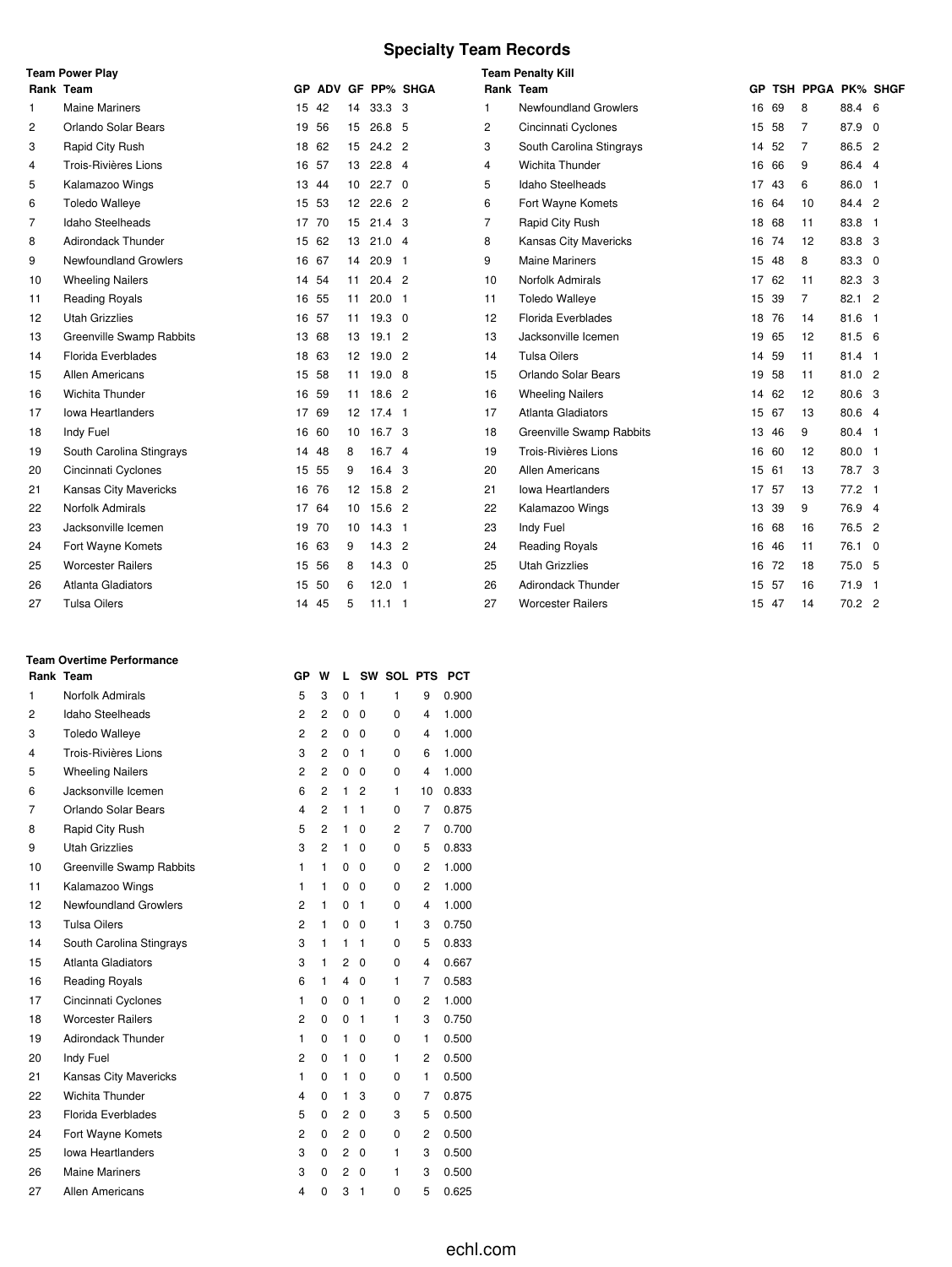# **Player Streaks**

|                |                | <b>Player Goal Streaks (Current)</b>      |            |              |              |                |                             |    |
|----------------|----------------|-------------------------------------------|------------|--------------|--------------|----------------|-----------------------------|----|
| Rank           |                | <b>GP Player</b>                          | Team       | <b>From</b>  | To           |                | <b>Goals Assists Points</b> |    |
| 1              | 4              | Shawn St-Amant                            | <b>TR</b>  | Nov 26, 2021 | Dec 2, 2021  | 4              | $\overline{2}$              | 6  |
| $\overline{2}$ | 3              | Several Players Tied                      |            |              |              |                |                             |    |
|                |                | <b>Player Goal Streaks (All Season)</b>   |            |              |              |                |                             |    |
| Rank           |                | <b>GP</b> Player                          | Team       | From         | Τo           |                | <b>Goals Assists Points</b> |    |
| 1              | 6              | Cody Sylvester                            | ATL        | Nov 5, 2021  | Nov 19, 2021 | 6              | 2                           | 8  |
| $\overline{c}$ | 5              | Josh Dickinson                            | <b>TOL</b> | Nov 14, 2021 | Nov 25, 2021 | 7              | 4                           | 11 |
| 3              | 5              | <b>TJ Hensick</b>                         | <b>TOL</b> | Oct 30, 2021 | Nov 7, 2021  | 6              | $\overline{c}$              | 8  |
| $\overline{4}$ | 4              | Shawn St-Amant                            | <b>TR</b>  | Nov 26, 2021 | Dec 2, 2021  | 4              | $\overline{2}$              | 6  |
| 5              | 3              | <b>Several Players Tied</b>               |            |              |              |                |                             |    |
|                |                | <b>Player Assist Streaks (Current)</b>    |            |              |              |                |                             |    |
| Rank           |                | <b>GP Player</b>                          | Team       | From         | To           |                | <b>Goals Assists Points</b> |    |
| $\mathbf{1}$   | $\overline{7}$ | Peter Abbandonato                         | <b>TR</b>  | Nov 19, 2021 | Dec 2, 2021  | 3              | 9                           | 12 |
| $\overline{c}$ | 6              | <b>Trey Bradley</b>                       | <b>UTA</b> | Oct 29, 2021 | Nov 28, 2021 | 1              | 12                          | 13 |
| 3              | 4              | <b>Matthew Boucher</b>                    | <b>UTA</b> | Oct 24, 2021 | Oct 31, 2021 | 2              | 5                           | 7  |
| $\overline{4}$ | 4              | Jay Dickman                               | <b>WIC</b> | Nov 26, 2021 | Dec 1, 2021  | 1              | $\overline{\mathbf{4}}$     | 5  |
| 5              | 3              | Several Players Tied                      |            |              |              |                |                             |    |
|                |                | <b>Player Assist Streaks (All Season)</b> |            |              |              |                |                             |    |
| Rank           |                | <b>GP Player</b>                          | Team       | <b>From</b>  | To           |                | <b>Goals Assists Points</b> |    |
| 1              | 7              | Peter Abbandonato                         | <b>TR</b>  | Nov 19, 2021 | Dec 2, 2021  | 3              | 9                           | 12 |
| $\overline{c}$ | 6              | Aaron Luchuk                              | ORL        | Oct 23, 2021 | Nov 9, 2021  | 5              | 8                           | 13 |
| 3              | 6              | <b>Trey Bradley</b>                       | <b>UTA</b> | Oct 29, 2021 | Nov 28, 2021 | 1              | 12                          | 13 |
| $\overline{4}$ | 5              | Several Players Tied                      |            |              |              |                |                             |    |
|                |                | <b>Player Point Streaks (Current)</b>     |            |              |              |                |                             |    |
| Rank           |                | <b>GP Player</b>                          | Team       | <b>From</b>  | To           |                | <b>Goals Assists Points</b> |    |
| 1              | $*$ 9          | Kris Bennett                              | IA         | Nov 12, 2021 | Dec 1, 2021  | 7              | 9                           | 16 |
| $\overline{c}$ | 9              | Nick Hutchison                            | <b>WHL</b> | Nov 7, 2021  | Nov 27, 2021 | 5              | 11                          | 16 |
| 3              | $*$ 9          | <b>Brandon Cutler</b>                     | <b>UTA</b> | Nov 5, 2021  | Nov 28, 2021 | $\overline{7}$ | $\overline{7}$              | 14 |
| 4              | 9              | Jay Dickman                               | <b>WIC</b> | Nov 12, 2021 | Dec 1, 2021  | 4              | 8                           | 12 |
| 5              | $\overline{7}$ | Several Players Tied                      |            |              |              |                |                             |    |
|                |                | <b>Player Point Streaks (All Season)</b>  |            |              |              |                |                             |    |
| Rank           |                | <b>GP</b> Player                          | Team       | From         | To           |                | <b>Goals Assists Points</b> |    |
| 1              | 11             | Aaron Luchuk                              | ORL        | Oct 23, 2021 | Nov 17, 2021 | 9              | 10                          | 19 |
| $\overline{c}$ | 10             | <b>Blake Winiecki</b>                     | <b>FLA</b> | Nov 5, 2021  | Nov 24, 2021 | 10             | 6                           | 16 |
| 3              | 10             | Charle-Edouard D'Astous                   | <b>UTA</b> | Oct 30, 2021 | Nov 21, 2021 | 8              | 7                           | 15 |
| $\overline{4}$ | 9              | <b>Several Players Tied</b>               |            |              |              |                |                             |    |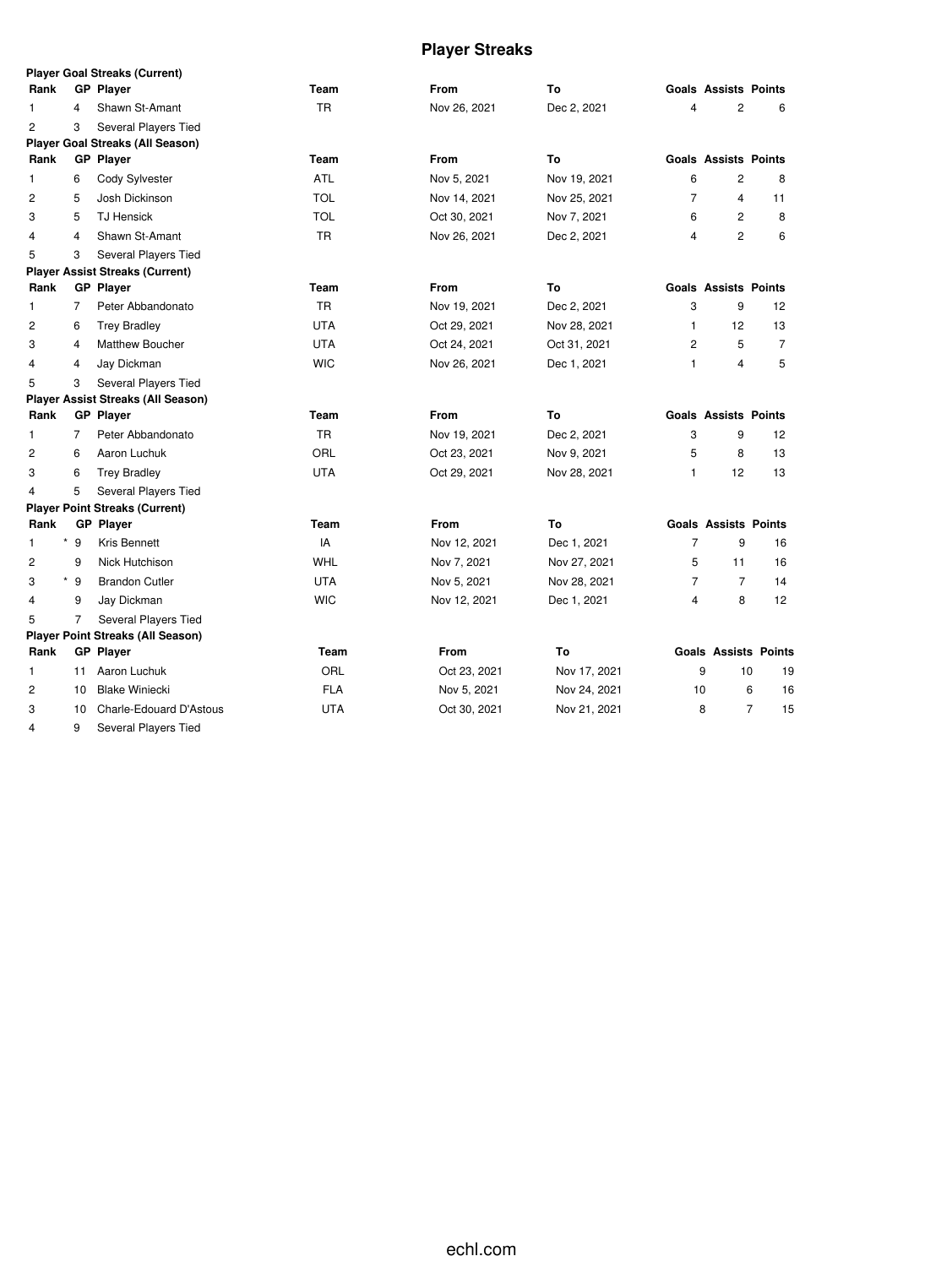#### **Adirondack Thunder Roster**

|    | <b>PLAYERS</b>        |                           |          |              |         |                       |                                      |
|----|-----------------------|---------------------------|----------|--------------|---------|-----------------------|--------------------------------------|
| #  | Name                  | Pronunciation             | Pos. Sh. |              | Ht.     | Wt. Birthdate         | <b>Birthtown</b>                     |
| 1. | Alex Sakellaropoulos  | suh-KELL-uh-RAH-poh-luss  | G        | $\mathsf{R}$ | $6-3$   | 201 May 2, 1994       | Tinley Park, IL, United States       |
| 3  | Ivan Chukarov         |                           | D        | L            | $6-3$   | 200 Apr 3, 1995       | Des Plaines, IL, United States       |
| 6  | Jake Hamilton         |                           | D        | L            | $6-2$   | 225 Oct 29, 1995      | Chicago, IL, United States           |
| 7  | <b>Luke Stevens</b>   |                           | F        | L            | $6 - 5$ | 207 Feb 11, 1997      | Duxbury, MA, United States           |
| 8  | <b>Blake Thompson</b> |                           | D        | L            | $6 - 1$ | 205 Nov 20, 1992      | Listowel, ON, Canada                 |
| 9  | Colin Long            |                           | F        | R            |         | 5-11 186 Jun 19, 1989 | Santa Ana, CA, United States         |
| 11 | Shane Harper          |                           | F        | R            |         | 5-11 195 Feb 1, 1989  | Valencia, CA, United States          |
| 13 | Jordan Kaplan         |                           | F        | R            |         | 5-10 170 May 19, 1997 | Bridgewater, NJ, United States       |
|    | 16 Pete MacArthur     |                           | F.       | L            |         | 5-10 180 Jun 20, 1985 | Clifton Park, NY, United States      |
|    | 17 Alexandre Carrier  | carry-ay                  | F        | R            | $6-3$   | 215 Feb 18, 1991      | St-Elzear-de-Beauce, QC, Canada      |
|    | 18 Samuel Laberge     |                           | F        | R            | $6-2$   | 200 Apr 10, 1997      | Chateauguay, QC, Canada              |
| 19 | Jake Ryczek           |                           | D        | R            |         | 5-11 185 Mar 19, 1998 | Springfield, MA, United States       |
| 20 | Joe Masonius          | muh-SOHN-us               | D        | L            | $6-0$   | 190 Feb 17, 1997      | Spring Lake, NJ, United States       |
|    | 21 Patrick Grasso     |                           | F        | R            | $5-7$   | 170 May 29, 1996      | Des Moines, IA, United States        |
|    | 22 Sebastian Vidmar   |                           | F.       | L            | 6'3     | 203 Mar 13, 1994      | Malmo, SKE, Sweden                   |
|    | 23 Nick Rivera        |                           | F        | R            |         | 5-10 190 May 3, 1996  | Pacific Palisades, CA, United States |
|    | 25 Chris Lijdsman     |                           | D        | L            | $6-2$   | 225 Sep 18, 1991      | Calgary, AB, Canada                  |
|    | 27 Tyler Irvine       |                           | F        | R            |         | 5-11 170 May 15, 1996 | Livonia, MI, United States           |
|    | 28 Ryan Smith         |                           | F        | $\mathsf{R}$ | $6-0$   | 212 Apr 4, 1997       | Roanoke, VA, United States           |
| 29 | Robbie Payne          |                           | F.       | L            |         | 5-11 194 May 11, 1993 | Gaylord, MI, United States           |
|    | 30 Mareks Mitens      | <b>MARE-icks MITT-ins</b> | G        | R            | $6 - 1$ | 185 Jan 22, 1998      | Ventspids, Latvia                    |
|    | 35 Brandon Kasel      |                           | G        | R            | $6-2$   | 174 Mar 26, 1996      | Ithaca, NY, United States            |
|    | 77 Jimmy Mazza        |                           | D        | R            | $6 - 2$ | 195 Jul 7, 1994       | Kings Park, NY, United States        |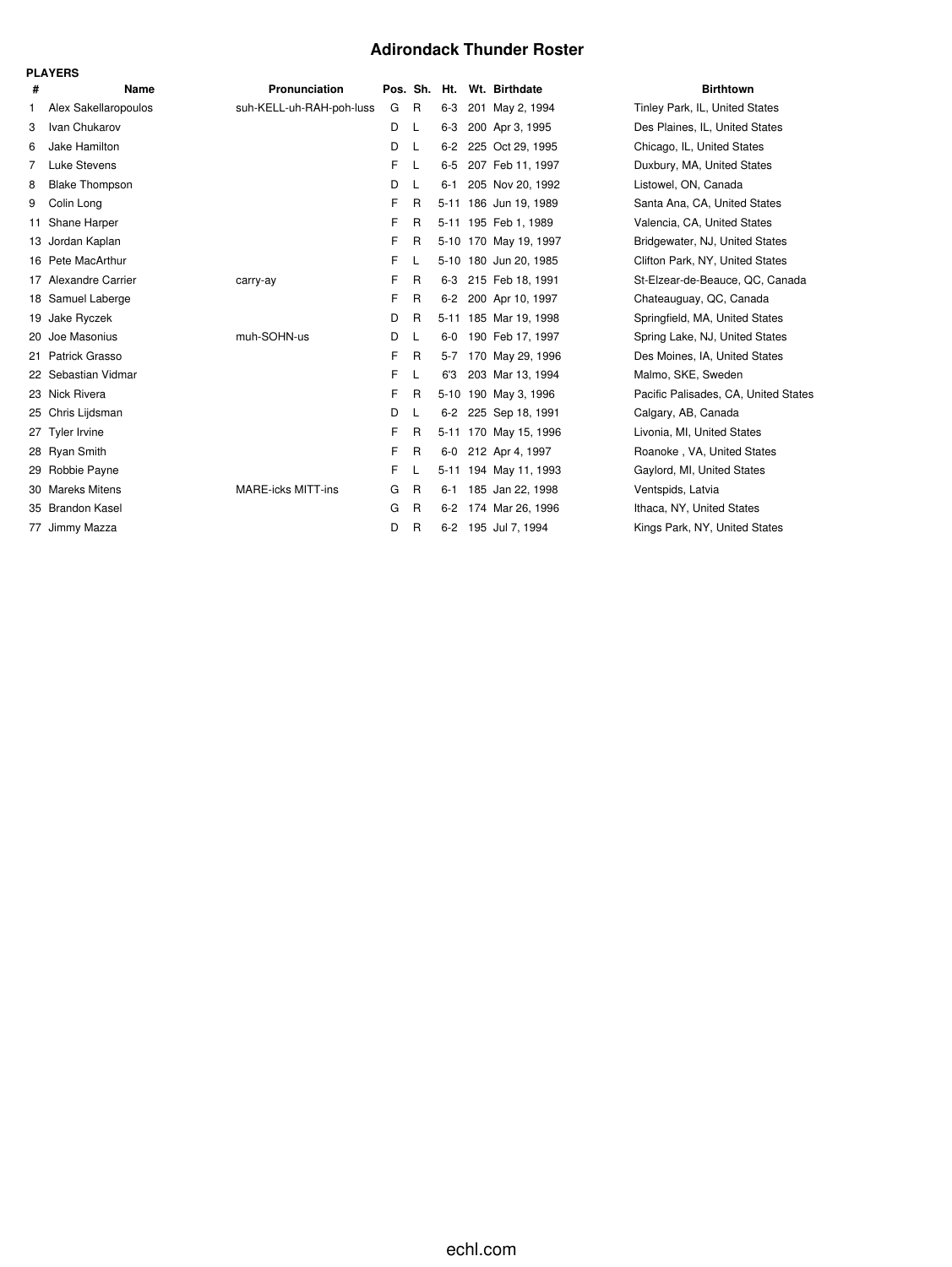### **Worcester Railers Roster**

|    | <b>PLAYERS</b>       |                |   |    |         |  |                            |                                 |  |  |  |  |  |
|----|----------------------|----------------|---|----|---------|--|----------------------------|---------------------------------|--|--|--|--|--|
| #  | Name                 | Pronunciation  |   |    |         |  | Pos. Sh. Ht. Wt. Birthdate | <b>Birthtown</b>                |  |  |  |  |  |
| 4  | Zach Malatesta       | MAL-uh-TEST-uh | D | R  | $5-9$   |  | 174 Jul 31, 1996           | Wilmington, MA, United States   |  |  |  |  |  |
| 7  | Liam Coughlin        |                | F | L  | 6'2     |  | 201 Sep 19, 1994           | South Boston, MA, United States |  |  |  |  |  |
| 9  | <b>Charlie Spetz</b> |                | D | L  | 6-1     |  | 200 Sep 12, 1996           | Oak Ridge, NJ                   |  |  |  |  |  |
| 11 | Nolan Vesey          |                | F | L  | $6-0$   |  | 190 Mar 28, 1995           | North Reading, MA               |  |  |  |  |  |
|    | 12 Brent Beaudoin    |                | F | L  |         |  | 5-11 180 Feb 29, 1996      | Londonderry, NH                 |  |  |  |  |  |
| 14 | Jordan Smotherman    |                | F | L  | 6-3     |  | 225 May 11, 1986           | Corvallis, OR                   |  |  |  |  |  |
|    | 16 Jacob Hayhurst    |                | F | L  | $5-9$   |  | 170 Jan 20, 1997           | Mississauga, ON                 |  |  |  |  |  |
| 21 | John Furgele         | FERG-elly      | D | R  |         |  | 5-10 181 Jan 15, 1993      | Glen Mills, PA, USA             |  |  |  |  |  |
|    | 22 Carlos Fornaris   |                | F | L  |         |  | 5-9 165 Feb 7, 1995        | Miami, FL                       |  |  |  |  |  |
|    | 23 Ross Olsson       |                | F |    |         |  | 6-4 220 Nov 22, 1994       | Billerica, MA                   |  |  |  |  |  |
|    | 25 Grant Jozefek     |                | F |    |         |  | 5-10 185 Oct 25, 1997      | Chester, NJ                     |  |  |  |  |  |
| 27 | Myles McGurty        |                | D | R  | 6-1     |  | 201 Feb 28, 1994           | Weehawken, NJ                   |  |  |  |  |  |
|    | 35 Ken Appleby       |                | G | L. | 6-4     |  | 205 Apr 10, 1995           | North Bay, ON                   |  |  |  |  |  |
|    | 35 Joe Spagnoli      |                | G | L  |         |  | 5-10 160 Jan 25, 1989      | Cranston, RI                    |  |  |  |  |  |
|    | 44 Will Cullen       |                | D | R  | 6-0     |  | 84 Jul 24, 1996            | Pelham Manor, NY                |  |  |  |  |  |
|    | 72 Drew Callin       |                | F | R  | $6 - 3$ |  | 205 Apr 5, 1995            | Middleton, WI                   |  |  |  |  |  |
| 81 | Anthony Repaci       |                | F | L  | 6-0     |  | 195 Sep 15, 1994           | Toronto, ON                     |  |  |  |  |  |
|    | 86 Karl Boudrias     |                | D | -L | $6-0$   |  | 197 Apr 1, 2000            | Chateauguay, QC                 |  |  |  |  |  |
|    | 92 Colten Ellis      |                | G | L  | 6-1     |  | 185 Oct 5, 2000            | River Denys, NS                 |  |  |  |  |  |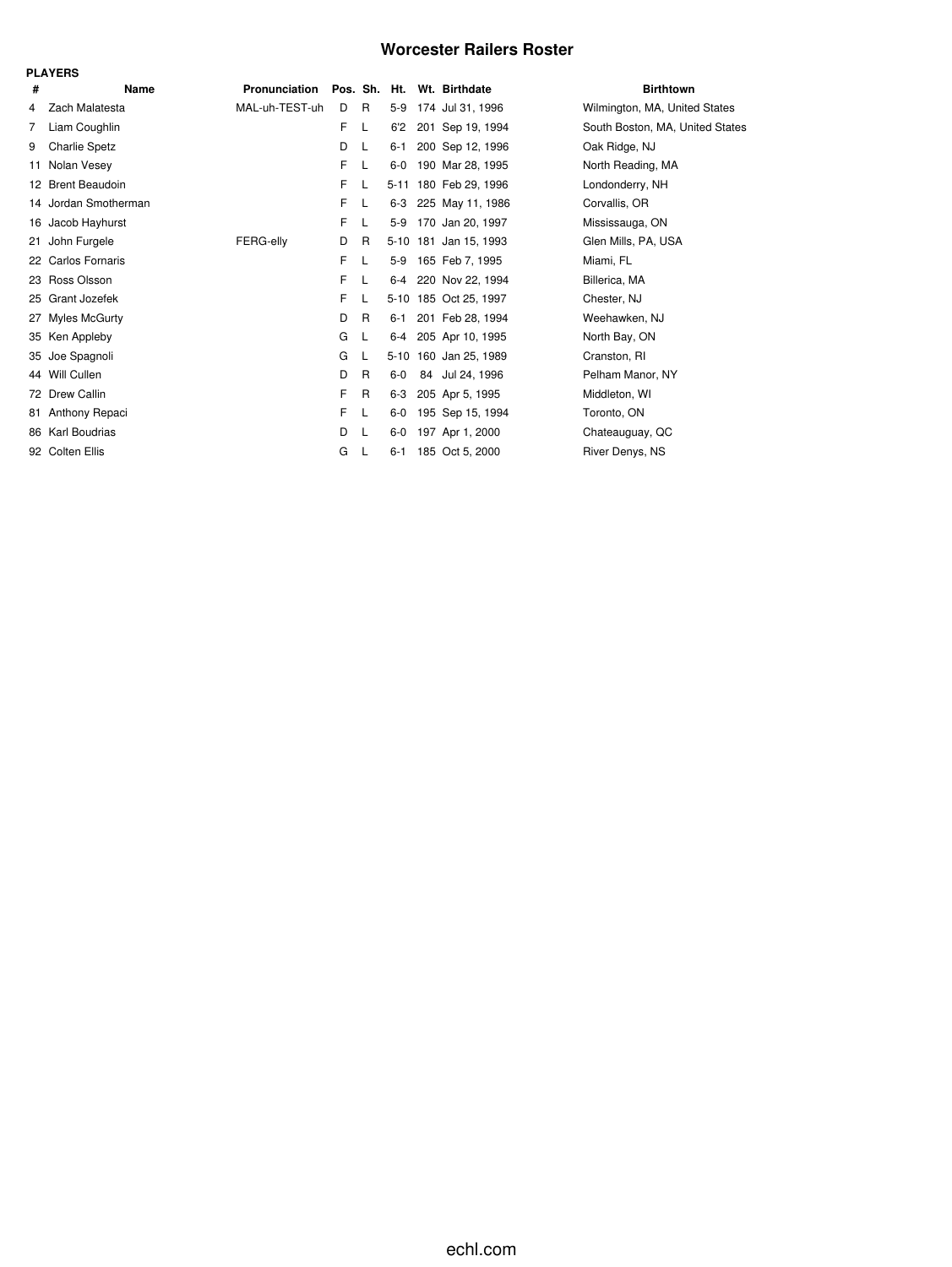#### **2021-22 Regular Season Team Statistics Adirondack Thunder**

|          | <b>PLAYERS</b> |                       |     |     |                |                |                          |      |                |                |                                       |   |          |          |       |   |   |          |          |             |          |                                                             |            |                   |            |    |        |
|----------|----------------|-----------------------|-----|-----|----------------|----------------|--------------------------|------|----------------|----------------|---------------------------------------|---|----------|----------|-------|---|---|----------|----------|-------------|----------|-------------------------------------------------------------|------------|-------------------|------------|----|--------|
|          | #              | Name                  | Pos | GP  | G              |                |                          |      |                |                |                                       |   |          |          |       |   |   |          |          |             |          | A PTS +/- PIM PPG PPA SH SHA GW FG IG OT UA EN SOG SOA SOGW | <b>SO%</b> |                   | Pt/G PIMPG |    | SA SH% |
| $\star$  | 27             | Tyler Irvine          | F   | 15  | 7              | 8              | 15                       | $-5$ | 6              | 2              | 3                                     | 1 | 0        | 2        | 1     | 0 | 0 | 1        | 0        | 0           | $\Omega$ | $\Omega$                                                    | 0.0        | 1.00 0.40         |            | 60 | 11.7   |
|          |                | 21 Patrick Grasso     | F   | 15  | 8              | 6              | 14                       | 0    | 8              | 3              | $\mathbf{1}$                          | 0 | 0        | 1        | 0     | 1 | 0 | 0        | 1        | 0           | 0        | $\Omega$                                                    | 0.0        | 0.93 0.53         |            | 44 | 18.2   |
|          | 16             | Pete MacArthur        | F   | 15  | 4              | 9              | 13                       | $-7$ | 8              | 1              | 7                                     | 0 | $\Omega$ | 0        |       | 0 | 0 | $\Omega$ | 0        | 0           | 0        | $\Omega$                                                    | 0.0        | $0.87$ 0.53       |            | 46 | 8.7    |
|          | 20             | Joe Masonius          | D   | 15  | 2              | 8              | 10                       | -5   | 35             | -1             | 3                                     | 0 | 0        | 0        | 0     |   | 0 | 0        | 0        | 0           | 0        | $\Omega$                                                    | 0.0        | 0.67              | 2.33       | 28 | 7.1    |
|          | 29             | Robbie Payne          | F   | 15  | 3              | 4 7            |                          | -5   | 17             | $\Omega$       | 1                                     | 0 | 0        | 0        | 2     | 0 | 0 | $\Omega$ | 0        | $\Omega$    | 0        | $\Omega$                                                    | 0.0        | $0.47$ 1.13       |            | 32 | 9.4    |
|          | 8              | <b>Blake Thompson</b> | D   | 14  | 2              | 5              | $\overline{7}$           | -1   | 10             | $\overline{2}$ | 3                                     | 0 | 0        | 1        | 0     | 0 | 0 | 0        | 0        | 0           | 0        | $\Omega$                                                    | 0.0        | $0.50$ $0.71$     |            | 31 | 6.5    |
|          | 9              | Colin Long            | F   | 9   | 1.             | 6              | $\overline{7}$           | $-2$ | $\overline{c}$ | 0              | $\overline{2}$                        | 0 | 0        | 0        | 0     | 0 | 0 | $\Omega$ | 0        | 0           | 0        | $\Omega$                                                    | 0.0        | $0.78$ 0.22       |            | 20 | 5.0    |
|          | 23             | Nick Rivera           | F   | 12  | 4              | 2 <sub>6</sub> |                          | -7   | 13             | -1             | 0                                     | 0 | 0        | 0        | 0     |   | 0 |          | 0        | 0           | 0        | $\Omega$                                                    | 0.0        | $0.50$ 1.08       |            | 29 | 13.8   |
|          | 19             | Jake Ryczek           | D   | 15  | -1             | 5              | - 6                      | -5   | 8              | 1              | $\overline{2}$                        | 0 | 0        | 1        | 0     | 0 | 0 | 0        | 0        | $\mathbf 0$ | 0        | $\Omega$                                                    | 0.0        | $0.40$ $0.53$     |            | 25 | 4.0    |
|          |                | 18 Samuel Laberge     | F   | 5   | 0              | 5              | - 5                      | -2   | 9              | 0              | 3                                     | 0 | 0        | 0        | 0     | 0 | 0 | 0        | 0        | 0           | 0        | 0                                                           | 0.0        | 1.00 1.80         |            | 7  | 0.0    |
| $\star$  | 13             | Jordan Kaplan         | F   | 14  | 0              | 5              | - 5                      | -6   | 9              | $\Omega$       | 0                                     | 0 | 0        | 0        | 0     | 0 | 0 | $\Omega$ | 0        | 0           | 0        | $\Omega$                                                    | 0.0        | 0.36 0.64         |            | 20 | 0.0    |
| $\star$  |                | 28 Ryan Smith         | F   | 15  | $\overline{2}$ | 2 <sub>4</sub> |                          | -3   | 0              | 0              | 0                                     | 0 | 0        | 0        | 0     | 0 | 0 | 0        | 0        | 0           | 0        | 0                                                           | 0.0        | 0.27              | 0.00       | 22 | 9.1    |
|          | 17             | Alexandre Carrier     | F   | 14  | 3              | $\mathbf 0$    | 3                        | -1   | 40             | 0              | 0                                     | 0 | 0        | 0        | 1     | 0 | 0 | 1        | 1        | 0           | 0        | $\Omega$                                                    | 0.0        | 0.21              | 2.86       | 28 | 10.7   |
|          | 3              | Ivan Chukarov         | D   | 15  | 2              | $\mathbf{1}$   | 3                        | -4   | 10             | $\overline{2}$ | 0                                     | 0 | 0        | 1        |       | 0 | 0 | 0        | 0        | 0           | 0        | 0                                                           | 0.0        | $0.20$ 0.67       |            | 17 | 11.8   |
| X        | 37             | Nick DeVito           | F   | 7   | 0              | $\overline{2}$ | $\overline{2}$           | 0    | 4              | 0              | 0                                     | 0 | 0        | 0        |       | 0 | 0 | $\Omega$ | 0        | 0           | 0        | 0                                                           | 0.0        | $0.29$ 0.57       |            | 7  | 0.0    |
| $\star$  | 6              | Jake Hamilton         | D   | 8   |                | 0              | -1                       | -2   | 2              | $\Omega$       | 0                                     | 0 | 0        | 0        |       | 0 | 0 | 0        | 0        | 0           | 0        | 0                                                           | 0.0        | $0.13$ 0.25       |            | 8  | 12.5   |
|          | 25             | Chris Lijdsman        | D   | 11  | 0              | $1 \quad 1$    |                          | -6   | 14             | 0              | 0                                     | 0 | 0        | 0        | 0     | 0 | 0 | 0        | 0        | 0           | 0        | $\Omega$                                                    | 0.0        | $0.09$ 1.27       |            | 8  | 0.0    |
| $\star$  | 77             | Jimmy Mazza           | D   | 15  | 0              | $1 \quad 1$    |                          | -1   | 18             | 0              | 0                                     | 0 | 0        | 0        | 0     | 0 | 0 | 0        | 0        | 0           | 0        | 0                                                           | 0.0        | $0.07$ 1.20       |            | 13 | 0.0    |
|          |                | *X 10 Nick Ford       | F   | 2   | 0              | 0              | - 0                      | 0    | $\Omega$       | $\Omega$       | 0                                     | 0 | 0        | 0        | 0     | 0 | 0 | $\Omega$ | 0        | 0           | 0        | 0                                                           | 0.0        | $0.00 \quad 0.00$ |            | 0  | 0.0    |
| X.       | 33             | Michael Vukojevic     | D   | 3   | 0              | 0              | $\overline{\phantom{0}}$ | -2   | 2              | 0              | 0                                     | 0 | 0        | 0        | 0     | 0 | 0 | 0        | 0        | 0           | 0        | 0                                                           | 0.0        | 0.00              | 0.67       | 3  | 0.0    |
|          |                | 22 Sebastian Vidmar F |     | 5   | $\Omega$       | 0              | 0                        | -7   | 2              | 0              | 0                                     | 0 | 0        | $\Omega$ | O     | 0 | 0 | $\Omega$ | $\Omega$ | C           | 0        | $\Omega$                                                    | 0.0        | $0.00 \quad 0.40$ |            | 8  | 0.0    |
|          | Goalies        |                       |     |     |                |                |                          |      |                |                |                                       |   |          |          |       |   |   |          |          |             |          |                                                             |            |                   |            |    |        |
|          | #              | Name                  | GP  |     |                |                |                          |      |                |                | Mins GA SO GAA W L OTL SOL SA SVS SV% |   |          |          |       |   |   |          |          |             |          |                                                             |            |                   |            |    |        |
| $^\star$ | 30             | <b>Mareks Mitens</b>  | 10  | 569 |                | 35             | $\mathbf 0$              | 3.69 | 4              | 4<br>-1        | 0                                     |   | 296      | 261      | 0.882 |   |   |          |          |             |          |                                                             |            |                   |            |    |        |
|          | -1             | Alex Sakellaropoulos  | - 6 | 330 |                | 19             | $\mathbf 0$              | 3.45 | $\overline{2}$ | 4 0            | 0                                     |   | 192 173  |          | 0.901 |   |   |          |          |             |          |                                                             |            |                   |            |    |        |
|          |                | <b>Empty Net</b>      |     | 6   |                | 3              |                          |      |                |                |                                       | 3 |          |          |       |   |   |          |          |             |          |                                                             |            |                   |            |    |        |

*\* indicates rookie*

Totals 15 899 57 0 3.78 6 8 1 0 491 434 0.884

*X indicates inactive*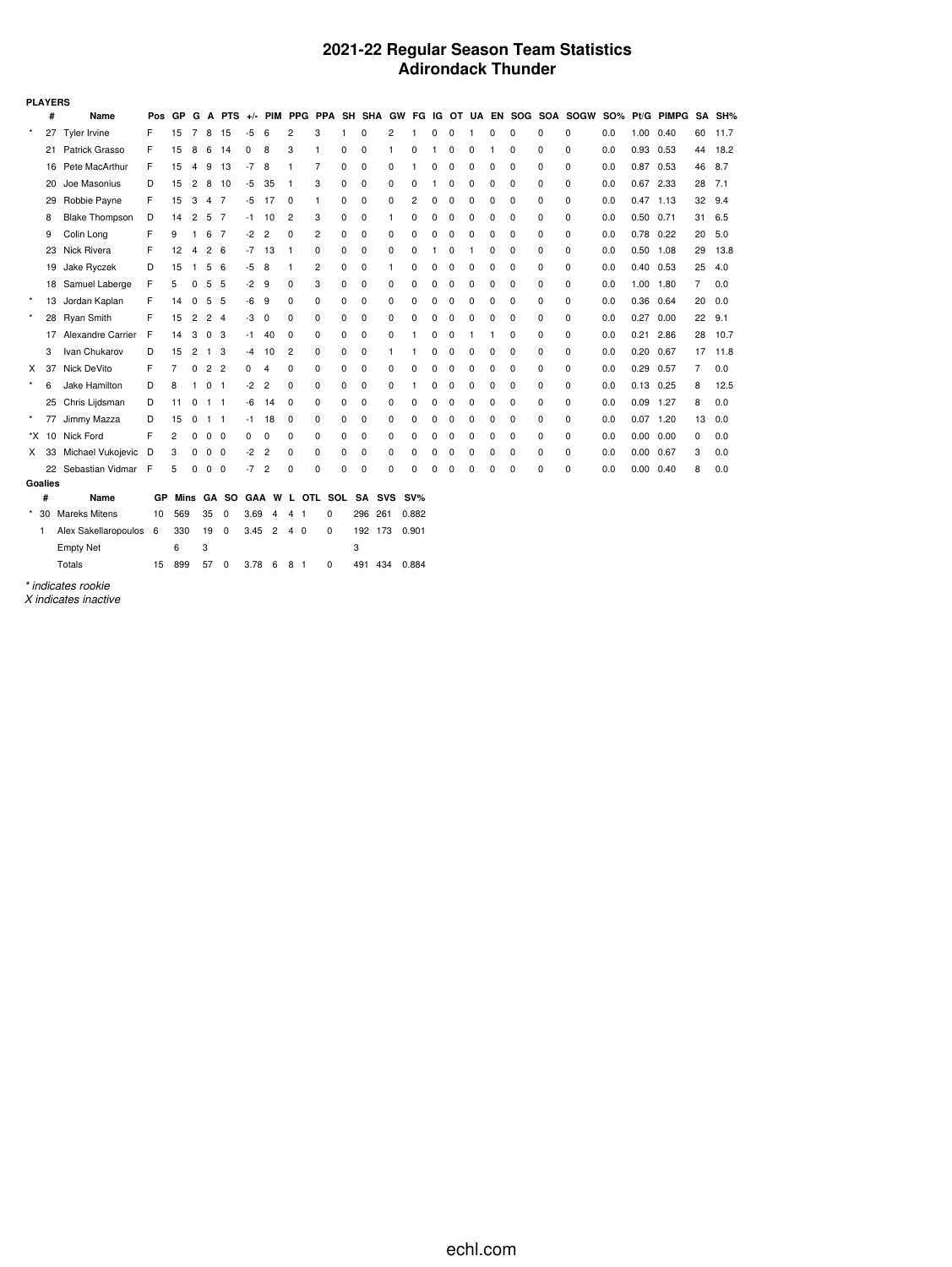#### **2021-22 Regular Season Team Statistics Worcester Railers**

|         | <b>PLAYERS</b> |                            |            |                |                |                |                |       |                |                |                |           |              |              |              |              |             |   |          |              |                |                       |            |                   |              |              |      |
|---------|----------------|----------------------------|------------|----------------|----------------|----------------|----------------|-------|----------------|----------------|----------------|-----------|--------------|--------------|--------------|--------------|-------------|---|----------|--------------|----------------|-----------------------|------------|-------------------|--------------|--------------|------|
|         | #              | Name                       | Pos        | GP             | G              | A              | <b>PTS</b>     | $+/-$ |                |                | PIM PPG PPA    |           | SH SHA GW    |              | FG IG        |              |             |   |          |              |                | OT UA EN SOG SOA SOGW | <b>SO%</b> | Pt/G              | <b>PIMPG</b> | SA           | SH%  |
|         | 14             | Jordan Smotherman          | F          | 14             | 4              | 7              | 11             | 0     | 8              | 1              | 1              | 0         | 0            | 0            | $\mathbf{1}$ | 0            | 0           | 1 | 0        | 0            | 1              | 0                     | 0.0        | 0.79 0.57         |              | 47           | 8.5  |
| $\star$ | 16             | Jacob Hayhurst             | F          | 15             | 4              | 6              | 10             | $-2$  | 6              | 1              | 2              | 1         | 0            | 0            | 0            | 0            | 0           | 1 | 0        | $\mathbf{1}$ | 2              | 0                     | 50.0       | $0.67$ 0.40       |              | 39           | 10.3 |
|         | 23             | Ross Olsson                | F          | 9              | 5              | 3              | 8              | -1    | 32             | $\overline{c}$ | 2              | 0         | 0            | 2            | 0            | 0            | 0           | 0 | 0        | 0            | 0              | 0                     | 0.0        | 0.89 3.56         |              | 17           | 29.4 |
|         |                | 72 Drew Callin             | F          | 14             | 3              | 5              | 8              | -1    | 8              | 0              | 0              | 0         | $\mathbf 0$  | $\mathbf{1}$ | 0            | $\mathbf{1}$ | 0           | 1 | 0        | 0            | 0              | 0                     | 0.0        | $0.57$ 0.57       |              | 38           | 7.9  |
|         | *X 10          | <b>Blake Christensen</b>   | F          | 12             | 4              | 3              | -7             | 0     | 12             | $\mathbf{1}$   | 2              | 0         | 0            | 0            | 1            | 2            | 0           | 0 | 0        | 1            | 1              | 0                     | 100.0 0.58 |                   | 1.00         | 35           | 11.4 |
|         | *X 19          | Felix Bibeau               | F          | 9              | 3              | 4              | -7             | -1    | 6              | 1              | 0              | 1         | 0            | 0            | 0            | 0            | 0           | 0 | 1        | 0            | 0              | $\Omega$              | 0.0        | 0.78              | 0.67         | 21           | 14.3 |
|         | 7              | Liam Coughlin              | F          | 9              | 3              | 4              | -7             | 3     | 5              | 0              | 0              | 0         | 0            | 0            | 0            | 0            | 0           | 0 | 0        | $\mathbf{1}$ | 1              | 1                     | 100.0 0.78 |                   | 0.56         | 11           | 27.3 |
|         | 81             | Anthony Repaci             | F          | 10             | 3              | 3              | 6              | -1    | 4              | 1              | $\overline{2}$ | 0         | $\mathbf 0$  | 0            | 1            | $\mathbf{1}$ | 0           | 0 | 0        | $\mathbf{1}$ | 1              | 0                     | 100.0 0.60 |                   | 0.40         | 30           | 10.0 |
|         | 11             | Nolan Vesey                | F          | 14             | 3              | 3              | 6              | 0     | 10             | 0              | $\mathbf{1}$   | 0         | 0            | 0            | 0            | 0            | 0           | 1 | 0        | $\mathbf{1}$ | $\overline{c}$ | 0                     | 50.0       | $0.43$ 0.71       |              | 28           | 10.7 |
| X       | 15             | Paul Thompson              | F          | 9              | 2              | 3              | -5             | -1    | 12             | 0              | $\mathbf{1}$   | 0         | $\mathbf{1}$ | 0            | 2            | 0            | 0           | 0 | 0        | 0            | 1              | 0                     | 0.0        | 0.56 1.33         |              | 33           | 6.1  |
|         | 86             | Karl Boudrias              | D          | 9              | 0              | 5              | -5             | 2     | 5              | 0              | $\overline{2}$ | 0         | 0            | 0            | 0            | 0            | 0           | 0 | 0        | 0            | 0              | 0                     | 0.0        | 0.56 0.56         |              | 7            | 0.0  |
| X       | 61             | Nic Pierog                 | F          | 5              | $\overline{c}$ | 2              | -4             | $-2$  | 4              | 0              | 0              | 0         | $\mathbf 0$  | 1            | 0            | 0            | 0           | 0 | 0        | 0            | 0              | 0                     | 0.0        | $0.80$ $0.80$     |              | 17           | 11.8 |
|         | 12             | <b>Brent Beaudoin</b>      | F          | 6              | 1              | 3              | $\overline{4}$ | 2     | 0              | 0              | 0              | 0         | $\mathbf 0$  | 0            | 0            | $\mathbf 0$  | 0           | 0 | 0        | 0            | 0              | 0                     | 0.0        | $0.67$ 0.00       |              | 12           | 8.3  |
| *X 8    |                | Collin Adams               | F          | 8              | 1              | 3              | $\overline{4}$ | -3    | 0              | 0              | 0              | 0         | $\mathbf 0$  | 1            | 0            | $\mathbf 0$  | 0           | 0 | 0        | 0            | 0              | 0                     | 0.0        | 0.50              | 0.00         | 14           | 7.1  |
|         | 25             | Grant Jozefek              | F          | 12             | 1              | 3              | $\overline{4}$ | -6    | 4              | 0              | $\mathbf{1}$   | 0         | $\mathbf 0$  | 0            | 0            | $\mathbf 0$  | 0           | 1 | 0        | 1            | 1              | 0                     | 100.0      | 0.33              | 0.33         | 16           | 6.3  |
|         | 21             | John Furgele               | D          | 11             | 1              | $\overline{c}$ | 3              | 4     | 4              | 0              | $\mathbf{1}$   | 0         | $\mathbf 0$  | 0            | 0            | 0            | 0           | 0 | 0        | 0            | 0              | 0                     | 0.0        | 0.27 0.36         |              | 18           | 5.6  |
|         | 9              | <b>Charlie Spetz</b>       | D          | 12             | 1              | 2              | 3              | 0     | $\overline{c}$ | 0              | 0              | 0         | $\mathbf 0$  | 0            | 0            | 0            | 0           | 0 | 0        | 0            | 0              | 0                     | 0.0        | $0.25$ 0.17       |              | 15           | 6.7  |
|         | 4              | Zach Malatesta             | D          | 15             | $\mathbf{1}$   | 2              | -3             | -5    | 15             | $\mathbf 0$    | 0              | 0         | $\mathbf 0$  | 0            | 0            | 0            | 0           | 0 | 0        | 0            | 0              | 0                     | 0.0        | $0.20$ 1.00       |              | 17           | 5.9  |
| X       | 6              | Mike Cornell               | D          | 9              | 1              | 1              | $\overline{2}$ | -3    | 16             | $\mathbf 0$    | 0              | 0         | $\mathbf 0$  | 0            | 0            | 0            | 0           | 0 | 0        | 0            | 0              | 0                     | 0.0        | $0.22$ 1.78       |              | 18           | 5.6  |
|         | *X 13          | Connor McCarthy            | D          | 10             | 0              | $\overline{2}$ | $\overline{2}$ | 5     | 4              | 0              | 0              | 0         | $\mathbf 0$  | 0            | 0            | 0            | $\mathbf 0$ | 0 | 0        | 0            | 0              | 0                     | 0.0        | $0.20$ $0.40$     |              | 3            | 0.0  |
| *X 5    |                | Nick Albano                | D          | 3              | 1              | $\mathbf 0$    | - 1            | $-2$  | $\overline{4}$ | 1              | 0              | 0         | $\mathbf 0$  | 0            | 0            | 0            | $\mathbf 0$ | 0 | 0        | 0            | 0              | 0                     | 0.0        | 0.33 1.33         |              | 6            | 16.7 |
|         | 44             | Will Cullen                | D          | 1              | 0              | $1 \quad 1$    |                | -1    | 0              | 0              | 0              | 0         | 0            | 0            | 0            | 0            | 0           | 0 | 0        | 0            | 0              | 0                     | 0.0        | $1.00$ $0.00$     |              | 0            | 0.0  |
|         |                | 27 Myles McGurty           | D          | 15             | 0              | $1 \quad 1$    |                | 0     | $\overline{4}$ | 0              | $\mathbf{1}$   | 0         | 0            | 0            | 0            | 0            | 0           | 0 | 0        | 0            | 0              | 0                     | 0.0        | $0.07$ 0.27       |              | 18           | 0.0  |
| X       |                | 22 JD Dudek                | F          | 1              | 0              | 0              | 0              | -2    | 0              | 0              | 0              | 0         | 0            | 0            | 0            | 0            | 0           | 0 | 0        | 0            | 0              | 0                     | 0.0        | $0.00 \quad 0.00$ |              | 2            | 0.0  |
|         |                | 22 Carlos Fornaris (total) | F          | 1              | 0              | 0              | $\mathbf 0$    | -1    | 0              | 0              | 0              | 0         | 0            | 0            | 0            | 0            | 0           | 0 | 0        | 0            | 0              | 0                     | 0.0        | $0.00\,$          | 0.00         | 0            | 0.0  |
|         |                | <b>WOR</b>                 | F          | 1              | 0              | 0              | $\mathbf 0$    | -1    | 0              | 0              | 0              | 0         | 0            | 0            | 0            | 0            | 0           | 0 | 0        | 0            | 0              | 0                     | 0.000      | 0.00              | 0.00         | 0            | 0.0  |
|         | *X 20          | <b>Mathias LaFerriere</b>  | F          | 1              | 0              | 0              | $\mathbf 0$    | -1    | 0              | 0              | 0              | 0         | $\mathbf 0$  | 0            | 0            | 0            | $\mathbf 0$ | 0 | 0        | 0            | 0              | 0                     | 0.0        | 0.00              | 0.00         | $\mathbf{1}$ | 0.0  |
|         | *X 17          | Keean Washkurak            | F          | 1              | 0              | 0              | $\mathbf 0$    | -1    | 0              | 0              | 0              | 0         | $\mathbf 0$  | 0            | 0            | 0            | $\mathbf 0$ | 0 | 0        | 0            | 0              | 0                     | 0.0        | 0.00              | 0.00         | 6            | 0.0  |
| X       | 18             | <b>Tyler Poulsen</b>       | LW         | $\overline{2}$ | 0              | 0              | $\mathbf 0$    | $-2$  | 0              | 0              | 0              | 0         | 0            | 0            | 0            | 0            | 0           | 0 | 0        | 0            | 0              | 0                     | 0.0        | 0.00              | 0.00         | 0            | 0.0  |
|         |                | *X 18 Dom Procopio         | D          | 3              | 0              | 0              | $\mathbf 0$    | -1    | 0              | 0              | 0              | 0         | $\mathbf 0$  | 0            | 0            | 0            | 0           | 0 | $\Omega$ | 0            | 0              | 0                     | 0.0        | 0.00 0.00         |              | 2            | 0.0  |
|         | <b>Goalies</b> |                            |            |                |                |                |                |       |                |                |                |           |              |              |              |              |             |   |          |              |                |                       |            |                   |              |              |      |
|         | #              | Name                       | GP<br>Mins |                | GА             | <b>SO</b>      | <b>GAA</b>     | W     | L              | OTL SOL        |                | <b>SA</b> | <b>SVS</b>   | $SV\%$       |              |              |             |   |          |              |                |                       |            |                   |              |              |      |
|         |                | 35 Ken Appleby<br>9        | 524        |                | 25             | 0              | 2.86           | 3     | 5<br>0         |                | 1              | 297       | 272          | 0.916        |              |              |             |   |          |              |                |                       |            |                   |              |              |      |
| $\star$ | 92             | <b>Colten Ellis</b><br>6   | 326        |                | 16             | 0              | 2.95           | 3     | 2<br>0         |                | 0              | 192       | 176          | 0.917        |              |              |             |   |          |              |                |                       |            |                   |              |              |      |
|         | *X 31          | Justin Kapelmaster<br>-1   | 60         |                | 6              | 0              | 6.00           | 0     | $1\quad0$      |                | 0              | 34        | 28           | 0.824        |              |              |             |   |          |              |                |                       |            |                   |              |              |      |
|         |                | <b>Empty Net</b>           | 4          |                | 5              |                |                |       |                |                |                | 5         |              |              |              |              |             |   |          |              |                |                       |            |                   |              |              |      |

Totals 15 910 52 0 3.41 6 8 0 1 528 476 0.902

*\* indicates rookie*

*X indicates inactive*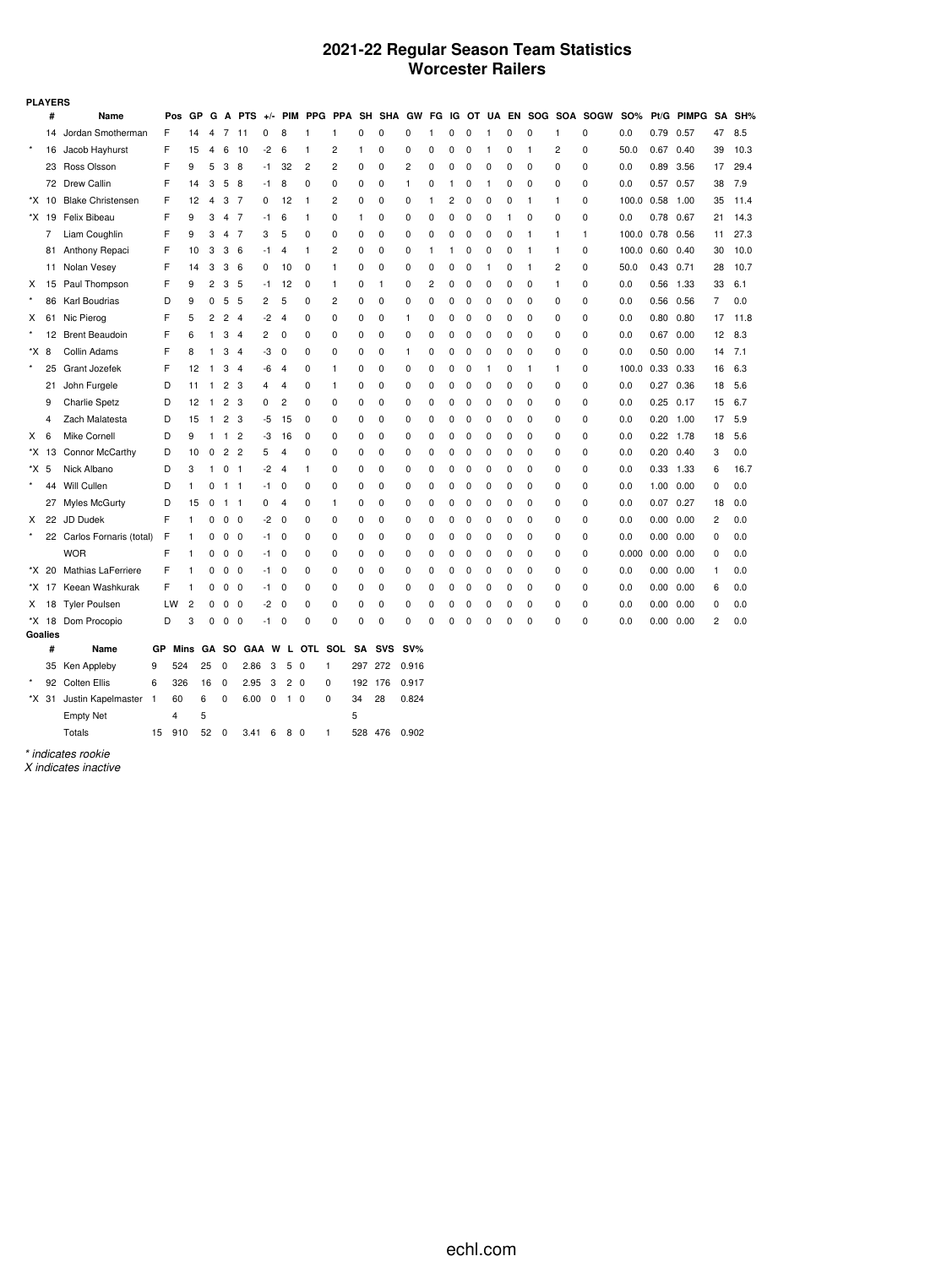# **Worcester Railers 2021-22 Regular Season Game Schedule**

| Date              | Opponent          | Result                      | Record          |         | Score GWG    | Goaltender                        | <b>Opposing Goaltender</b>          |
|-------------------|-------------------|-----------------------------|-----------------|---------|--------------|-----------------------------------|-------------------------------------|
| Oct. 22           | at Maine          | L                           | $0 - 1 - 0 - 0$ | $3-6$   |              | Justin Kapelmaster (6 GA, 28 SVS) | Jeremy Brodeur (3 GA, 51 SVS)       |
| Oct. 23           | Maine             | W                           | $1 - 1 - 0 - 0$ | $4 - 3$ | Nic Pierog   | Colten Ellis (3 GA, 42 SVS)       | Zachary Bouthillier (4 GA, 26 SVS)  |
| Oct. 27           | at Adirondack     | L                           | $1 - 2 - 0 - 0$ | $2 - 6$ |              | Colten Ellis (5 GA, 29 SVS)       | Mareks Mitens (2 GA, 25 SVS)        |
| Nov. 6            | Florida           | L                           | $1 - 3 - 0 - 0$ | $2 - 4$ |              | Ken Appleby (3 GA, 29 SVS)        | Tomas Vomacka (2 GA, 33 SVS)        |
| Nov. 7            | Florida           | Г                           | $1 - 4 - 0 - 0$ | $1 - 4$ |              | Ken Appleby (3 GA, 17 SVS)        | Cam Johnson (1 GA, 11 SVS)          |
| Nov. 12           | at Newfoundland   | SOL                         | $1 - 4 - 0 - 1$ | 2-3 SO  |              | Ken Appleby (2 GA, 29 SVS)        | Evan Cormier (2 GA, 29 SVS)         |
| Nov. 13           | at Newfoundland   | W                           | $2 - 4 - 0 - 1$ | $5-2$   | Ross Olsson  | Ken Appleby (2 GA, 30 SVS)        | Keith Petruzzelli (5 GA, 35 SVS)    |
| Nov. 14           | at Newfoundland   | L                           | $2 - 5 - 0 - 1$ | $3 - 5$ |              | Ken Appleby (4 GA, 28 SVS)        | Evan Cormier (3 GA, 23 SVS)         |
| Nov. 17           | at Trois-Rivières | W                           | $3 - 5 - 0 - 1$ | $6 - 2$ | Drew Callin  | Ken Appleby (2 GA, 47 SVS)        | Philippe Desrosiers (4 GA, 14 SVS)  |
| Nov. 19           | Trois-Rivières    | L                           | $3 - 6 - 0 - 1$ | $1 - 4$ |              | Colten Ellis (4 GA, 26 SVS)       | Philippe Desrosiers (1 GA, 28 SVS)  |
| Nov. 20           | Trois-Rivières    | W                           | $4 - 6 - 0 - 1$ | $3-1$   | Collin Adams | Ken Appleby (1 GA, 35 SVS)        | Philippe Desrosiers (3 GA, 30 SVS)  |
| Nov. 24           | at Maine          | L                           | $4 - 7 - 0 - 1$ | $2 - 4$ |              | Ken Appleby (3 GA, 39 SVS)        | Jeremy Brodeur (2 GA, 27 SVS)       |
| Nov. 26           | at Adirondack     | W                           | $5 - 7 - 0 - 1$ | $8 - 1$ | Ross Olsson  | Colten Ellis (1 GA, 31 SVS)       | Alex Sakellaropoulos (4 GA, 27 SVS) |
| Nov. 28           | Newfoundland      | L                           | $5 - 8 - 0 - 1$ | $0 - 6$ |              | Ken Appleby (5 GA, 18 SVS)        | Evan Cormier (0 GA, 14 SVS)         |
| Dec. 1            | Maine             | W                           | $6 - 8 - 0 - 1$ | 3-2 SO  |              | Colten Ellis (2 GA, 38 SVS)       | Jeremy Brodeur (2 GA, 33 SVS)       |
| Dec. 3            | Adirondack        | 7:05 pm EST                 |                 |         |              |                                   |                                     |
| Dec. 8<br>Dec. 10 | Maine<br>at Maine | 10:05 am EST<br>7:15 pm EST |                 |         |              |                                   |                                     |
| Dec. 11           | Maine             | 7:05 pm EST                 |                 |         |              |                                   |                                     |
| Dec. 17           | at Reading        | 7:00 pm EST                 |                 |         |              |                                   |                                     |
| Dec. 18           | at Reading        | 7:00 pm EST                 |                 |         |              |                                   |                                     |
| Dec. 19           | at Reading        | 3:00 pm EST                 |                 |         |              |                                   |                                     |
| Dec. 26           | Maine             | 3:05 pm EST                 |                 |         |              |                                   |                                     |
| Dec. 27           | Reading           | 7:05 pm EST                 |                 |         |              |                                   |                                     |
| Dec. 29           | at Maine          | 3:00 pm EST                 |                 |         |              |                                   |                                     |
| Dec. 31           | at Reading        | 3:00 pm EST                 |                 |         |              |                                   |                                     |
| Jan. 2            | Reading           | 3:05 pm EST                 |                 |         |              |                                   |                                     |
| Jan. 7            | at Reading        | 7:00 pm EST                 |                 |         |              |                                   |                                     |
| Jan. 8            | at Reading        | 7:00 pm EST                 |                 |         |              |                                   |                                     |
| Jan. 12           | Trois-Rivières    | 7:05 pm EST                 |                 |         |              |                                   |                                     |
| Jan. 14           | Reading           | 7:05 pm EST                 |                 |         |              |                                   |                                     |
| Jan. 15           | Reading           | 7:05 pm EST                 |                 |         |              |                                   |                                     |
| Jan. 17           | at Reading        | 1:00 pm EST                 |                 |         |              |                                   |                                     |
| Jan. 21           | Trois-Rivières    | 7:05 pm EST                 |                 |         |              |                                   |                                     |
| Jan. 22           | Adirondack        | 7:05 pm EST                 |                 |         |              |                                   |                                     |
| Jan. 23           | Adirondack        | 3:05 pm EST                 |                 |         |              |                                   |                                     |
| Jan. 28           | at Maine          | 7:15 pm EST                 |                 |         |              |                                   |                                     |
| Jan. 29           | Fort Wayne        | 7:05 pm EST                 |                 |         |              |                                   |                                     |
| Jan. 30           | Fort Wayne        | 3:05 pm EST                 |                 |         |              |                                   |                                     |
| Feb. 4            | Kalamazoo         | 7:05 pm EST                 |                 |         |              |                                   |                                     |
| Feb. 5            | Kalamazoo         | 7:05 pm EST                 |                 |         |              |                                   |                                     |
| Feb. 6            | Kalamazoo         | 3:05 pm EST                 |                 |         |              |                                   |                                     |
| Feb. 12           | Adirondack        | 7:05 pm EST                 |                 |         |              |                                   |                                     |
| Feb. 13           | Adirondack        | 1:05 pm EST                 |                 |         |              |                                   |                                     |
| Feb. 18           | at Utah           | 7:10 pm MST                 |                 |         |              |                                   |                                     |
| Feb. 20           | at Utah           | 1:10 pm MST                 |                 |         |              |                                   |                                     |
| Feb. 21           | at Utah           | 1:10 pm $MST$               |                 |         |              |                                   |                                     |
| Feb. 23           | at Idaho          | 7:10 pm MST                 |                 |         |              |                                   |                                     |
| Feb. 25           | at Idaho          | 7:10 pm MST                 |                 |         |              |                                   |                                     |
| Feb. 26           | at Idaho          | 7:10 pm MST                 |                 |         |              |                                   |                                     |
| Mar. 4            | Reading           | 7:05 pm EST                 |                 |         |              |                                   |                                     |
| Mar. 5<br>Mar. 6  | Maine<br>Maine    | 7:05 pm EST<br>3:05 pm EST  |                 |         |              |                                   |                                     |
| Mar. 9            | at Maine          | 7:00 pm EST                 |                 |         |              |                                   |                                     |
| Mar. 11           | Adirondack        | 7:05 pm EST                 |                 |         |              |                                   |                                     |
| Mar. 12           | at Adirondack     | 7:00 pm EST                 |                 |         |              |                                   |                                     |
| Mar. 16           | at Trois-Rivières | 7:00 pm EDT                 |                 |         |              |                                   |                                     |
| Mar. 18           | South Carolina    | 7:05 pm EDT                 |                 |         |              |                                   |                                     |
| Mar. 19           | Newfoundland      | 7:05 pm EDT                 |                 |         |              |                                   |                                     |
| Mar. 20           | Newfoundland      | 3:05 pm EDT                 |                 |         |              |                                   |                                     |
| Mar. 25           | at Adirondack     | 7:00 pm EDT                 |                 |         |              |                                   |                                     |
| Mar. 26           | at Adirondack     | 7:00 pm EDT                 |                 |         |              |                                   |                                     |
| Mar. 27           | at Reading        | 3:00 pm EDT                 |                 |         |              |                                   |                                     |
| Apr. 1            | at Newfoundland   | 7:00 pm NDT                 |                 |         |              |                                   |                                     |
| Apr. 2            | at Newfoundland   | 7:00 pm NDT                 |                 |         |              |                                   |                                     |
| Apr. 3            | at Newfoundland   | 4:00 pm NDT                 |                 |         |              |                                   |                                     |
| Apr. 6            | Maine             | 7:05 pm EDT                 |                 |         |              |                                   |                                     |
| Apr. 8            | Trois-Rivières    | 7:05 pm EDT                 |                 |         |              |                                   |                                     |
| Apr. 9            | Trois-Rivières    | 7:05 pm EDT                 |                 |         |              |                                   |                                     |
| Apr. 10           | at Adirondack     | 3:00 pm EDT                 |                 |         |              |                                   |                                     |
| Apr. 15           | at Trois-Rivières | 7:00 pm EDT                 |                 |         |              |                                   |                                     |

Apr. 16 at Trois-Rivières 3:00 pm EDT

\* Overtime Game \*\* Shootout Game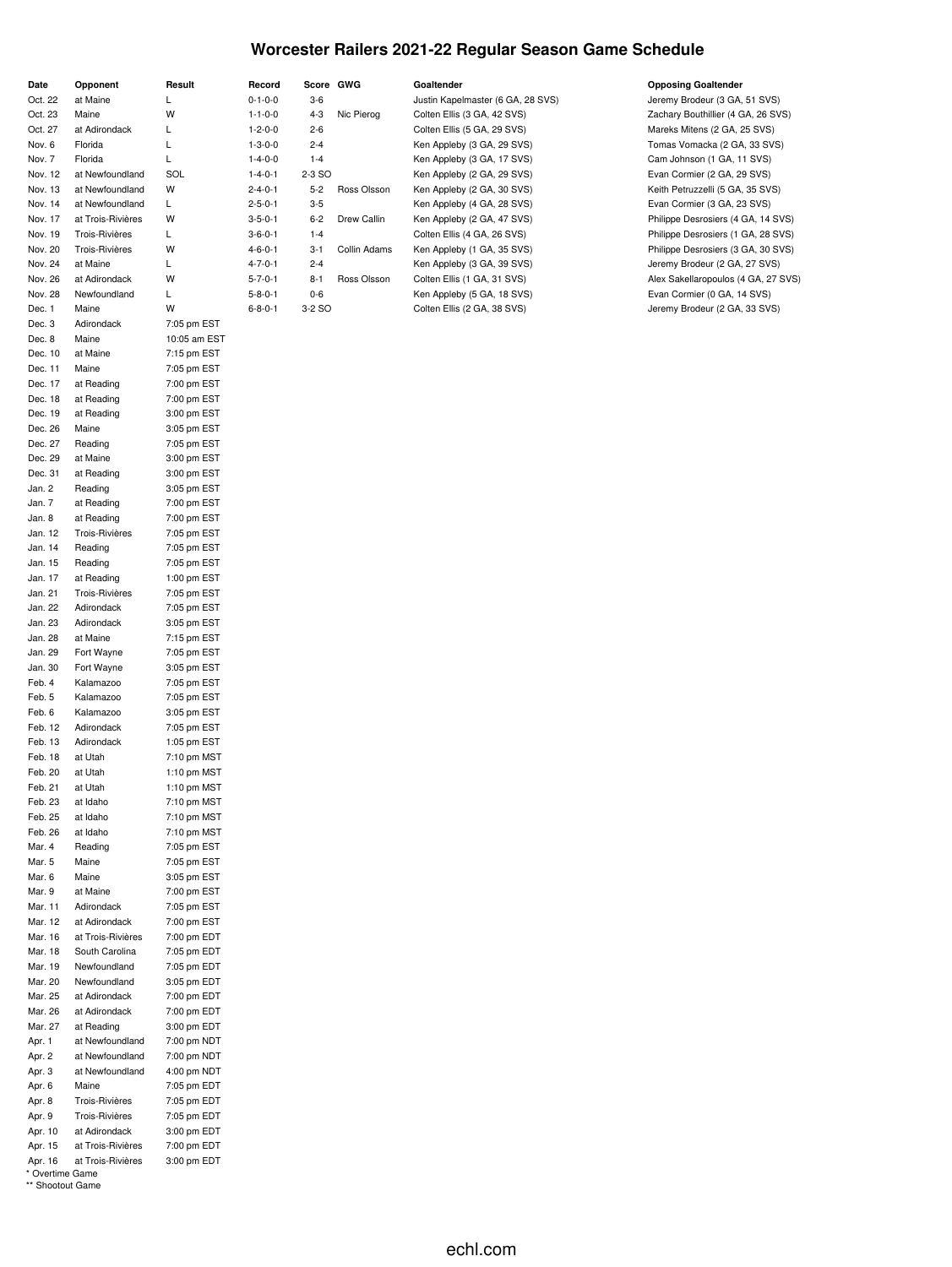# **Adirondack Thunder 2021-22 Regular Season Game Schedule**

| Date               | Opponent                       | Result                     | Record                             | Score GWG        |                       | Goaltender                                                          | <b>Opposing Goaltender</b>                                   |
|--------------------|--------------------------------|----------------------------|------------------------------------|------------------|-----------------------|---------------------------------------------------------------------|--------------------------------------------------------------|
| Oct. 23            | Newfoundland                   | Г                          | $0 - 1 - 0 - 0$                    | $2 - 3$          |                       | Alex Sakellaropoulos (3 GA, 25 SVS)                                 | Evan Cormier (2 GA, 26 SVS)                                  |
| Oct. 27            | Worcester                      | W                          | $1 - 1 - 0 - 0$                    | $6 - 2$          | Patrick Grasso        | Mareks Mitens (2 GA, 25 SVS)                                        | Colten Ellis (5 GA, 29 SVS)                                  |
| Oct. 30            | Reading                        | OTL                        | $1 - 1 - 1 - 0$                    | 2-3 OT           |                       | Mareks Mitens (3 GA, 23 SVS)                                        | Pat Nagle (2 GA, 31 SVS)                                     |
| Nov. 5             | at Newfoundland                | L                          | $1 - 2 - 1 - 0$                    | $1 - 4$          |                       | Mareks Mitens (3 GA, 24 SVS)                                        | Keith Petruzzelli (1 GA, 27 SVS)                             |
| Nov. 6             | at Newfoundland                | W                          | $2 - 2 - 1 - 0$                    | $6 - 4$          | <b>Blake Thompson</b> | Mareks Mitens (4 GA, 31 SVS)                                        | Evan Cormier (6 GA, 24 SVS)                                  |
| Nov. 7             | at Newfoundland                | L                          | $2 - 3 - 1 - 0$                    | $0 - 5$          |                       | Alex Sakellaropoulos (4 GA, 30 SVS)                                 | Keith Petruzzelli (0 GA, 27 SVS)                             |
| Nov. 12            | Utah                           | W                          | $3 - 3 - 1 - 0$                    | $5 - 4$          | Jake Ryczek           | Mareks Mitens (4 GA, 24 SVS)                                        | Peyton Jones (5 GA, 45 SVS)                                  |
| Nov. 13            | Utah                           | Г                          | $3 - 4 - 1 - 0$                    | $1 - 4$          |                       | Mareks Mitens (4 GA, 18 SVS)                                        | Garrett Metcalf (1 GA, 23 SVS)                               |
| Nov. 14            | Utah                           | W                          | $4 - 4 - 1 - 0$                    | $3 - 2$          | <b>Tyler Irvine</b>   | Alex Sakellaropoulos (2 GA, 28 SVS)                                 | Garrett Metcalf (3 GA, 25 SVS)                               |
| Nov. 17            | at Idaho                       | L                          | $4 - 5 - 1 - 0$                    | $2 - 3$          |                       | Mareks Mitens (3 GA, 35 SVS)                                        | Jake Kupsky (2 GA, 18 SVS)                                   |
| Nov. 19            | at Idaho                       | L                          | $4 - 6 - 1 - 0$                    | $1 - 5$          |                       | Mareks Mitens (5 GA, 32 SVS)                                        | Matt Jurusik (1 GA, 33 SVS)                                  |
| Nov. 20            | at Idaho                       | W                          | $5 - 6 - 1 - 0$                    | $2 - 1$          | <b>Tyler Irvine</b>   | Alex Sakellaropoulos (1 GA, 34 SVS)                                 | Jake Kupsky (2 GA, 23 SVS)                                   |
| Nov. 24            | Newfoundland                   | L<br>Г                     | $5 - 7 - 1 - 0$                    | $3-6$            |                       | Alex Sakellaropoulos (5 GA, 29 SVS)                                 | Evan Cormier (3 GA, 23 SVS)                                  |
| Nov. 26<br>Nov. 27 | Worcester<br>Maine             | W                          | $5 - 8 - 1 - 0$<br>$6 - 8 - 1 - 0$ | $1 - 8$<br>$5-3$ | Ivan Chukarov         | Alex Sakellaropoulos (4 GA, 27 SVS)<br>Mareks Mitens (3 GA, 37 SVS) | Colten Ellis (1 GA, 31 SVS)<br>Jeremy Brodeur (1 GA, 15 SVS) |
| Dec. 3             | at Worcester                   | 7:05 pm EST                |                                    |                  |                       |                                                                     |                                                              |
| Dec. 4             | at Maine                       | 6:00 pm EST                |                                    |                  |                       |                                                                     |                                                              |
| Dec. 5             | at Maine                       | 3:00 pm EST                |                                    |                  |                       |                                                                     |                                                              |
| Dec. 10            | Reading                        | 7:00 pm EST                |                                    |                  |                       |                                                                     |                                                              |
| Dec. 11            | at Reading                     | 7:00 pm EST                |                                    |                  |                       |                                                                     |                                                              |
| Dec. 12            | Maine                          | 3:00 pm EST                |                                    |                  |                       |                                                                     |                                                              |
| Dec. 17            | Newfoundland                   | 7:00 pm EST                |                                    |                  |                       |                                                                     |                                                              |
| Dec. 18            | Newfoundland                   | 7:00 pm EST                |                                    |                  |                       |                                                                     |                                                              |
| Dec. 19            | Newfoundland                   | 3:00 pm EST                |                                    |                  |                       |                                                                     |                                                              |
| Dec. 27            | at Trois-Rivières              | 7:00 pm EST                |                                    |                  |                       |                                                                     |                                                              |
| Dec. 29            | at Reading                     | 7:00 pm EST                |                                    |                  |                       |                                                                     |                                                              |
| Dec. 31            | Newfoundland                   | 5:00 pm EST                |                                    |                  |                       |                                                                     |                                                              |
| Jan. 1             | at Maine                       | 6:00 pm EST                |                                    |                  |                       |                                                                     |                                                              |
| Jan. 2             | Trois-Rivières                 | 3:00 pm EST                |                                    |                  |                       |                                                                     |                                                              |
| Jan. 5<br>Jan. 7   | at Trois-Rivières              | 7:00 pm EST                |                                    |                  |                       |                                                                     |                                                              |
| Jan. 8             | Maine<br>at Maine              | 7:00 pm EST<br>6:00 pm EST |                                    |                  |                       |                                                                     |                                                              |
| Jan. 9             | at Maine                       | 3:00 pm EST                |                                    |                  |                       |                                                                     |                                                              |
| Jan. 12            | at Reading                     | 7:00 pm EST                |                                    |                  |                       |                                                                     |                                                              |
| Jan. 14            | at Trois-Rivières              | 7:00 pm EST                |                                    |                  |                       |                                                                     |                                                              |
| Jan. 15            | at Trois-Rivières              | 4:00 pm EST                |                                    |                  |                       |                                                                     |                                                              |
| Jan. 21            | Reading                        | 7:00 pm EST                |                                    |                  |                       |                                                                     |                                                              |
| Jan. 22            | at Worcester                   | 7:05 pm EST                |                                    |                  |                       |                                                                     |                                                              |
| Jan. 23            | at Worcester                   | 3:05 pm EST                |                                    |                  |                       |                                                                     |                                                              |
| Jan. 28            | Reading                        | 7:00 pm EST                |                                    |                  |                       |                                                                     |                                                              |
| Jan. 29            | Trois-Rivières                 | 7:00 pm EST                |                                    |                  |                       |                                                                     |                                                              |
| Feb. 2             | Fort Wayne                     | 7:00 pm EST                |                                    |                  |                       |                                                                     |                                                              |
| Feb. 4             | Fort Wayne                     | 7:00 pm EST                |                                    |                  |                       |                                                                     |                                                              |
| Feb. 5             | Fort Wayne                     | 7:00 pm EST                |                                    |                  |                       |                                                                     |                                                              |
| Feb. 8             | at Reading                     | 10:30 am EST               |                                    |                  |                       |                                                                     |                                                              |
| Feb. 12            | at Worcester                   | 7:05 pm EST                |                                    |                  |                       |                                                                     |                                                              |
| Feb. 13            | at Worcester<br>Trois-Rivières | 1:05 pm EST                |                                    |                  |                       |                                                                     |                                                              |
| Feb. 18<br>Feb. 19 | Newfoundland                   | 7:00 pm EST<br>7:00 pm EST |                                    |                  |                       |                                                                     |                                                              |
| Feb. 26            | Maine                          | 7:00 pm EST                |                                    |                  |                       |                                                                     |                                                              |
| Mar. 2             | at Trois-Rivières              | 7:00 pm EST                |                                    |                  |                       |                                                                     |                                                              |
| Mar. 4             | at Newfoundland                | 7:00 pm NST                |                                    |                  |                       |                                                                     |                                                              |
| Mar. 5             | at Newfoundland                | 7:00 pm NST                |                                    |                  |                       |                                                                     |                                                              |
| Mar. 6             | at Newfoundland                | 4:00 pm NST                |                                    |                  |                       |                                                                     |                                                              |
| Mar. 11            | at Worcester                   | 7:05 pm EST                |                                    |                  |                       |                                                                     |                                                              |
| Mar. 12            | Worcester                      | 7:00 pm EST                |                                    |                  |                       |                                                                     |                                                              |
| Mar. 13            | Maine                          | 3:00 pm EDT                |                                    |                  |                       |                                                                     |                                                              |
| Mar. 16            | at Maine                       | 7:00 pm EDT                |                                    |                  |                       |                                                                     |                                                              |
| Mar. 18            | at Reading                     | 7:00 pm EDT                |                                    |                  |                       |                                                                     |                                                              |
| Mar. 19            | at Reading                     | 7:00 pm EDT                |                                    |                  |                       |                                                                     |                                                              |
| Mar. 20            | at Reading                     | 3:00 pm EDT                |                                    |                  |                       |                                                                     |                                                              |
| Mar. 23            | Newfoundland                   | 7:00 pm EDT                |                                    |                  |                       |                                                                     |                                                              |
| Mar. 25            | Worcester                      | 7:00 pm EDT<br>7:00 pm EDT |                                    |                  |                       |                                                                     |                                                              |
| Mar. 26<br>Apr. 1  | Worcester<br>at Maine          | 7:15 pm EDT                |                                    |                  |                       |                                                                     |                                                              |
| Apr. 2             | Maine                          | 7:00 pm EDT                |                                    |                  |                       |                                                                     |                                                              |
| Apr. 3             | Maine                          | 3:00 pm EDT                |                                    |                  |                       |                                                                     |                                                              |
| Apr. 6             | at Reading                     | 7:00 pm EDT                |                                    |                  |                       |                                                                     |                                                              |
| Apr. 10            | Worcester                      | 3:00 pm EDT                |                                    |                  |                       |                                                                     |                                                              |
| Apr. 15            | Reading                        | 7:00 pm EDT                |                                    |                  |                       |                                                                     |                                                              |
| Apr. 16            | at Reading                     | 7:00 pm EDT                |                                    |                  |                       |                                                                     |                                                              |
| Apr. 17            | Newfoundland                   | 3:00 pm EDT                |                                    |                  |                       |                                                                     |                                                              |

\* Overtime Game \*\* Shootout Game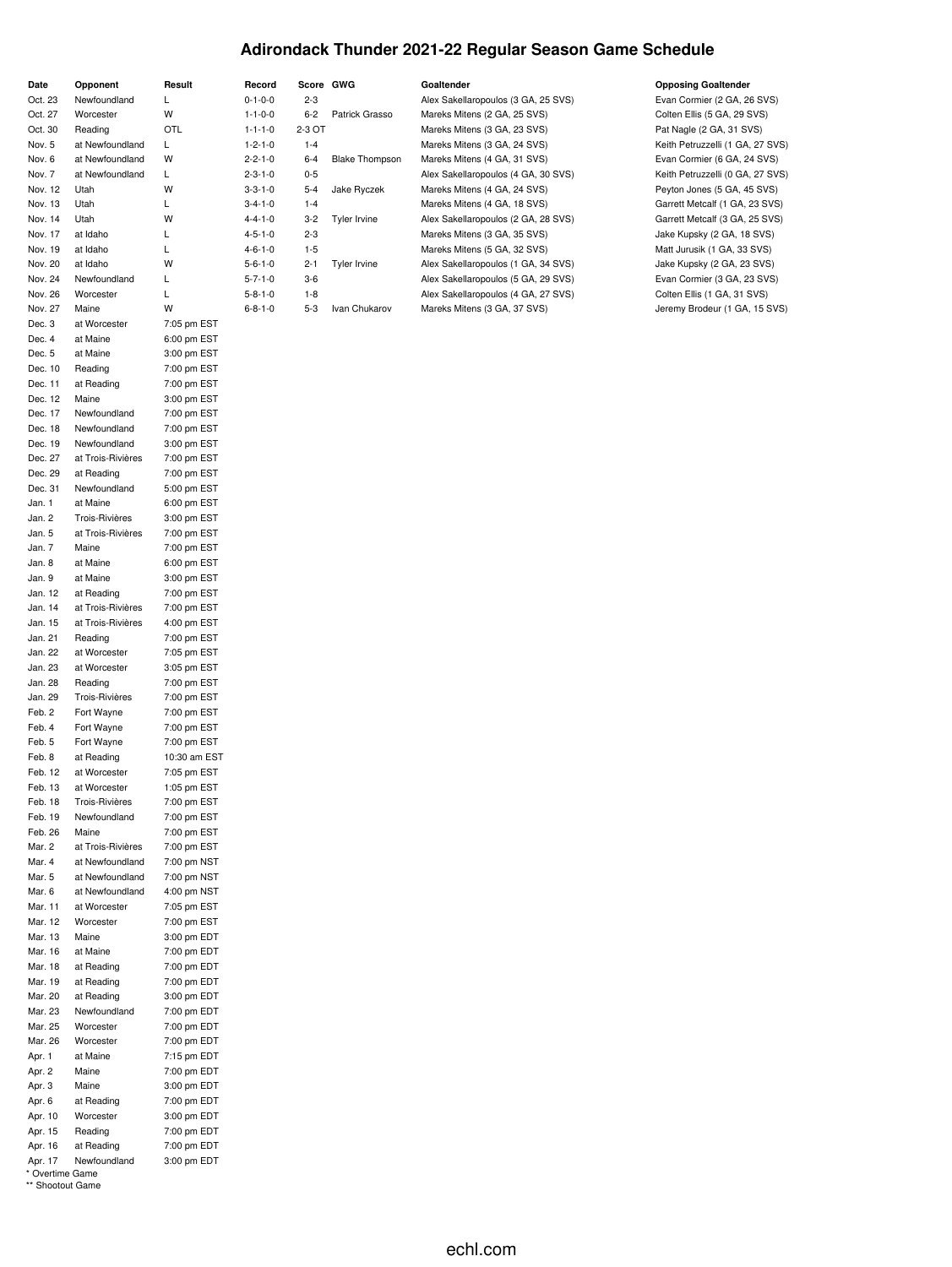### **Adirondack Thunder vs Worcester Railers Head to Head**

#### **Summary**

| Description                                                | Result                                                                                           |                      |
|------------------------------------------------------------|--------------------------------------------------------------------------------------------------|----------------------|
| Head to Head Record 2021-22 Regular Season                 | Worcester 1-1-0-0                                                                                | Adirondack 1-1-0-0   |
| Head to Head Record 2020-21 Regular Season                 | Worcester 0-0-0-0                                                                                | Adirondack 0-0-0-0   |
| Last 5 Years record between teams                          | Worcester 22-13-2-0                                                                              | Adirondack 15-14-2-6 |
| Worcester vs. Adirondack Last 5 Years record at Worcester  | Worcester 8-6-1-0                                                                                | Adirondack 7-6-0-2   |
| Worcester vs. Adirondack Last 5 Years record at Adirondack | Worcester 14-7-1-0                                                                               | Adirondack 8-8-2-4   |
| Previous Meetings This Season                              | Worcester 8 @ Adirondack 1 (Nov 26 2021) Final<br>Worcester 2 @ Adirondack 6 (Oct 27 2021) Final |                      |

#### **Match Up**

|                           | <b>Adirondack</b>                         | <b>Worcester</b>                            |
|---------------------------|-------------------------------------------|---------------------------------------------|
| <b>Team Record</b>        | 6-8-1-0 -- 13 points                      | 6-8-0-1 -- 13 points                        |
| Division Ranking          | 5th North                                 | 6th North                                   |
| Conference Ranking        | 11th Eastern                              | 12th Eastern                                |
| League Ranking            | 22nd                                      | 23rd                                        |
| Past 10 Games             | $4 - 6 - 0 - 0$                           | $5 - 4 - 0 - 1$                             |
| <b>Streak</b>             | $1 - 0 - 0 - 0$                           | $1 - 0 - 0 - 0$                             |
| Last Game                 | 5-3 W vs Maine (Nov 27 2021) Final        | 3-2 W vs Maine (Dec 1 2021) Final SO        |
| Home Record               | $4 - 4 - 1 - 0$                           | $3 - 4 - 0 - 0$                             |
| Away Record               | $2 - 4 - 0 - 0$                           | $3 - 4 - 0 - 1$                             |
| GF                        | 40                                        | 45                                          |
| GA                        | 57                                        | 53                                          |
| PP (Overall)              | $(13/62)$ 21.0%                           | $(8/56)$ 14.3%                              |
| PP (Home)                 | $(10/41)$ 24.4%                           | $(1/24)$ 4.2%                               |
| PP (Away)                 | $(3/21)$ 14.3%                            | $(7/32)$ 21.9%                              |
| PK (Overall)              | $(16/57)$ 71.9%                           | $(14/47)$ 70.2%                             |
| PK (Home)                 | $(10/31)$ 67.7%                           | $(4/18)$ 77.8%                              |
| PK (Away)                 | $(6/26)$ 76.9%                            | $(10/29)$ 65.5%                             |
| PP vs. Opp.               | $(3/7)$ 42.9%                             | $(4/7)$ 57.1%                               |
| PK vs. Opp.               | $(4/7)$ 42.9%                             | $(3/7)$ 57.1%                               |
| <b>Leading Rookie</b>     | Irvine (7-8-15)                           | Hayhurst (4-6-10)                           |
| Most PIM                  | Carrier - 40                              | Olsson - 32                                 |
| Team PIM/GM               | 14.5/Game                                 | 11.1/Game                                   |
| <b>Leading Scorers</b>    | Irvine (7-8-15)                           | Smotherman (4-7-11)                         |
|                           | Grasso (8-6-14)                           | Hayhurst (4-6-10)                           |
|                           | MacArthur (4-9-13)                        | Olsson (5-3-8)                              |
|                           | <b>Masonius (2-8-10)</b>                  | Callin (3-5-8)                              |
|                           | Payne (3-4-7)                             | Christensen (4-3-7)                         |
| Last 5 Games              | 5-3 W vs Maine (Nov 27 2021) Final        | 3-2 W vs Maine (Dec 1 2021) Final SO        |
|                           | 8-1 L vs Worcester (Nov 26 2021) Final    | 6-0 L vs Newfoundland (Nov 28 2021) Final   |
|                           | 6-3 L vs Newfoundland (Nov 24 2021) Final | 8-1 W @ Adirondack (Nov 26 2021) Final      |
|                           | 2-1 W @ Idaho (Nov 20 2021) Final         | 4-2 L @ Maine (Nov 24 2021) Final           |
|                           | 5-1 L @ Idaho (Nov 19 2021) Final         | 3-1 W vs Trois-Rivières (Nov 20 2021) Final |
| Leading After 1st         | $6 - 1 - 0 - 0$                           | $1 - 2 - 0 - 1$                             |
| Leading After 2nd         | $5 - 0 - 0 - 0$                           | $5 - 0 - 0 - 1$                             |
| Tied After 1st            | $0 - 4 - 1 - 0$                           | $2 - 1 - 0 - 0$                             |
| Tied After 2nd            | $1 - 0 - 1 - 0$                           | $1 - 1 - 0 - 0$                             |
| <b>Trailing After 1st</b> | $0 - 3 - 0 - 0$                           | $3 - 5 - 0 - 0$                             |
| <b>Trailing After 2nd</b> | $0 - 8 - 0 - 0$                           | $0 - 7 - 0 - 0$                             |
| Out Shooting Opponents    | $2 - 1 - 1 - 0$                           | $2 - 2 - 0 - 0$                             |
| Out Shot by Opponents     | $4 - 5 - 0 - 0$                           | $4 - 6 - 0 - 1$                             |
| 1 Goal Games              | $3 - 2 - 1 - 0$                           | $2 - 0 - 0 - 1$                             |
| 2 Goal Games              | $2 - 0 - 0 - 0$                           | $1 - 3 - 0 - 0$                             |
| 3 Goal Games              | $0 - 3 - 0 - 0$                           | $1 - 3 - 0 - 0$                             |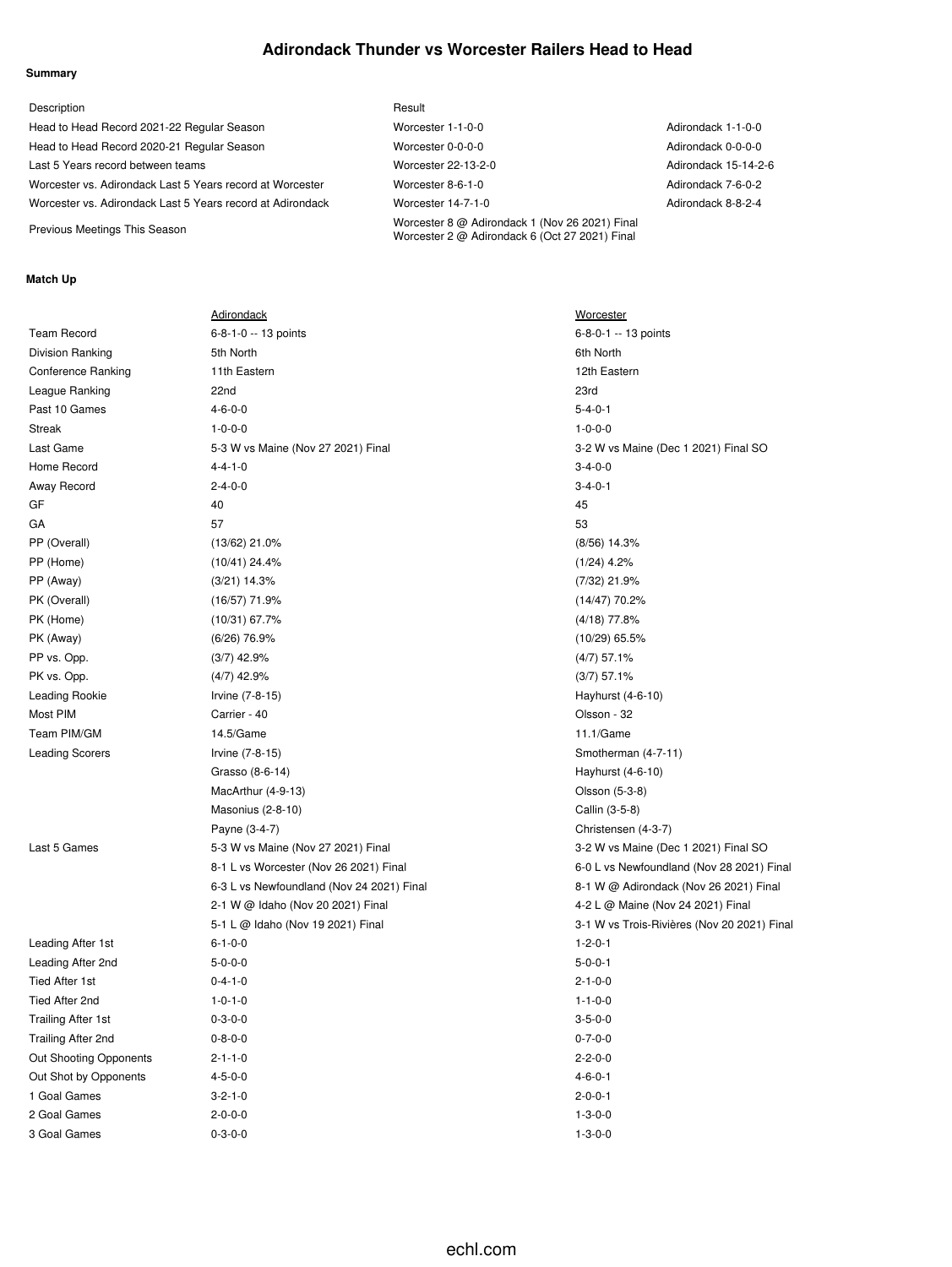### **Adirondack Thunder vs Worcester Railers Head to Head**

|   | Worcester Railers      |    |   |             |         |             |              |           |      |         |    | <b>Adirondack Thunder</b> |    |             |             |                |    |                     |   |      |       |
|---|------------------------|----|---|-------------|---------|-------------|--------------|-----------|------|---------|----|---------------------------|----|-------------|-------------|----------------|----|---------------------|---|------|-------|
|   | # Name                 | GP | G | A           | PTS PIM |             | $+/-$        |           |      |         | #  | Name                      | GP | G           | A           | <b>PTS PIM</b> |    | $+/-$               |   |      |       |
|   | 14 Jordan Smotherman   | 2  | 2 | 3           | 5       | 2           | 2            |           |      |         | 9  | Colin Long                | 2  |             | 2           | 3              | 0  | 0                   |   |      |       |
|   | 23 Ross Olsson         |    | 3 |             | 4       | 5           | 1            |           |      |         |    | 17 Alexandre Carrier      | 2  | 2           | $\mathbf 0$ | 2              | 19 | 2                   |   |      |       |
|   | 81 Anthony Repaci      |    | 2 |             | 3       | 0           | 1            |           |      |         |    | 27 Tyler Irvine           | 2  |             | -1          | 2              | 0  | -1                  |   |      |       |
|   | 16 Jacob Hayhurst      | 2  |   |             | 2       | 0           | 0            |           |      |         |    | 16 Pete MacArthur         | 2  |             |             | 2              | 0  | -1                  |   |      |       |
|   | 10 X Blake Christensen | 2  | 0 | 2           | 2       | 2           | 2            |           |      |         |    | 20 Joe Masonius           | 2  |             |             | 2              | 2  | -1                  |   |      |       |
|   | 21 John Furgele        |    | 0 | 2           | 2       | 2           |              |           |      |         | 8  | <b>Blake Thompson</b>     | 2  | $\Omega$    | 2           | 2              | 0  | -1                  |   |      |       |
|   | 12 Brent Beaudoin      | 2  |   | 0           |         | 0           | -1           |           |      |         | 21 | Patrick Grasso            | 2  |             | 0           |                | 0  | -1                  |   |      |       |
|   | 7 Liam Coughlin        |    |   | $\Omega$    |         | 5           | 3            |           |      |         |    | 37 X Nick DeVito          |    | $\Omega$    |             |                | 0  | 1                   |   |      |       |
|   | 86 Karl Boudrias       | 2  |   |             |         | 5           | 0            |           |      |         |    | 29 Robbie Payne           | 2  | 0           |             |                | 7  | -2                  |   |      |       |
|   | 72 Drew Callin         | 2  |   |             |         | 0           | 1            |           |      |         |    | 19 Jake Ryczek            | 2  | 0           |             |                | 2  | 1                   |   |      |       |
| 6 | X Mike Cornell         |    |   |             |         | 14          | 0            |           |      |         | 3  | Ivan Chukarov             | 2  | $\Omega$    | $\Omega$    | $\Omega$       | 2  | -1                  |   |      |       |
|   | 27 Myles McGurty       | 2  | 0 |             |         | 0           | 4            |           |      |         |    | 13 Jordan Kaplan          | 2  | 0           | 0           | 0              | 0  | -1                  |   |      |       |
| 9 | <b>Charlie Spetz</b>   |    | 0 |             |         | 0           | 2            |           |      |         |    | 25 Chris Lijdsman         |    | 0           | 0           | 0              | 10 | -1                  |   |      |       |
| 5 | X Nick Albano          |    |   | 0           | 0       | 2           | -3           |           |      |         |    | 77 Jimmy Mazza            | 2  | 0           | 0           | 0              | 5  | $-2$                |   |      |       |
|   | 19 X Felix Bibeau      |    | 0 | 0           | 0       | 0           | 0            |           |      |         |    | 30 Mareks Mitens          | 2  | 0           | 0           | 0              | 0  | 0                   |   |      |       |
|   | 22 X JD Dudek          |    | 0 | 0           | 0       | 0           | $-2$         |           |      |         |    | 23 Nick Rivera            | 2  | $\mathbf 0$ | $\Omega$    | 0              | 2  | 0                   |   |      |       |
|   | 92 Colten Ellis        | 2  | 0 | 0           | 0       | 0           | 0            |           |      |         |    | Alex Sakellaropoulos      |    | 0           | 0           | 0              | 0  | 0                   |   |      |       |
|   | 25 Grant Jozefek       | 2  | 0 | 0           | 0       | 0           | -3           |           |      |         |    | 28 Ryan Smith             | 2  | $\Omega$    | 0           | 0              | 0  | -2                  |   |      |       |
|   | 4 Zach Malatesta       | 2  | 0 | 0           | 0       | 2           | 2            |           |      |         |    | 22 Sebastian Vidmar       |    | 0           | 0           | 0              | 0  | -1                  |   |      |       |
|   | 13 X Connor McCarthy   |    | 0 | 0           | 0       | 2           | -1           |           |      |         |    | 33 X Michael Vukojevic    | 1  | 0           | 0           | 0              | 2  | 1                   |   |      |       |
|   | 61 X Nic Pierog        |    | 0 | $\mathbf 0$ | 0       | 2           | $-2$         |           |      |         |    |                           |    |             |             |                |    |                     |   |      |       |
|   | 18 X Dom Procopio      |    | 0 | 0           | 0       | $\mathbf 0$ | 0            |           |      |         | #  | <b>Name</b>               | GP | W           | L           | <b>OTL</b>     |    | SOL Mins GA GAA SV% |   |      |       |
|   | 11 Nolan Vesey         | 2  | 0 | 0           | 0       | 0           | $\mathbf{1}$ |           |      |         |    | 30 Mareks Mitens          | 2  |             | 0           | 0              | 0  | 86:58               | 6 | 4.14 | 0.860 |
|   |                        |    |   |             |         |             |              |           |      |         |    | Alex Sakellaropoulos      |    | 0           |             | 0              | 0  | 33:02               | 4 | 7.27 | 0.871 |
| # | Name                   | GP | w |             |         | OTL SOL     | <b>Mins</b>  | <b>GA</b> |      | GAA SV% |    |                           |    |             |             |                |    |                     |   |      |       |
|   | 92 Colten Ellis        | 2  |   |             | 0       | 0           | 118:41       | 6         | 3.03 | 0.909   |    |                           |    |             |             |                |    |                     |   |      |       |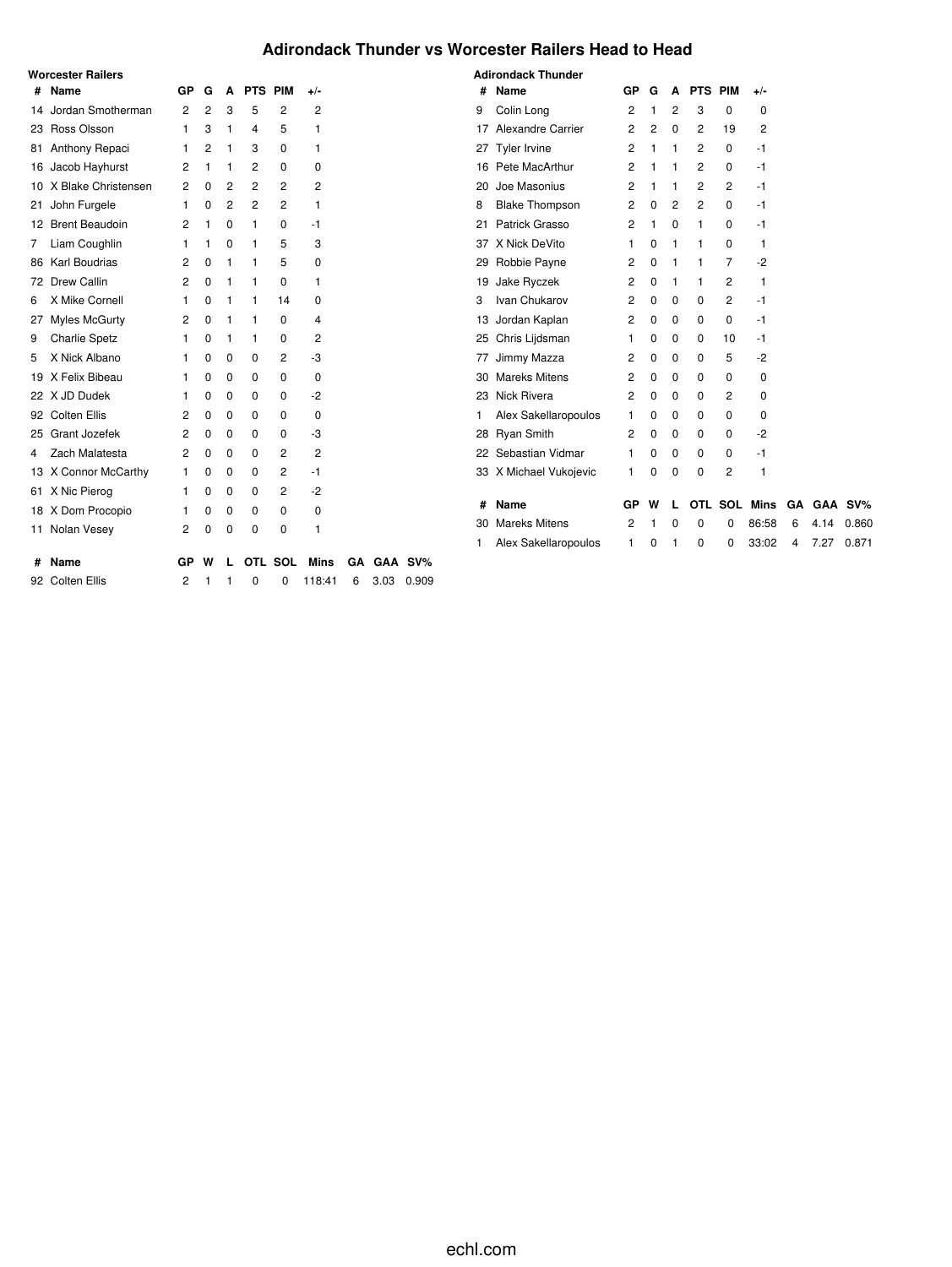#### **Adirondack Thunder vs Worcester Railers Head to Head**

| <b>Team Game Highs and Lows</b> |        |                 |                   |                      |                           |                    |                 |                          |
|---------------------------------|--------|-----------------|-------------------|----------------------|---------------------------|--------------------|-----------------|--------------------------|
|                                 |        |                 |                   |                      | <b>Adirondack Thunder</b> |                    |                 | <b>Worcester Railers</b> |
| Goals                           |        |                 | Oct. 27<br>Nov. 6 | <b>WOR</b><br>at NFL | 6<br>6                    | Nov. 26            | at ADK          | 8                        |
| Assists                         |        |                 | Nov. 6            | at NFL               | 12                        | Nov. 26            | at ADK          | 12                       |
| <b>Points</b>                   |        |                 | Nov. 6            | at NFL               | 18                        | Nov. 26            | at ADK          | 20                       |
| <b>Penalty Minutes</b>          |        |                 | Nov. 26           | <b>WOR</b>           | 45                        | Oct. 27            | at ADK          | 26                       |
| Minors                          |        |                 | Nov. 5            | at NFL               | 8                         | Oct. 27            | at ADK          | 8                        |
| <b>Majors</b>                   |        |                 | Nov. 26           | <b>WOR</b>           | 3                         | Nov. 26            | at ADK          | 3                        |
| <b>Shots</b>                    |        |                 | Nov. 12           | <b>UTA</b>           | 50                        | Oct. 22            | at MNE          | 54                       |
| <b>Power Play Goals</b>         |        |                 | Oct. 27           | <b>WOR</b>           | 3                         | Nov. 26            | at ADK          | 3                        |
|                                 |        |                 | Nov. 6            | at NFL               | 3                         |                    |                 |                          |
|                                 |        |                 | Nov. 12           | UTA                  | 3                         |                    |                 |                          |
| <b>Goals By Both Teams</b>      |        |                 | Nov. 6            | at NFL               | 10                        | Oct. 22            | at MNE          | 9                        |
|                                 |        |                 |                   |                      |                           | Nov. 26            | at ADK          | 9                        |
| Goals in 1st                    |        |                 | Oct. 27<br>Nov. 6 | <b>WOR</b><br>at NFL | 3<br>3                    | Nov. 12<br>Nov. 17 | at NFL<br>at TR | 2<br>2                   |
|                                 |        |                 | Nov. 12           | UTA                  | 3                         | Nov. 24            | at MNE          | 2                        |
| Goals in 2nd                    |        |                 | Nov. 24           | <b>NFL</b>           | 2                         | Nov. 26            | at ADK          | 5                        |
|                                 |        |                 | Nov. 27           | MNE                  | 2                         |                    |                 |                          |
| Goals in 3rd                    |        |                 | Oct. 27           | <b>WOR</b>           | 2                         | Nov. 13            | at NFL          | 3                        |
|                                 |        |                 | Nov. 6            | at NFL               | 2                         | Nov. 26            | at ADK          | 3                        |
| <b>Short Handed Goals</b>       |        |                 | Nov. 12           | UTA                  | 2                         |                    |                 |                          |
|                                 |        |                 | Nov. 27           | <b>MNE</b>           | 1                         | Nov. 17<br>Nov. 26 | at TR<br>at ADK | 1<br>1                   |
| <b>Winning Margin</b>           |        |                 | Oct. 27           | <b>WOR</b>           | 4                         | Nov. 26            | at ADK          | 7                        |
| <b>Most PIM</b>                 |        |                 | Nov. 12           | <b>UTA</b>           | 34                        | Nov. 7             | <b>FLA</b>      | 35                       |
| <b>Most Shots</b>               |        |                 | Nov. 12           | UTA                  | 50                        | Oct. 22            | at MNE          | 54                       |
| <b>Most Shots in 1st</b>        |        |                 | Nov. 12           | UTA                  | 26                        | Oct. 22            | at MNE          | 26                       |
| <b>Most Shots in 2nd</b>        |        |                 | Nov. 19           | at IDH               | 15                        | Nov. 26            | at ADK          | 20                       |
| <b>Most Shots in 3rd</b>        |        |                 | Nov. 26           | <b>WOR</b>           | 14                        | Oct. 22            | at MNE          | 16                       |
| <b>Fewest Shots</b>             |        |                 | Nov. 17           | at IDH               | 20                        | Nov. 7             | <b>FLA</b>      | 12                       |
| <b>Fewest Shots in 1st</b>      |        |                 | Nov. 7            | at NFL               | 5                         | Nov. 7             | <b>FLA</b>      | 3                        |
| <b>Fewest Shots in 2nd</b>      |        |                 | Nov. 17           | at IDH               | 6                         | Nov. 12            | at NFL          | 4                        |
| Fewest Shots in 3rd             |        |                 | Nov. 27           | <b>MNE</b>           | 5                         | Oct. 27            | at ADK          | 3                        |
|                                 |        |                 |                   |                      |                           | Nov. 7             | FLA             | 3                        |
| <b>Most Saves</b>               |        |                 | Nov. 26           | <b>WOR</b>           | 39                        | Nov. 17            | at TR           | 47                       |
| <b>Most Saves in 1st</b>        |        |                 | Nov. 26           | <b>WOR</b>           | 17                        | Nov. 24            | at MNE          | 15                       |
| <b>Most Saves in 2nd</b>        |        |                 | Nov. 19           | at IDH               | 16                        | Oct. 23            | MNE             | 19                       |
| <b>Most Saves in 3rd</b>        |        |                 | Nov. 27           | MNE                  | 15                        | Dec. 1             | MNE             | 21                       |
| Schedule                        |        |                 |                   |                      |                           |                    |                 |                          |
| Date<br>Oct. 27                 | Game # | 25 Worcester 2  | at Adirondack 6   |                      | Final                     |                    |                 |                          |
| Nov. 26                         |        | 175 Worcester 8 | at Adirondack 1   |                      | Final                     |                    |                 |                          |
| Dec. 3                          |        |                 |                   |                      |                           |                    |                 |                          |
|                                 |        | 222 Adirondack  | at Worcester      |                      | 7:05 pm EST               |                    |                 |                          |
| Jan. 22<br>Jan. 23              |        | 483 Adirondack  | at Worcester      |                      | 7:05 pm EST               |                    |                 |                          |
| Feb. 12                         |        | 495 Adirondack  | at Worcester      |                      | 3:05 pm EST               |                    |                 |                          |
|                                 |        | 610 Adirondack  | at Worcester      |                      | 7:05 pm EST               |                    |                 |                          |
| Feb. 13                         |        | 612 Adirondack  | at Worcester      |                      | 1:05 pm EST               |                    |                 |                          |
| Mar. 11                         |        | 747 Adirondack  | at Worcester      |                      | 7:05 pm EST               |                    |                 |                          |
| Mar. 12                         |        | 748 Worcester   | at Adirondack     |                      | 7:00 pm EST               |                    |                 |                          |
| Mar. 25                         |        | 818 Worcester   | at Adirondack     |                      | 7:00 pm EDT               |                    |                 |                          |
| Mar. 26                         |        | 830 Worcester   | at Adirondack     |                      | 7:00 pm EDT               |                    |                 |                          |
| Apr. 10                         |        | 929 Worcester   | at Adirondack     |                      | 3:00 pm EDT               |                    |                 |                          |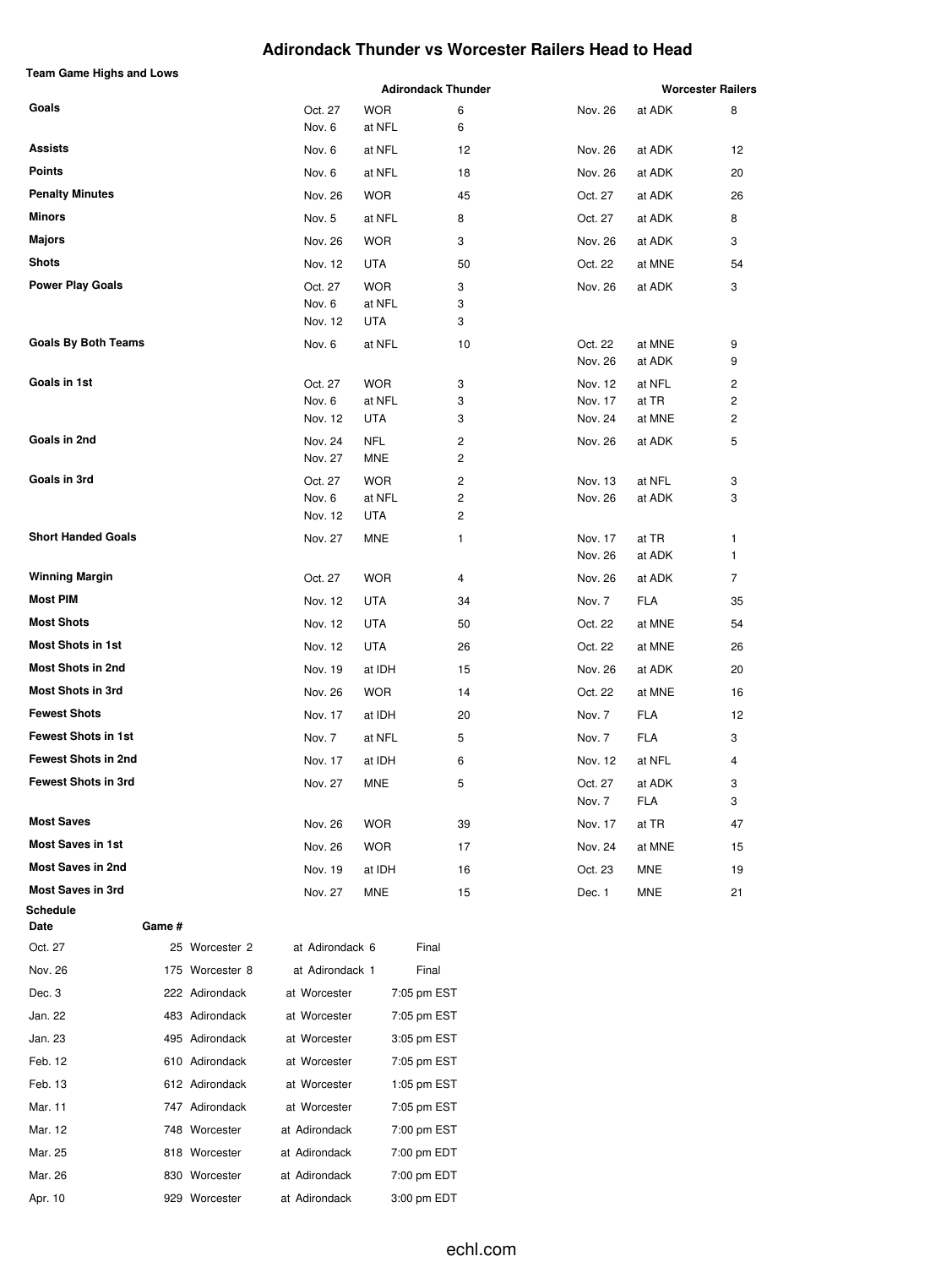# **Adirondack Thunder Player Game By Game (1/3)**

|               | Player Game by Game Report<br>3 Chukarov 6 Hamilton 8 Thompson 9 Long 10 Ford 13 Kaplan 16 MacArthur 17 Carrier 18 Laberge 19 Ryczek 20 Masonius |           |                          |           |                          |            |                          |           |           |                          |           |           |  |  |
|---------------|--------------------------------------------------------------------------------------------------------------------------------------------------|-----------|--------------------------|-----------|--------------------------|------------|--------------------------|-----------|-----------|--------------------------|-----------|-----------|--|--|
| Date          | Opp.                                                                                                                                             |           |                          |           |                          |            |                          |           |           |                          |           |           |  |  |
| Oct. 23       | Newfoundland                                                                                                                                     | $002 - 1$ | $\overline{\phantom{a}}$ | 0001      | 0120                     | $\sim$     | $002 - 2$                | 0131      | 0010      | 0110                     | $000 - 1$ | 1022      |  |  |
| Oct. 27       | Worcester                                                                                                                                        | 0011      | $\overline{\phantom{a}}$ | 0211      | 1140                     | $\sim$ $-$ | 0012                     | 0130      | 2032      | $\overline{\phantom{a}}$ | 0101      | 1120      |  |  |
| Oct. 30       | Reading                                                                                                                                          | $002 - 2$ | $\overline{\phantom{a}}$ | 0071      | 0020                     | $\sim$     | $001 - 1$                | 1030      | $001 - 1$ | $012 - 1$                | 0031      | $004 - 1$ |  |  |
| Nov. 5        | at Newfoundland 0000                                                                                                                             |           | $\overline{\phantom{a}}$ | 0031      | $002-3 -$                |            | 0010                     | 0030      | 0020      | 0010                     | $003 - 1$ | $001 - 3$ |  |  |
| Nov. 6        | at Newfoundland 0010                                                                                                                             |           | $\overline{\phantom{a}}$ | 2141      | $0221 -$                 |            | 0101                     | 1231      | 0000      | 0320                     | 0010      | $022 - 1$ |  |  |
| Nov. 7        | at Newfoundland 001-1                                                                                                                            |           | 0030                     | $\sim$    | 0020                     | $\sim$     | $001 - 1$                | $003 - 1$ | $000 - 1$ | $001 - 1$                | $003 - 2$ | $003 - 1$ |  |  |
| Nov. 12 Utah  |                                                                                                                                                  | 0020      | $\sim$                   | $015 - 1$ | 0110                     | $\sim$     | 0010                     | $014 - 1$ | 1040      | $\overline{\phantom{a}}$ | $113 - 2$ | 0221      |  |  |
| Nov. 13 Utah  |                                                                                                                                                  | $001 - 1$ | $000 - 1$                | $001 - 1$ | $\sim$                   | ٠          | $001 - 3$                | $005 - 3$ | 0020      | $\sim$                   | $011 - 1$ | $010 - 1$ |  |  |
| Nov. 14 Utah  |                                                                                                                                                  | 1011      | 0000                     | 0110      |                          | ٠          | 0121                     | 0220      | 0010      | $\sim$                   | 0001      | $001 - 1$ |  |  |
|               | Nov. 17 at Idaho                                                                                                                                 | 0001      | 0000                     | 0000      | $\sim$                   | $\sim$     | 0120                     | $001 - 1$ | $\sim$    | $\sim$                   | 0010      | 0030      |  |  |
|               | Nov. 19 at Idaho                                                                                                                                 | $000 - 2$ | $001 - 2$                | 0030      | ٠                        | $\sim$     | $002 - 2$                | $003 - 1$ | $001 - 1$ | $\overline{\phantom{a}}$ | $013 - 1$ | $001 - 2$ |  |  |
|               | Nov. 20 at Idaho                                                                                                                                 | 0000      | 1021                     | 0021      | ٠                        | $\sim$     | 0020                     | 0141      | 0041      | $\overline{\phantom{a}}$ | 0020      | 0222      |  |  |
|               | Nov. 24 Newfoundland                                                                                                                             | 0000      | 0010                     | $001 - 2$ | $\overline{\phantom{a}}$ | 0000       | 0222                     | $106 - 1$ | 0031      | $\overline{\phantom{a}}$ | 0121      | 0021      |  |  |
|               | Nov. 26 Worcester                                                                                                                                | $002 - 2$ | $\sim$                   | $000-2$   | 0120                     | ٠          | $002 - 3$                | $102 - 1$ | 0040      | $\overline{\phantom{a}}$ | 0010      | $002 - 1$ |  |  |
| Nov. 27 Maine |                                                                                                                                                  | 1142      | 0010                     | $003 - 1$ | 0030                     | 0000       | $\overline{\phantom{a}}$ | $011 - 1$ | $002 -2$  | $\sim$                   | $002 - 1$ | 0010      |  |  |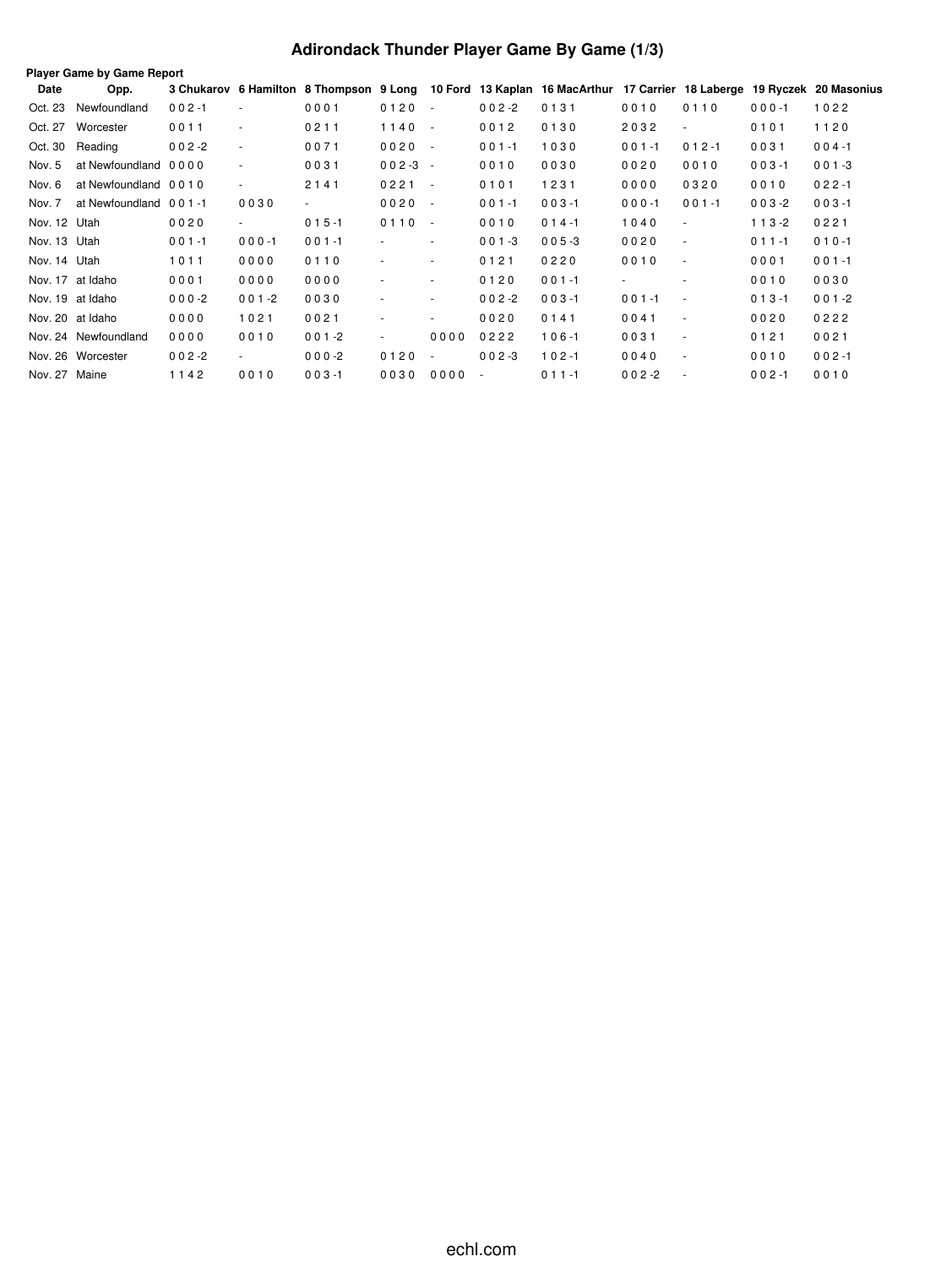# **Adirondack Thunder Player Game By Game (2/3)**

|               | Player Game by Game Report |           |                          |                          |                          |           |           |           |                          |           |           |                                                                                                                         |
|---------------|----------------------------|-----------|--------------------------|--------------------------|--------------------------|-----------|-----------|-----------|--------------------------|-----------|-----------|-------------------------------------------------------------------------------------------------------------------------|
| Date          | Opp.                       |           |                          |                          |                          |           |           |           |                          |           |           | 21 Grasso 22 Vidmar 23 Rivera 25 Lijdsman 27 Irvine 28 Smith 29 Payne 33 Vukojevic 37 DeVito 77 Mazza 1 Sakellaropoulos |
| Oct. 23       | Newfoundland               | 0140      | $\overline{\phantom{a}}$ | 0020                     | $\overline{\phantom{a}}$ | 0060      | 0000      | 1021      | $001 - 1$                | $\sim$    | 0001      | 3 25 L                                                                                                                  |
| Oct. 27       | Worcester                  | 1010      | $\overline{\phantom{a}}$ | 0050                     | $\overline{\phantom{a}}$ | 1150      | 0011      | 0140      | 0021                     | 0101      | 0020      |                                                                                                                         |
| Oct. 30       | Reading                    | 0221      | $\blacksquare$           | 1020                     | $\overline{\phantom{a}}$ | $012 - 1$ | $000 - 1$ | $000 - 1$ | $000 - 2$                | $\sim$    | 0020      |                                                                                                                         |
| Nov. 5        | at Newfoundland 0020       |           | $\overline{\phantom{a}}$ | $105 - 2$                | 0000                     | 0021      | $003 - 1$ | $000 - 2$ | $\sim$                   | $\sim$    | $000 - 1$ |                                                                                                                         |
| Nov. 6        | at Newfoundland 0 1 3 -1   |           | $\sim$                   | 2020                     | 0000                     | 1050      | 0000      | 0041      | $\overline{\phantom{a}}$ | $\sim$    | 0012      |                                                                                                                         |
| Nov. 7        | at Newfoundland 001-2      |           | $\sim$                   | $001 - 2$                | $000 - 3$                | $004 - 3$ | $002 - 2$ | $002 - 1$ | $\sim$                   | $\sim$    | 0000      | 4 30 L                                                                                                                  |
| Nov. 12 Utah  |                            | 20110     | $\sim$                   | $002 - 1$                | 0000                     | 0160      | 1151      | $014 - 1$ | $\sim$                   | $000 - 1$ | 0100      | $\sim$                                                                                                                  |
| Nov. 13 Utah  |                            | 0010      | $\sim$                   | $001 - 2$                | $001 - 1$                | 1050      | 0020      | $002 - 2$ | $\overline{\phantom{a}}$ | 0000      | 0010      |                                                                                                                         |
| Nov. 14 Utah  |                            | 0130      | $\overline{\phantom{a}}$ | 0050                     | 0010                     | $102 - 1$ | 0020      | 1040      | $\overline{\phantom{a}}$ | 0020      | $001 - 1$ | 2 28 W                                                                                                                  |
|               | Nov. 17 at Idaho           | 0111      | $\overline{\phantom{a}}$ | $001 - 2$                | 0011                     | $103 - 1$ | 0101      | 1051      | $\blacksquare$           | 0010      | $001 - 1$ |                                                                                                                         |
|               | Nov. 19 at Idaho           | $002 - 1$ | $002 - 3$                | $\overline{\phantom{a}}$ | $013 - 1$                | $007 - 1$ | 1020      | $000 - 1$ | $\sim$                   | $003 - 1$ | $001 - 1$ |                                                                                                                         |
|               | Nov. 20 at Idaho           | 0000      | 0000                     | $\sim$                   | 0010                     | 1021      | 0021      | 0010      | $\overline{\phantom{a}}$ | 0111      | 0001      | 1 34 W                                                                                                                  |
|               | Nov. 24 Newfoundland       | 2041      | $000 - 1$                | $\overline{\phantom{a}}$ | $000 - 1$                | $012 - 2$ | 0000      | 0222      | $\overline{\phantom{a}}$ | ٠         | $001 - 1$ | 5 29 L                                                                                                                  |
|               | Nov. 26 Worcester          | $003 - 1$ | $003 - 1$                | 0030                     | $001 - 1$                | $005 - 1$ | $001 - 3$ | $001 - 2$ | $\overline{\phantom{a}}$ | ٠         | $000-2$   | 4 27 L                                                                                                                  |
| Nov. 27 Maine |                            | 3062      | $003 - 2$                | 0202                     | $\sim$                   | 1443      | 0020      | 0010      |                          |           | 0032      | $\overline{\phantom{a}}$                                                                                                |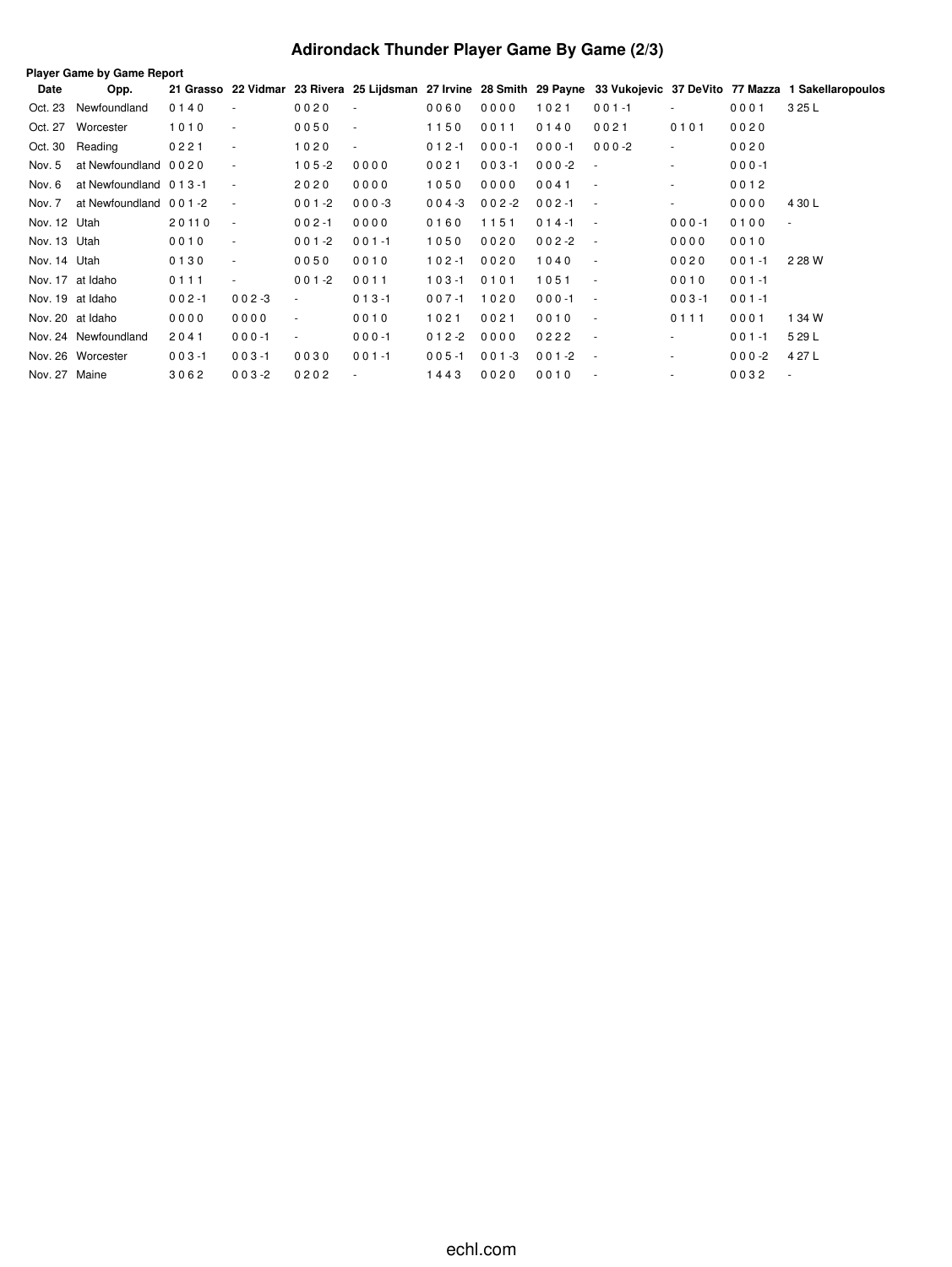| Player Game by Game Report |                       |                  |  |  |  |  |  |  |  |
|----------------------------|-----------------------|------------------|--|--|--|--|--|--|--|
| Date                       | Opp.                  | <b>30 Mitens</b> |  |  |  |  |  |  |  |
| Oct. 23                    | Newfoundland          | -                |  |  |  |  |  |  |  |
| Oct. 27                    | Worcester             | 2 25 W           |  |  |  |  |  |  |  |
| Oct. 30                    | Reading               | 3 23 OTL         |  |  |  |  |  |  |  |
| Nov. 5                     | at Newfoundland 324 L |                  |  |  |  |  |  |  |  |
| Nov. 6                     | at Newfoundland       | 4 31 W           |  |  |  |  |  |  |  |
| Nov <sub>7</sub>           | at Newfoundland       |                  |  |  |  |  |  |  |  |
| Nov. 12                    | <b>Utah</b>           | 4 24 W           |  |  |  |  |  |  |  |
| Nov 13                     | Utah                  | 4181             |  |  |  |  |  |  |  |
| Nov. 14                    | l Itah                |                  |  |  |  |  |  |  |  |
| Nov 17                     | at Idaho              | 3 35 L           |  |  |  |  |  |  |  |
| Nov 19                     | at Idaho              | 5 32 L           |  |  |  |  |  |  |  |
| Nov. 20                    | at Idaho              |                  |  |  |  |  |  |  |  |
| Nov. 24                    | Newfoundland          |                  |  |  |  |  |  |  |  |
|                            | Nov. 26 Worcester     | 4 12             |  |  |  |  |  |  |  |
| Nov 27                     | Maine                 | 3 37 W           |  |  |  |  |  |  |  |
|                            |                       |                  |  |  |  |  |  |  |  |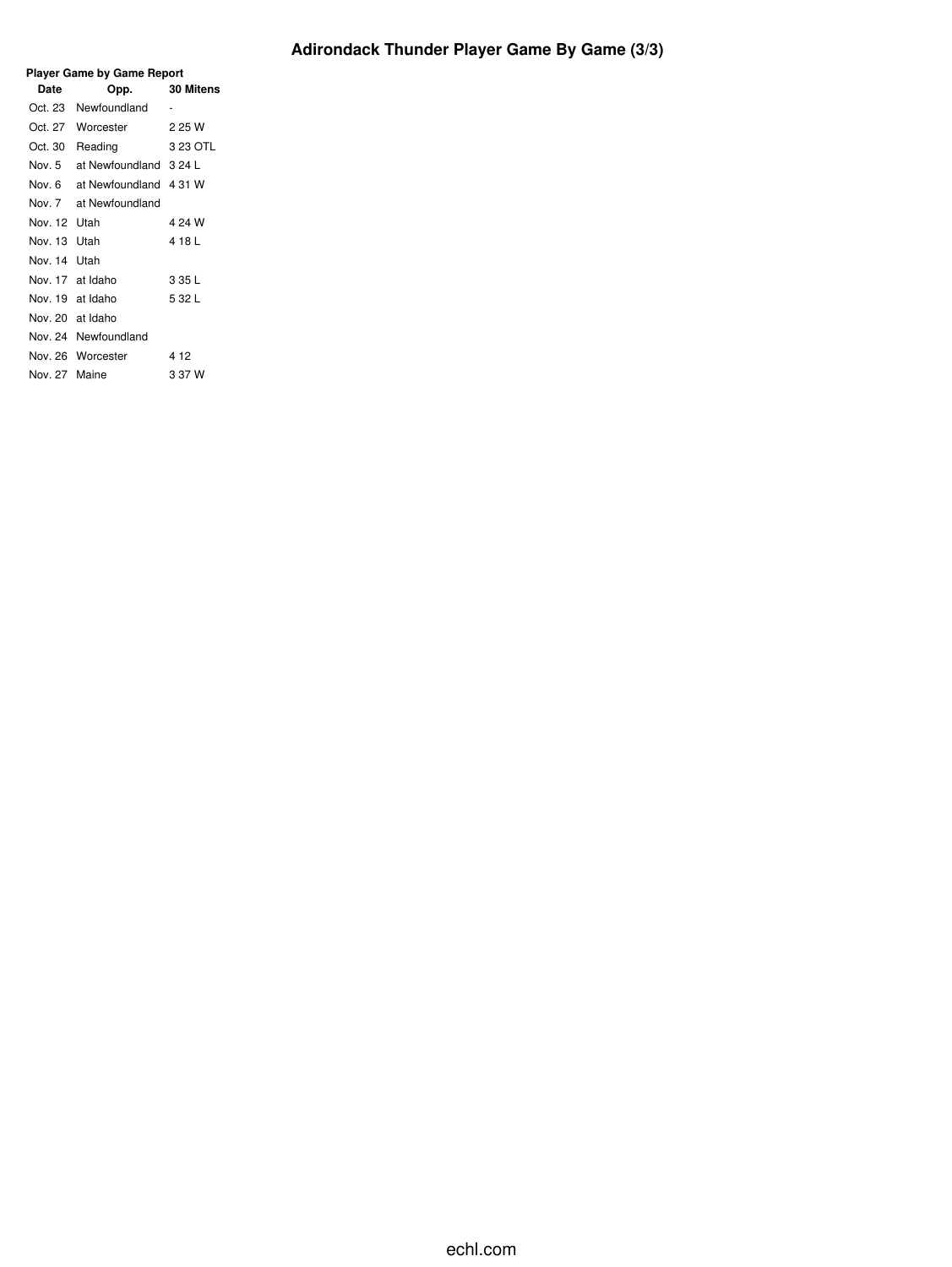# **Worcester Railers Player Game By Game (1/3)**

| Date          | Opp.                           |           |           |           |                          |                         |                | 4 Malatesta 5 Albano 6 Cornell 7 Coughlin 8 Adams 9 Spetz 10 Christensen 11 Vesey 12 Beaudoin 13 McCarthy 14 Smotherman |           |                          |                          |           |
|---------------|--------------------------------|-----------|-----------|-----------|--------------------------|-------------------------|----------------|-------------------------------------------------------------------------------------------------------------------------|-----------|--------------------------|--------------------------|-----------|
|               | Oct. 22 at Maine               | $003 - 2$ | 1030      | $105 - 1$ | $\sim$                   | $002 - 1$<br>$\sim 100$ |                | ٠                                                                                                                       | $003 - 1$ | $\overline{\phantom{a}}$ | 0110                     | $003 - 2$ |
| Oct. 23 Maine |                                | 0212      | 0021      | 0011      | $\overline{\phantom{a}}$ | $000-2$                 | $\sim$         | 0021                                                                                                                    | 2042      | 0223                     | 0010                     | 0171      |
| Oct. 27       | at Adirondack                  | 0020      | $001 - 3$ | 0130      | $\overline{\phantom{a}}$ | ٠                       | $\sim$         | 0050                                                                                                                    | 0010      | 1020                     | $000 - 1$                | 1030      |
| Nov. 6        | Florida                        | $001 - 1$ | $\sim$    | $005 - 3$ | $002 - 2$                | $\sim$                  | $003 - 3$      | $104 - 2$                                                                                                               | $012 - 2$ | $\sim$                   | 0111                     | 0000      |
| Nov. 7        | Florida                        | $001 - 1$ | ٠         | $000 - 1$ | $000 - 1$                | $\sim$                  | 1010           | $000-2$                                                                                                                 | $001 - 1$ | $\sim$ $-$               | 0000                     | 0100      |
|               | Nov. 12 at Newfoundland 0020   |           | $\sim$    | 0001      | $\overline{\phantom{a}}$ | 0000                    | 0110           | 0050                                                                                                                    | 0000      | $\sim$                   | 0000                     | 0040      |
|               | Nov. 13 at Newfoundland 002-1  |           | ٠         | $001 - 1$ | 1224                     | $004 - 1$               | 0000           | 1050                                                                                                                    |           | $\overline{\phantom{a}}$ | 0003                     | $\sim$    |
|               | Nov. 14 at Newfoundland 001-1  |           | ٠         | 0000      | $000-2$                  | $021 - 1$               | 0021           | $\sim$                                                                                                                  | 1232      | $\sim$                   | 0000                     | 2051      |
|               | Nov. 17 at Trois-Rivières 0001 |           | ٠         | 0031      | $\overline{\phantom{a}}$ | 0122                    | 0001           | 1142                                                                                                                    | $000 - 1$ | $\sim$                   | 0001                     | 0121      |
|               | Nov. 19 Trois-Rivières         | $000 - 3$ | $\sim$    |           |                          | 0030                    | 0010           | $001 - 1$                                                                                                               | 0011      | $\sim$                   | 0001                     | 0040      |
|               | Nov. 20 Trois-Rivières         | 0001      | ٠         | $\sim$    | 0112                     | 1020                    | $001 - 1$ 1020 |                                                                                                                         | 0021      | $\overline{\phantom{a}}$ | $\sim$                   | $002 - 1$ |
|               | Nov. 24 at Maine               | 0000      | ٠         | $\sim$    | $011 - 1$                | $\blacksquare$          | 0011           | 0030                                                                                                                    | $002 - 1$ | 0021                     | $\sim$                   | 0050      |
|               | Nov. 26 at Adirondack          | 0012      |           | $\sim$    | 1023                     | $\blacksquare$          | 0122 0242      |                                                                                                                         | 0031      | $003 - 1$                |                          | 1342      |
|               | Nov. 28 Newfoundland           | $000 - 3$ | ۰         | ٠         | 0010                     | $\sim$                  | $001 - 10000$  |                                                                                                                         | $005 - 1$ | $000 - 2$                | $\overline{\phantom{a}}$ | $002 - 3$ |
| Dec. 1        | Maine                          | 1031      |           | ٠         | 1020                     | $\sim$                  | $0020 -$       |                                                                                                                         | 0010      | 0131                     |                          | 0161      |
|               |                                |           |           |           |                          |                         |                |                                                                                                                         |           |                          |                          |           |

*Player Stats (G, A, Shots, -/-) Goalie Stats (GA, SVS, Decision)*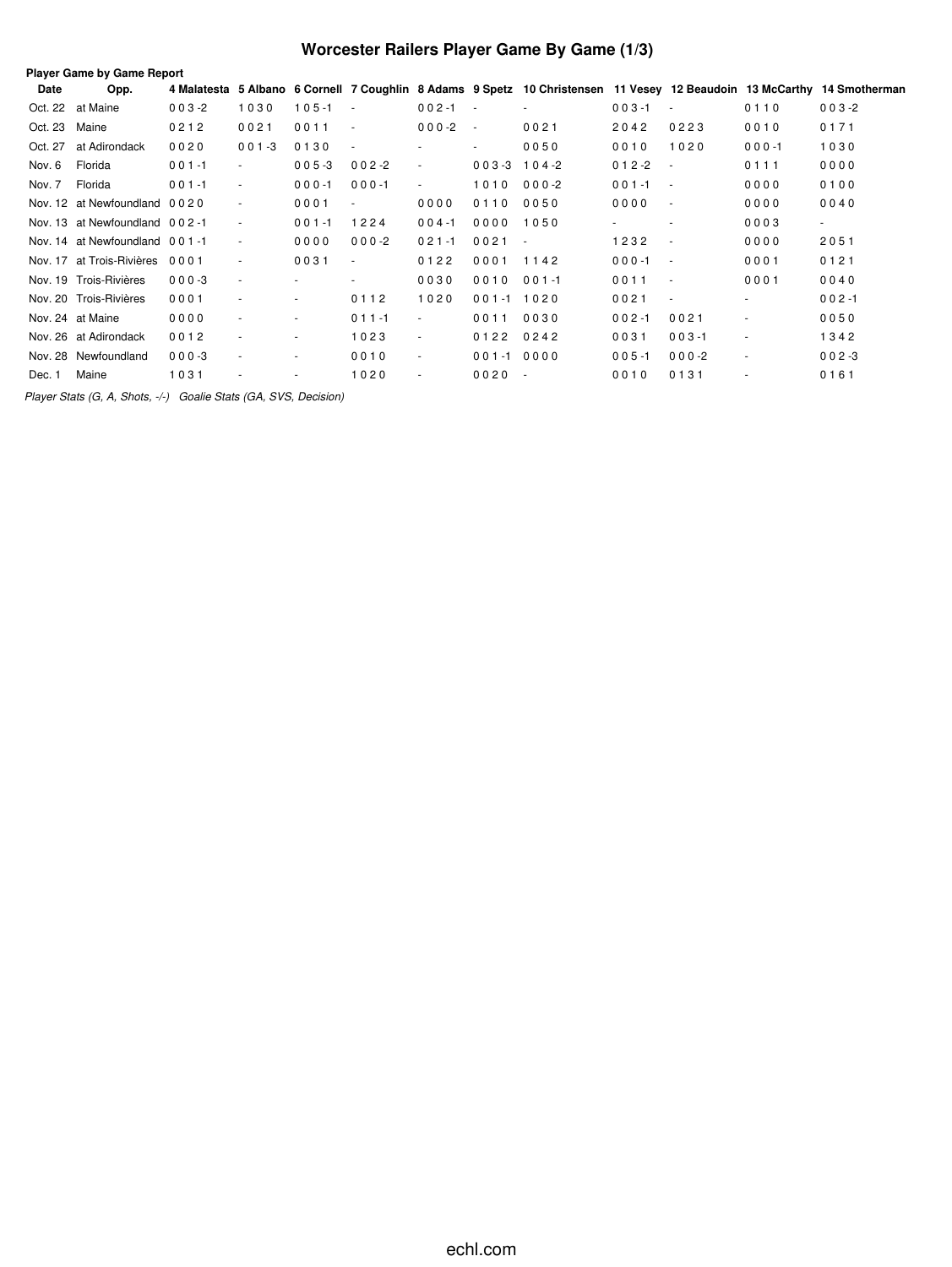# **Worcester Railers Player Game By Game (2/3)**

| <b>Player Game by Game Report</b> |                                |             |             |                                                                                              |                          |                          |                          |           |           |           |           |                      |
|-----------------------------------|--------------------------------|-------------|-------------|----------------------------------------------------------------------------------------------|--------------------------|--------------------------|--------------------------|-----------|-----------|-----------|-----------|----------------------|
| Date                              | Opp.                           | 15 Thompson | 16 Hayhurst | 17 Washkurak 18 Procopio 19 Bibeau 20 LaFerriere 21 Furgele 22 Fornaris 23 Olsson 25 Jozefek |                          |                          |                          |           |           |           |           | 27<br><b>McGurty</b> |
| Oct. 22                           | at Maine                       | $015 - 1$   | $103 - 1$   | $006 - 1$                                                                                    | $\overline{\phantom{a}}$ | $014 - 1$                | $001 - 1$                |           |           |           | 0030      | 0030                 |
| Oct. 23                           | Maine                          | $002 - 2$   | 0112        | $\sim$                                                                                       | ۰.                       | 1010                     | $\sim$                   |           |           |           | $\sim$    | $001 - 1$            |
| Oct. 27                           | at Adirondack                  |             | $003 - 1$   | ٠                                                                                            | $\sim$                   | 0010                     | $\sim$                   |           |           | $\sim$    | $000-3$   | 0101                 |
| Nov. 6                            | Florida                        | 0040        | 0220        | ٠                                                                                            | ٠                        | $005 - 2$                | $\overline{\phantom{a}}$ | 1031      | ٠         | $000-2$   | $\sim$    | 0010                 |
| Nov. 7                            | Florida                        | 0021        | $001 - 2$   | ٠                                                                                            | ٠                        | 0120                     | $\sim$                   | 0000      | ٠         | 0010      | $\sim$    | $000 - 1$            |
| Nov. 12                           | at Newfoundland 1080           |             | 1121        | $\overline{\phantom{a}}$                                                                     | ٠                        | 0010                     | $\sim$                   | 0021      | ٠         | $\sim$    | 0110      | 0010                 |
| Nov. 13                           | at Newfoundland 0030           |             | $102 - 1$   | $\sim$                                                                                       | ٠                        | 0121                     | $\sim$                   | 0043      | ٠         | 1121      | $012 - 1$ | 0010                 |
|                                   | Nov. 14 at Newfoundland -      |             | 0060        | ٠                                                                                            | ٠                        |                          | ٠                        | $001 - 1$ | ٠         | $000 - 4$ | 0020      | 0000                 |
|                                   | Nov. 17 at Trois-Rivières 1122 |             | 0031        | ٠                                                                                            | ٠                        | 2141                     | ٠                        |           | ٠         | $\sim$    | 0111      | 0001                 |
| Nov. 19                           | Trois-Rivières                 | $002 - 2$   | 0021        | ٠                                                                                            | $\overline{\phantom{0}}$ | 0010                     | $\sim$                   | 0010      | ٠         |           | $102 - 2$ | $003 - 2$            |
|                                   | Nov. 20 Trois-Rivières         | 0151        | 0141        | $\sim$                                                                                       | ٠                        |                          | ٠                        | 0000      | ٠         | 1051      | 0021      | 0012                 |
|                                   | Nov. 24 at Maine               |             | $001 - 1$   | ٠                                                                                            | $001 - 1$                | ۰                        | ٠                        | 0000      | ٠         | 0121      | 0011      | 0030                 |
| Nov. 26                           | at Adirondack                  | ٠           | 1141        | ٠                                                                                            | 0010                     | $\overline{\phantom{a}}$ | ٠                        | 0241      | ٠         | 3141      | 0000      | 0023                 |
| Nov. 28                           | Newfoundland                   |             | $001 - 2$   | ٠                                                                                            | 0000                     |                          | ٠                        | $001 - 1$ | ٠         | 0000      | $000-2$   | $000-3$              |
| Dec. 1                            | Maine                          |             | $004 - 1$   |                                                                                              |                          |                          |                          | 0020      | $000 - 1$ | 0031      | $002 - 1$ | 0020                 |

*Player Stats (G, A, Shots, -/-) Goalie Stats (GA, SVS, Decision)*